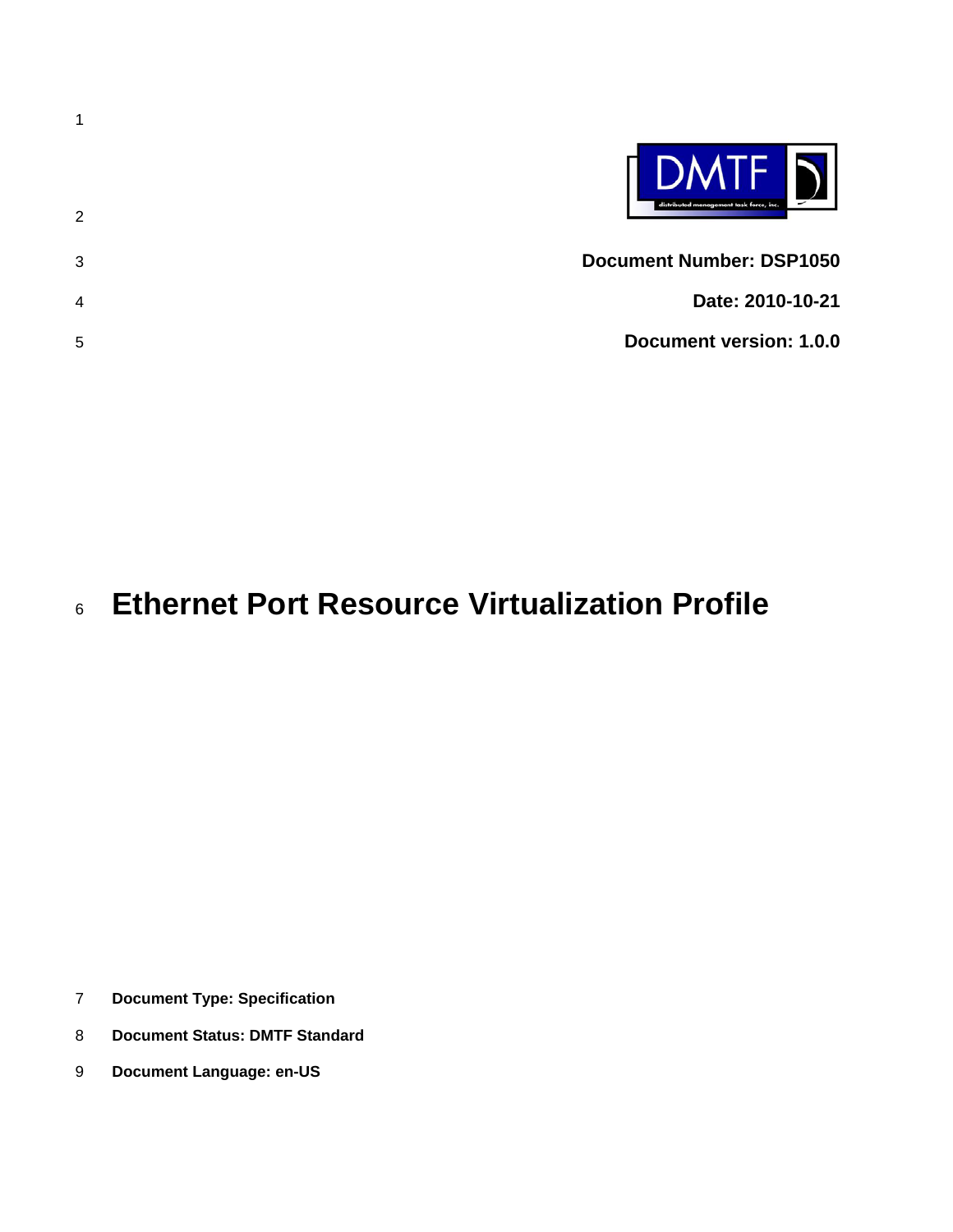#### 10 | Copyright Notice

11 Copyright © 2010 Distributed Management Task Force, Inc. (DMTF). All rights reserved.

12 DMTF is a not-for-profit association of industry members dedicated to promoting enterprise and systems 13 management and interoperability. Members and non-members may reproduce DMTF specifications and 14 documents, provided that correct attribution is given. As DMTF specifications may be revised from time to

15 time, the particular version and release date should always be noted.

16 Implementation of certain elements of this standard or proposed standard may be subject to third party

17 patent rights, including provisional patent rights (herein "patent rights"). DMTF makes no representations

18 to users of the standard as to the existence of such rights, and is not responsible to recognize, disclose,

19 or identify any or all such third party patent right, owners or claimants, nor for any incomplete or 120<br>20 inaccurate identification or disclosure of such rights, owners or claimants. DMTF shall have no li inaccurate identification or disclosure of such rights, owners or claimants. DMTF shall have no liability to

21 any party, in any manner or circumstance, under any legal theory whatsoever, for failure to recognize,<br>22 disclose, or identify any such third party patent rights, or for such party's reliance on the standard or disclose, or identify any such third party patent rights, or for such party's reliance on the standard or

23 incorporation thereof in its product, protocols or testing procedures. DMTF shall have no liability to any

24 party implementing such standard, whether such implementation is foreseeable or not, nor to any patent

25 owner or claimant, and shall have no liability or responsibility for costs or losses incurred if a standard is

26 withdrawn or modified after publication, and shall be indemnified and held harmless by any party

27 implementing the standard from any and all claims of infringement by a patent owner for such

28 implementations.

29 For information about patents held by third-parties which have notified the DMTF that, in their opinion,

30 such patent may relate to or impact implementations of DMTF standards, visit

31 <http://www.dmtf.org/about/policies/disclosures.php>.

32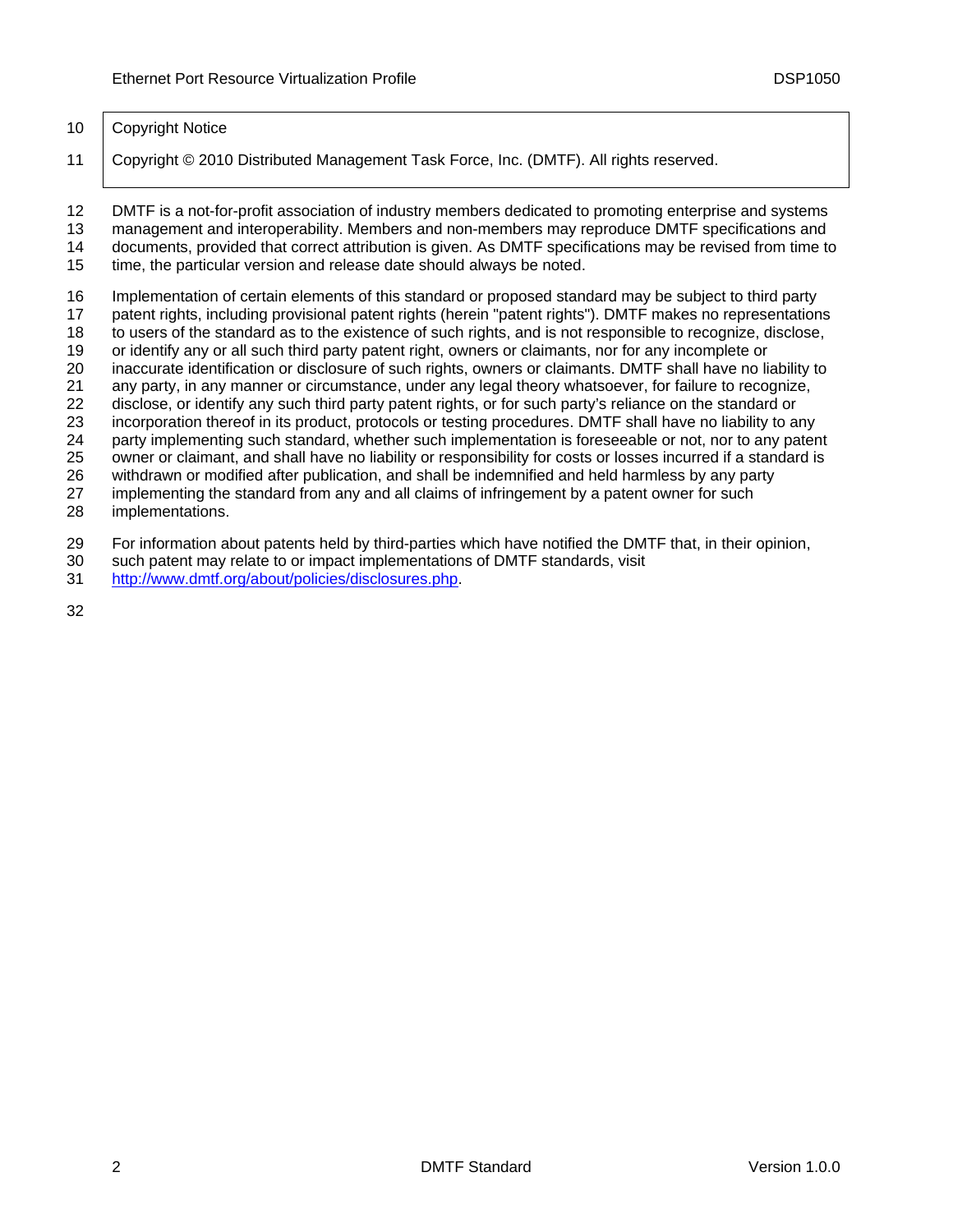# 33 CONTENTS

| 34       | 1              |            |                                                                                                                                                              |  |  |
|----------|----------------|------------|--------------------------------------------------------------------------------------------------------------------------------------------------------------|--|--|
| 35       | 2              |            |                                                                                                                                                              |  |  |
| 36       | 3              |            |                                                                                                                                                              |  |  |
| 37       | 4              |            |                                                                                                                                                              |  |  |
| 38       | 5              |            |                                                                                                                                                              |  |  |
| 39       | 6              |            |                                                                                                                                                              |  |  |
| 40       |                | 6.1        |                                                                                                                                                              |  |  |
| 41       |                | 6.2        |                                                                                                                                                              |  |  |
| 42       |                | 6.3        |                                                                                                                                                              |  |  |
| 43       |                | 6.4        |                                                                                                                                                              |  |  |
| 44       | $\overline{7}$ |            |                                                                                                                                                              |  |  |
| 45       |                | 7.1        |                                                                                                                                                              |  |  |
| 46       |                | 7.2        |                                                                                                                                                              |  |  |
| 47       |                | 7.3        |                                                                                                                                                              |  |  |
| 48       |                | 7.4        |                                                                                                                                                              |  |  |
| 49       |                | 7.5        |                                                                                                                                                              |  |  |
| 50       |                | 7.6        |                                                                                                                                                              |  |  |
| 51       |                | 7.7        |                                                                                                                                                              |  |  |
| 52       | 8              |            |                                                                                                                                                              |  |  |
| 53       |                | 8.1        |                                                                                                                                                              |  |  |
| 54       |                | 8.2        |                                                                                                                                                              |  |  |
| 55       |                | 8.3        |                                                                                                                                                              |  |  |
| 56<br>57 |                | 8.4<br>8.5 |                                                                                                                                                              |  |  |
| 58       |                | 8.6        |                                                                                                                                                              |  |  |
| 59       |                | 8.7        |                                                                                                                                                              |  |  |
| 60       |                | 8.8        |                                                                                                                                                              |  |  |
| 61       | 9              |            |                                                                                                                                                              |  |  |
| 62       |                | 9.1        |                                                                                                                                                              |  |  |
| 63       |                | 9.2        |                                                                                                                                                              |  |  |
| 64       | 10             |            |                                                                                                                                                              |  |  |
| 65       |                | 10.1       |                                                                                                                                                              |  |  |
| 66       |                | 10.2       |                                                                                                                                                              |  |  |
| 67       |                | 10.3       |                                                                                                                                                              |  |  |
| 68       |                | 10.4       |                                                                                                                                                              |  |  |
| 69       |                | 10.5       |                                                                                                                                                              |  |  |
| 70       |                |            |                                                                                                                                                              |  |  |
| 71       |                |            |                                                                                                                                                              |  |  |
| 72       |                | 10.8       |                                                                                                                                                              |  |  |
| 73       |                |            | 10.9 CIM_EthernetPortAllocationSettingData for Ethernet adapter (Q_EASD) 54                                                                                  |  |  |
| 74       |                |            | 10.10 CIM_EthernetPortAllocationSettingData for Ethernet adapter (R_EASD) 55                                                                                 |  |  |
| 75       |                |            | 10.11 CIM_EthernetPortAllocationSettingData for Ethernet adapter (C_EASD)  55                                                                                |  |  |
| 76<br>77 |                |            | 10.12 CIM_EthernetPortAllocationSettingData for Ethernet adapter (D_EASD) 56<br>10.13 CIM_EthernetPortAllocationSettingData for Ethernet adapter (M_EASD) 57 |  |  |
| 78       |                |            | 10.14 CIM_EthernetPortAllocationSettingData for Ethernet connection (Q_EASD)  58                                                                             |  |  |
| 79       |                |            | 10.15 CIM_EthernetPortAllocationSettingData for Ethernet connection (R_EASD) 58                                                                              |  |  |
| 80       |                |            | 10.16 CIM_EthernetPortAllocationSettingData for Ethernet connection (C_EASD)  59                                                                             |  |  |
| 81       |                |            | 10.17 CIM_EthernetPortAllocationSettingData for Ethernet connection (D_EASD)  60                                                                             |  |  |
| 82       |                |            | 10.18 CIM_EthernetPortAllocationSettingData for Ethernet connection (M_EASD) 60                                                                              |  |  |
| 83       |                |            | 10.19 CIM_EthernetPortAllocationSettingData for Ethernet switch port (Q_EASD)  61                                                                            |  |  |
| 84       |                |            | 10.20 CIM_EthernetPortAllocationSettingData for Ethernet switch port (R_EASD)  62                                                                            |  |  |
| 85       |                |            | 10.21 CIM_EthernetPortAllocationSettingData for Ethernet switch port (C_EASD)  63                                                                            |  |  |
| 86       |                |            | 10.22 CIM_EthernetPortAllocationSettingData for Ethernet switch port (D_EASD)  63                                                                            |  |  |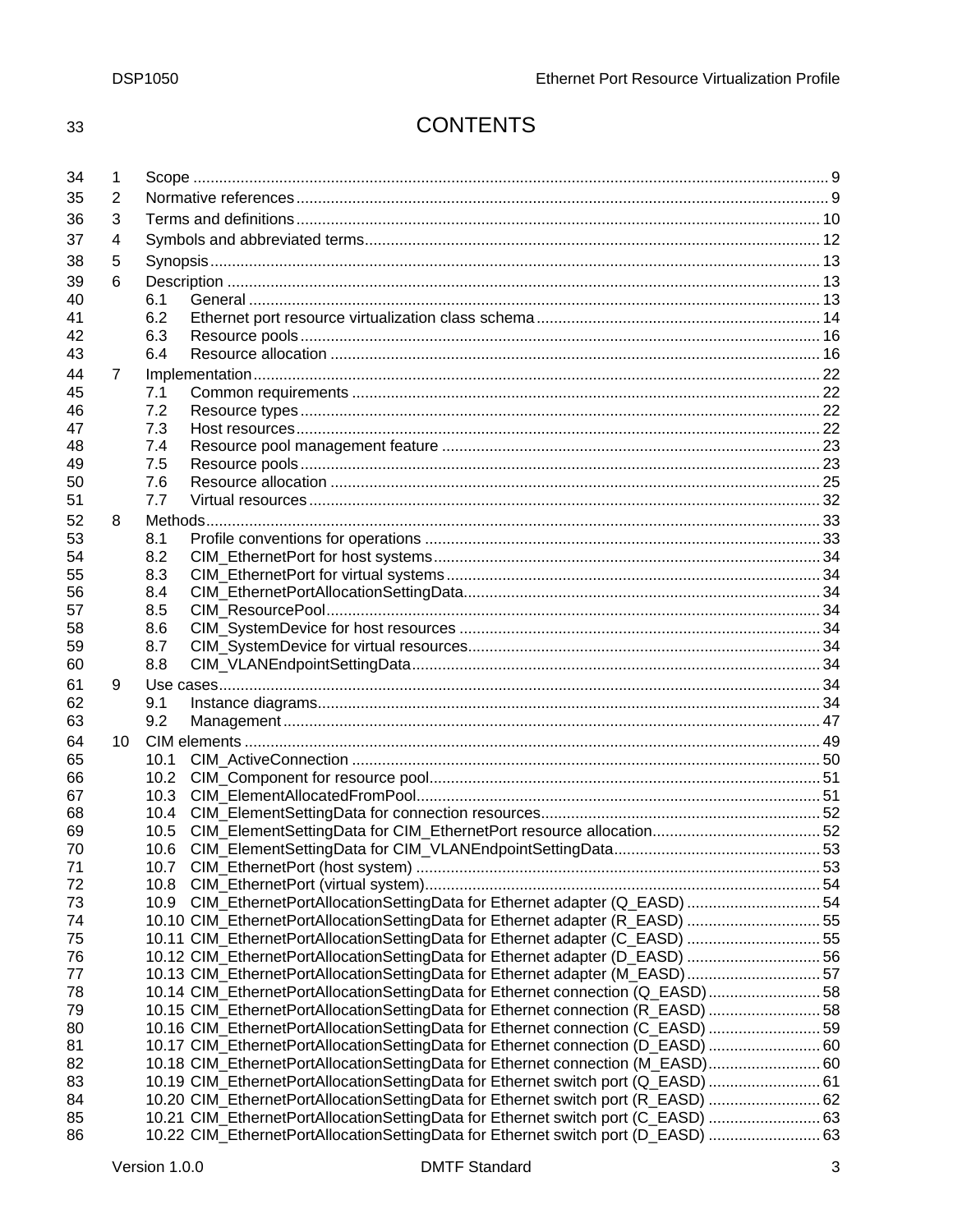| 87<br>88<br>89<br>90<br>91<br>92<br>93<br>94 | 10.23 CIM_EthernetPortAllocationSettingData for Ethernet switch port (M_EASD) 64 |  |
|----------------------------------------------|----------------------------------------------------------------------------------|--|
|                                              |                                                                                  |  |
| 95<br>96                                     |                                                                                  |  |
|                                              |                                                                                  |  |

97

## 98 **Figures**

| -99 |                                                                                                |  |
|-----|------------------------------------------------------------------------------------------------|--|
| 100 |                                                                                                |  |
| 101 | Figure 3 - Instance Diagram: Ethernet adapter and Ethernet connection resource allocations  20 |  |
| 102 |                                                                                                |  |
| 103 |                                                                                                |  |
| 104 |                                                                                                |  |
| 105 |                                                                                                |  |
| 106 |                                                                                                |  |
| 107 |                                                                                                |  |
| 108 |                                                                                                |  |
|     |                                                                                                |  |

109

## 110 **Tables**

| 111 |                                                                                                     |  |
|-----|-----------------------------------------------------------------------------------------------------|--|
| 112 | Table 2 - Acronyms for EASD adapted for the representation of various flavors of allocation data 26 |  |
| 113 |                                                                                                     |  |
| 114 |                                                                                                     |  |
| 115 |                                                                                                     |  |
| 116 |                                                                                                     |  |
| 117 |                                                                                                     |  |
| 118 | Table 8 - Association: CIM_ElementSettingData for CIM_EthernetPort resource allocation  53          |  |
| 119 | Table 9 - Association: CIM_ElementSettingData for CIM_EthernetPort resource allocation  53          |  |
| 120 |                                                                                                     |  |
| 121 |                                                                                                     |  |
| 122 | Table 12 - Class: CIM_EthernetPortAllocationSettingData for Ethernet adapter (Q_EASD)  54           |  |
| 123 | Table 13 - Class: CIM_EthernetPortAllocationSettingData for Ethernet adapter (R_EASD)  55           |  |
| 124 | Table 14 - Class: CIM_EthernetPortAllocationSettingData for Ethernet adapter (C_EASD)  56           |  |
| 125 | Table 15 - Class: CIM_EthernetPortAllocationSettingData for Ethernet adapter (D_EASD)  56           |  |
| 126 | Table 16 - Class: CIM_EthernetPortAllocationSettingData for Ethernet adapter (M_EASD)  57           |  |
| 127 | Table 17 - Class: CIM_EthernetPortAllocationSettingData for Ethernet connection (Q_EASD)  58        |  |
| 128 | Table 18 - Class: CIM_EthernetPortAllocationSettingData for Ethernet connection (R_EASD)  58        |  |
| 129 | Table 19 - Class: CIM_EthernetPortAllocationSettingData for Ethernet connection (C_EASD)  59        |  |
| 130 | Table 20 - Class: CIM_EthernetPortAllocationSettingData for Ethernet connection (D_EASD)  60        |  |
| 131 | Table 21 - Class: CIM_EthernetPortAllocationSettingData for Ethernet connection (M_EASD) 61         |  |
| 132 | Table 22 - Class: CIM_EthernetPortAllocationSettingData for Ethernet switch port (Q_EASD)  61       |  |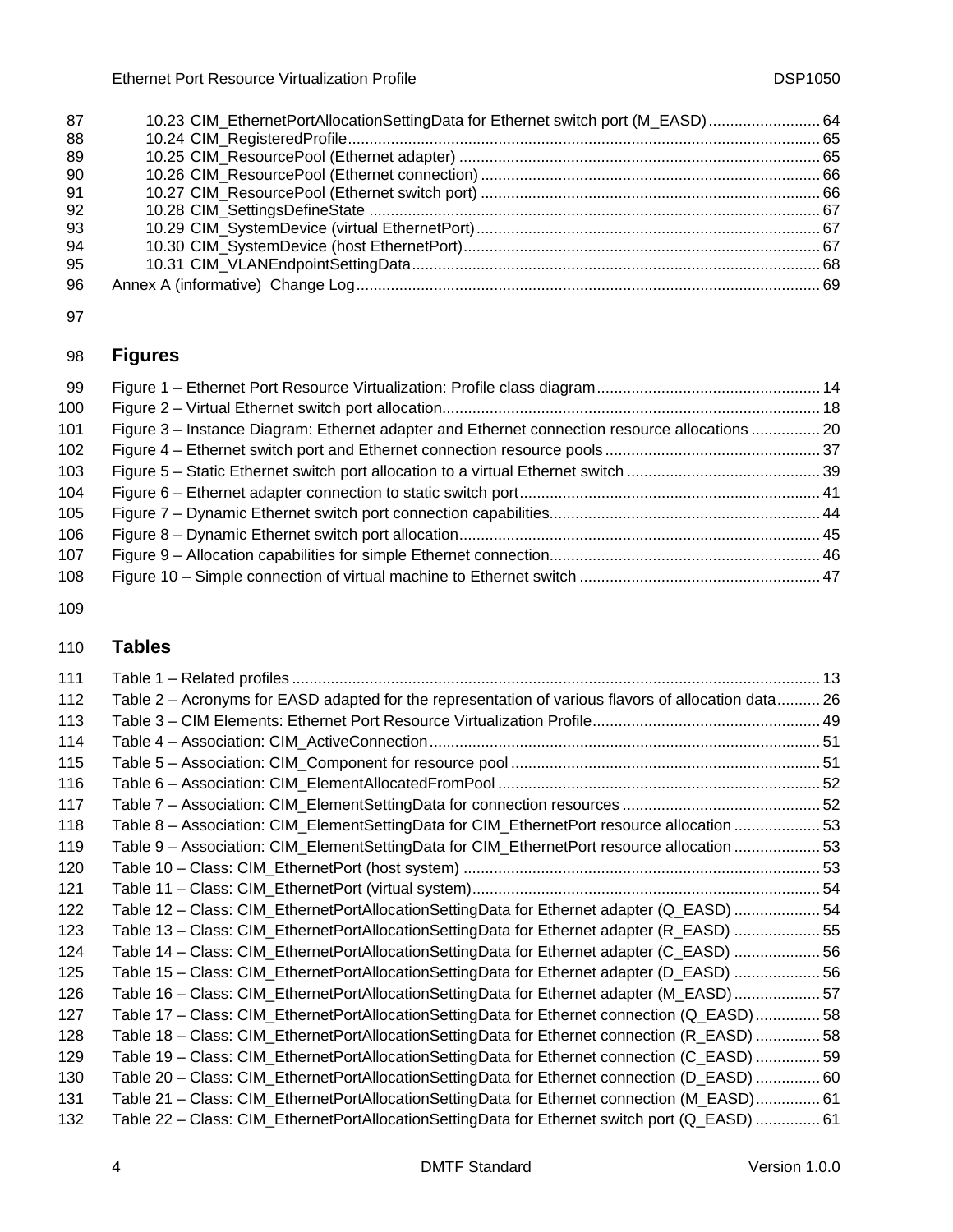| 133 | Table 23 - Class: CIM_EthernetPortAllocationSettingData for Ethernet switch port (R_EASD)  62     |  |
|-----|---------------------------------------------------------------------------------------------------|--|
| 134 | 63. Table 24 - Class: CIM_EthernetPortAllocationSettingData for Ethernet switch port (C_EASD)  63 |  |
| 135 | 63. Table 25 - Class: CIM_EthernetPortAllocationSettingData for Ethernet switch port (D_EASD)  63 |  |
| 136 | Table 26 - Class: CIM_EthernetPortAllocationSettingData for Ethernet switch port (M_EASD)  64     |  |
| 137 |                                                                                                   |  |
| 138 |                                                                                                   |  |
| 139 |                                                                                                   |  |
| 140 |                                                                                                   |  |
| 141 |                                                                                                   |  |
| 142 |                                                                                                   |  |
| 143 |                                                                                                   |  |

144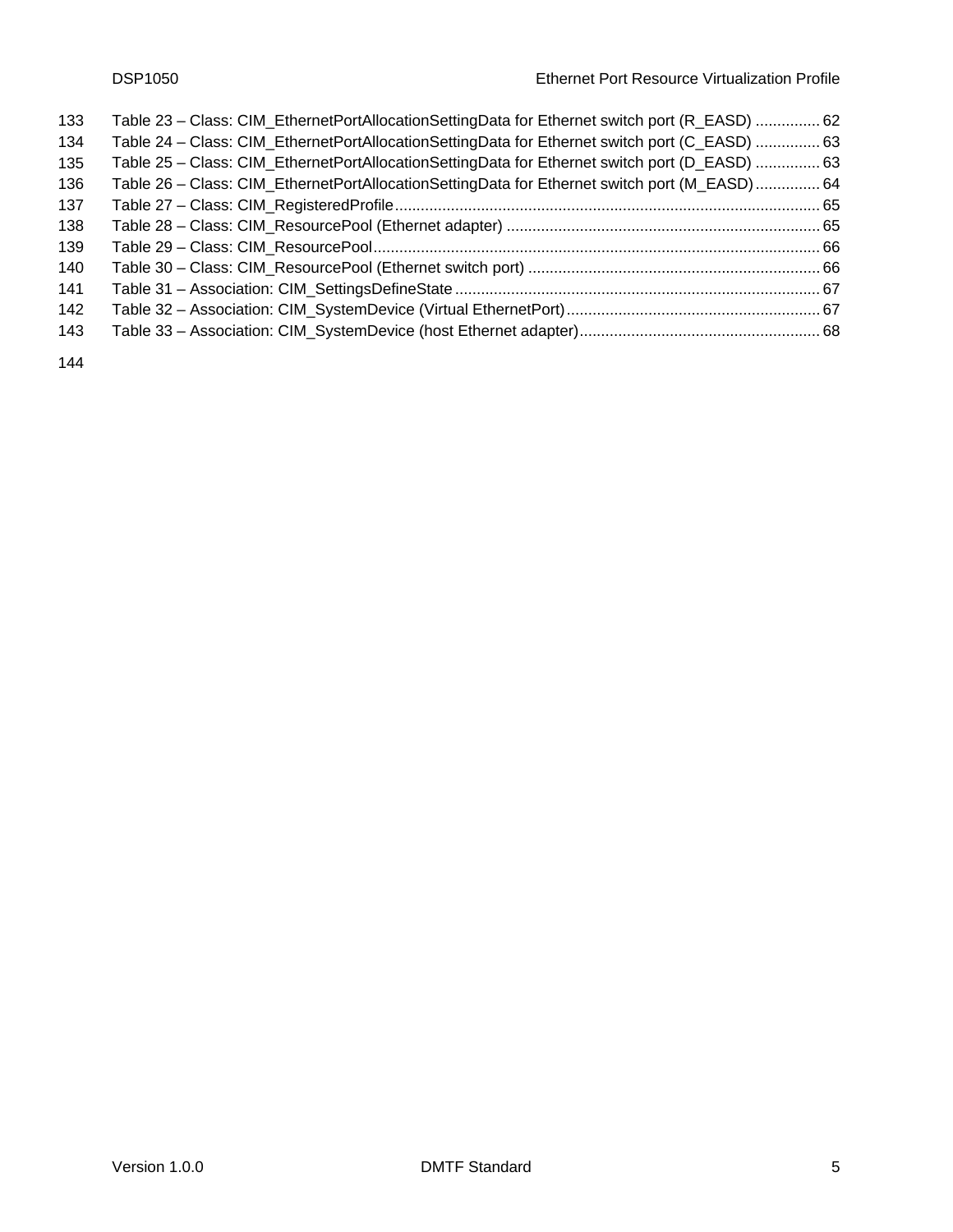## 145 **Foreword**

146 The *Ethernet Port Resource Virtualization Profile* (DSP1050) was prepared by the System Virtualization, 147 Partitioning and Clustering Working Group of the DMTF.

148 DMTF is a not-for-profit association of industry members dedicated to promoting enterprise and systems 149 management and interoperability. For information about the DMTF, see [http://www.dmtf.org.](http://www.dmtf.org/)

## 150 **Acknowledgments**

- 151 The DMTF acknowledges the following individuals for their contributions to this document:
- 152 John Parchem Microsoft Corporation
- 153 Tatyana Bagerman Oracle
- 154 Oliver Benke IBM
- 155 Gareth Bestor IBM
- 156 Ron Doyle IBM
- 157 George Ericson EMC
- 158 Michael Gering IBM
- 159 Steffen Grarup VMware Inc.
- 160 Mark Hapner Sun Microsystems, Inc.
- 161 Michael Johanssen IBM
- 162 Mark Johnson IBM
- 163 Lawrence Lamers VMware Inc.
- 164 Richard Landau Dell
- 165 John Leung Intel Corporation
- 166 John Linn EMC
- 167 Fred Maciel Hitachi, Ltd.
- 168 Andreas Maier IBM
- 169 Srinivas Maturi Oracle
- 170 John Parchem Microsoft Corporation
- 171 Shishir Pardikar Citrix Systems Inc.
- 172 Hemal Shah Broadcom
- 173 Nihar Shah Microsoft Corporation
- 174 Jeff Wheeler Cisco
- 175 Hemal Shah Broadcom
- 176 Murali Rajagopal QLogic

177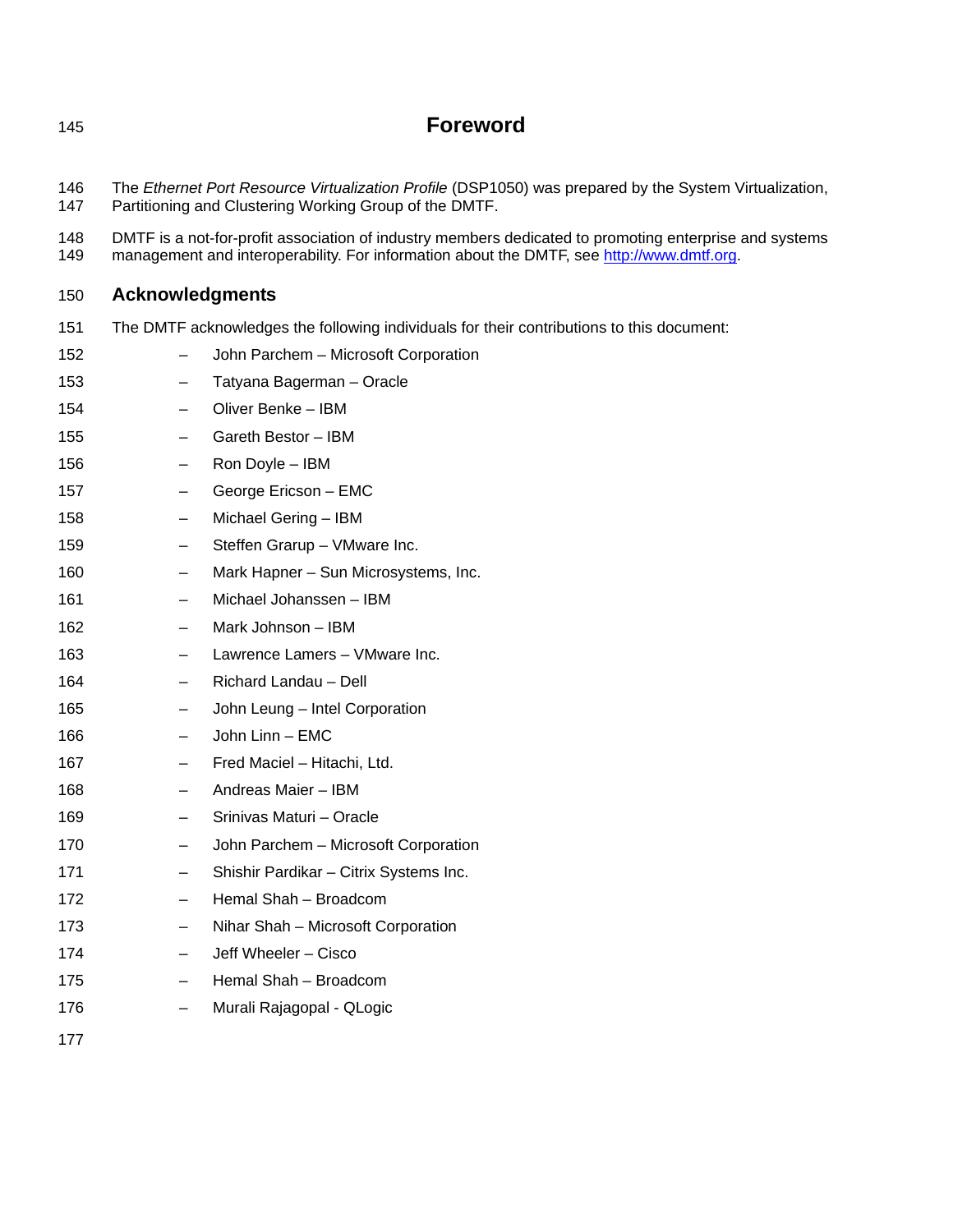## 178 **Introduction**

179 The information in this specification should be sufficient for a provider or consumer of this data to

180 unambiguously identify the classes, properties, methods, and values that shall be instantiated to 181 subscribe, advertise, produce, or consume an indication using the DMTF Common Information M

181 subscribe, advertise, produce, or consume an indication using the DMTF Common Information Model<br>182 (CIM) Schema. (CIM) Schema.

- 183 The target audience for this specification is implementers who are writing CIM-based providers or
- 184 consumers of management interfaces that represent the components described in this document.

### 185 **Document conventions**

#### 186 **Typographical conventions**

- 187 The following typographical conventions are used in this document:
- 188 Document titles are marked in *italics*.
- 189 Important terms that are used for the first time are marked in *italics*.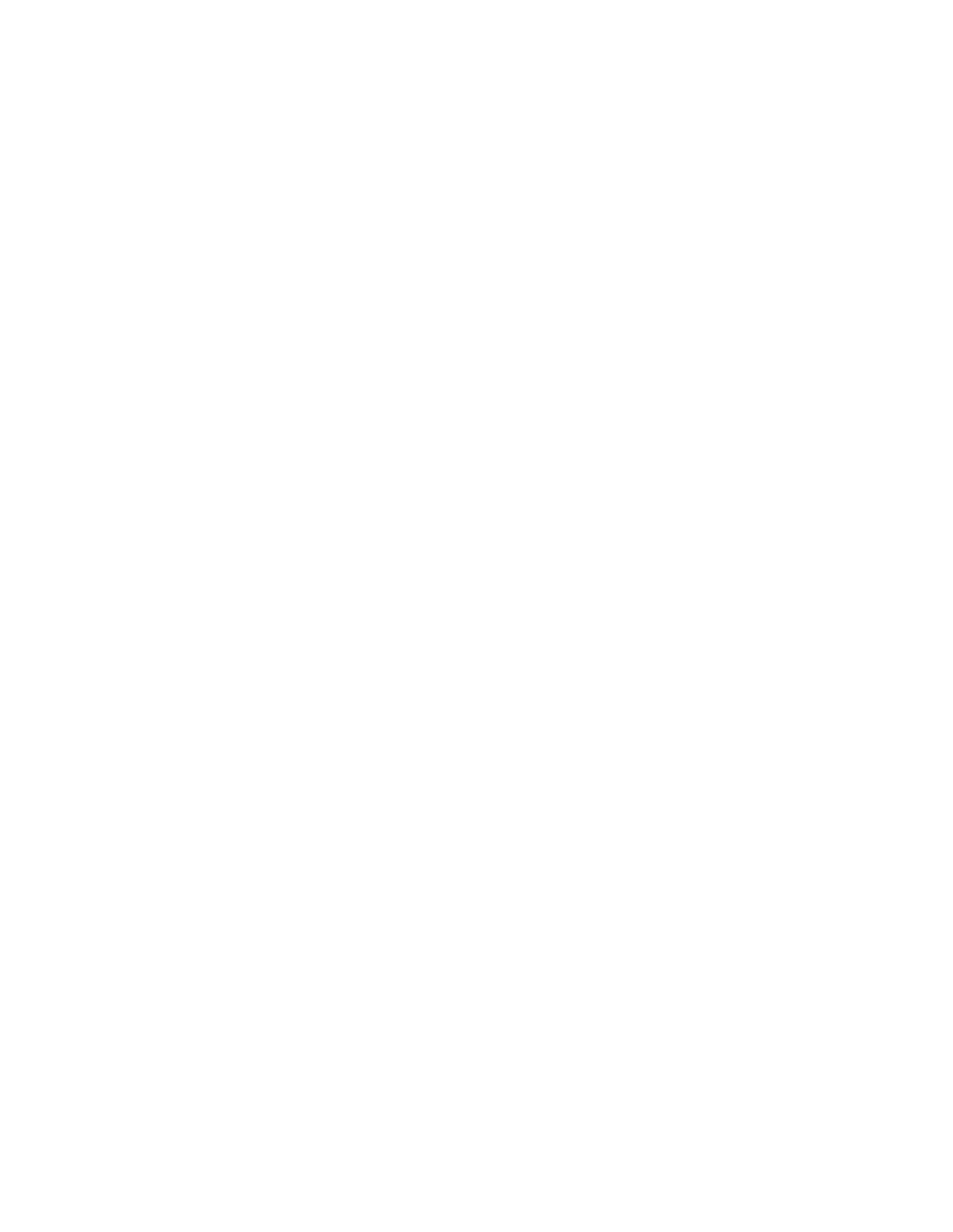# <span id="page-8-2"></span><sup>190</sup>**Ethernet Port Resource Virtualization Profile**

#### <span id="page-8-0"></span>191 **1 Scope**

- 192 This profile is a component DMTF management profile that extends the management capabilities of the
- 193 referencing profile by adding the support to represent and manage the allocation of Ethernet ports to 194 virtual systems.

## <span id="page-8-1"></span>195 **2 Normative references**

- 196 The following referenced documents are indispensable for the application of this document. For dated or
- 197 versioned references, only the edition cited (including any corrigenda or DMTF update versions) applies.
- 198 For references without a date or version, the latest published edition of the referenced document
- 199 (including any corrigenda or DMTF update versions) applies.
- 200 DMTF DSP0004, *CIM Infrastructure Specification 2.5*,
- 201 [http://www.dmtf.org/standards/published\\_documents/DSP0004\\_2.5.pdf](http://www.dmtf.org/standards/published_documents/DSP0004_2.5.pdf)
- 202 DMTF DSP0200, *CIM Operations over HTTP 1.3*, 203 [http://www.dmtf.org/standards/published\\_documents/DSP0200\\_1.3.pdf](http://www.dmtf.org/standards/published_documents/DSP0200_1.3.pdf)
- 204 DMTF DSP0207, *WBEM URI Mapping 1.0*,
- 205 [http://www.dmtf.org/standards/published\\_documents/DSP0207\\_1.0.pdf](http://www.dmtf.org/standards/published_documents/DSP0207_1.0.pdf)
- 206 DMTF DSP1001, *Management Profile Specification Usage Guide 1.0*,
- 207 [http://www.dmtf.org/standards/published\\_documents/DSP1001\\_1.0.pdf](http://www.dmtf.org/standards/published_documents/DSP1001_1.0.pdf)
- 208 DMTF DSP1014, *Ethernet Port Profile* 1.0,
- 209 [http://www.dmtf.org/standards/published\\_documents/DSP1014\\_1.0.pdf](http://www.dmtf.org/standards/published_documents/DSP1014_1.0.pdf)
- 210 DMTF DSP1033, *Profile Registration Profile* 1.0,
- 211 [http://www.dmtf.org/standards/published\\_documents/DSP1033\\_1.0.pdf](http://www.dmtf.org/standards/published_documents/DSP1033_1.0.pdf)
- <span id="page-8-3"></span>212 DMTF DSP1041, *Resource Allocation Profile* 1.1,
- 213 [http://www.dmtf.org/standards/published\\_documents/DSP1041\\_1.1.pdf](http://www.dmtf.org/standards/published_documents/DSP1041_1.1.pdf)
- 214 DMTF DSP1042, *System Virtualization Profile* 1.0, 215 [http://www.dmtf.org/standards/published\\_documents/DSP1042\\_1.0.pdf](http://www.dmtf.org/standards/published_documents/DSP1042_1.0.pdf)
- 216 DMTF DSP1043, *Allocation Capabilities Profile* 1.0, 217 [http://www.dmtf.org/standards/published\\_documents/DSP1043\\_1.0.pdf](http://www.dmtf.org/standards/published_documents/DSP1043_1.0.pdf)
- 218 DMTF DSP1057, *Virtual System Profile* 1.0,
- 219 [http://www.dmtf.org/standards/published\\_documents/DSP1057\\_1.0.pdf](http://www.dmtf.org/standards/published_documents/DSP1057_1.0.pdf)
- 220 DMTF DSP1097, *Virtual Ethernet Switch Profile* 1.0,
- 221 [http://www.dmtf.org/standards/published\\_documents/DSP1097\\_1.0.pdf](http://www.dmtf.org/standards/published_documents/DSP1097_1.0.pdf)
- 222 ISO/IEC Directives, Part 2, *Rules for the structure and drafting of International Standards*  223 <http://isotc.iso.org/livelink/livelink.exe?func=ll&objId=4230456&objAction=browse&sort=subtype>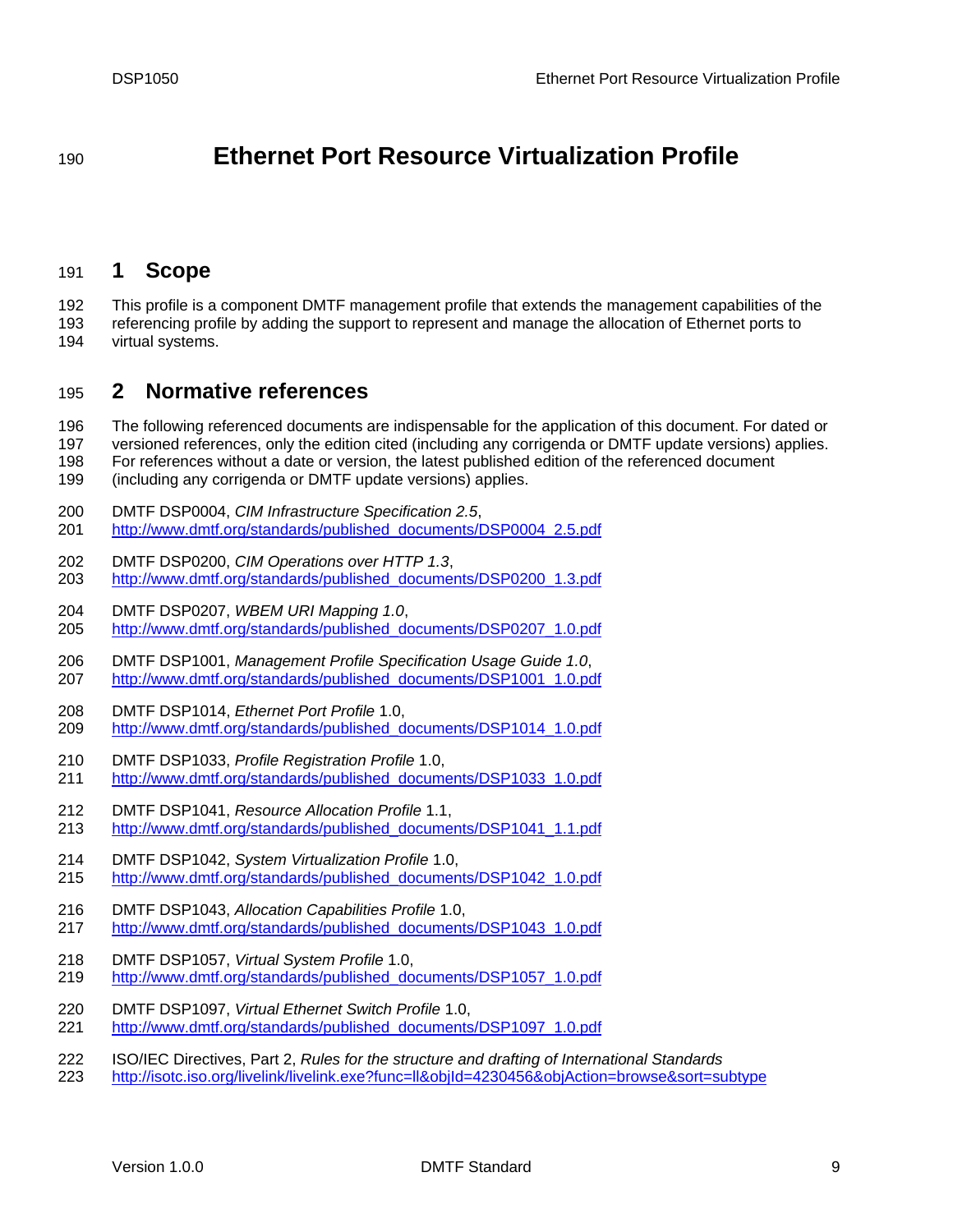## <span id="page-9-0"></span>224 **3 Terms and definitions**

225 In this document, some terms have a specific meaning beyond the normal English meaning. Those terms 226 are defined in this clause.

227 The terms "shall" ("required"), "shall not," "should" ("recommended"), "should not" ("not recommended"), 228 "may," "need not" ("not required"), "can" and "cannot" in this document are to be interpreted as described 229 in [ISO/IEC Directives, Part 2](#page-0-0), Annex H. The terms in parenthesis are alternatives for the preceding term, 230 for use in exceptional cases when the preceding term cannot be used for linguistic reasons. Note that 231 **[ISO/IEC Directives, Part 2,](#page-0-0) Annex H specifies additional alternatives. Occurrences of such additional** 232 alternatives shall be interpreted in their normal English meaning.

- 233 The terms "clause," "subclause," "paragraph," and "annex" in this document are to be interpreted as 234 described in [ISO/IEC Directives, Part 2](#page-0-0), Clause 5.
- 235 The terms "normative" and "informative" in this document are to be interpreted as described in ISO/IEC
- 236 [Directives, Par](#page-0-0)t 2, Clause 3. In this document, clauses, subclauses, or annexes labeled "(informative)" do 237 not contain normative content. Notes and examples are always informative elements.
- 238 The terms defined in [DSP0004, DSP0200](#page-0-0), and [DSP1001](#page-0-0) apply to this document. The following additional 239 terms are used in this document.
- 240 **3.1**
- 241 **client**
- 242 an application that exploits facilities specified by this profile
- <span id="page-9-1"></span>243 **3.2**

#### 244 **dynamic Ethernet connection allocation**

- 245 an Ethernet connection in which a default Ethernet switch port is instantiated as part of an Ethernet 246 connection allocation
- 247 **3.3**

#### 248 **Ethernet adapter**

- 249 an EthernetPort, its associated LAN Endpoint(s) and, optionally, a VLAN Endpoint that models the 250 Ethernet device on a virtual or host system
- 251 **3.4**

#### 252 **Ethernet adapter allocation request**

- 253 a request for an Ethernet adapter resource allocation to a virtual machine; represented as instance of
- 254 CIM\_EthernetPortAllocationSettingData.
- 255 **3.5**

#### 256 **Ethernet adapter resource allocation**

- 257 the allocation of an Ethernet port to a virtual system
- 258 **3.6**
- 259 **Ethernet adapter resource pool**
- 260 a resource pool that represents Ethernet adapters available as resources for a virtual computer system 261 resource allocation
- 262 **3.7**

#### 263 **Ethernet connection**

- 264 the connection of two LAN endpoints where one LAN endpoint is implemented by an Ethernet adapter,
- 265 and the other LAN endpoint is implemented by an Ethernet switch port, resulting in the connection of a
- 266 virtual or host system Ethernet adapter to an Ethernet switch port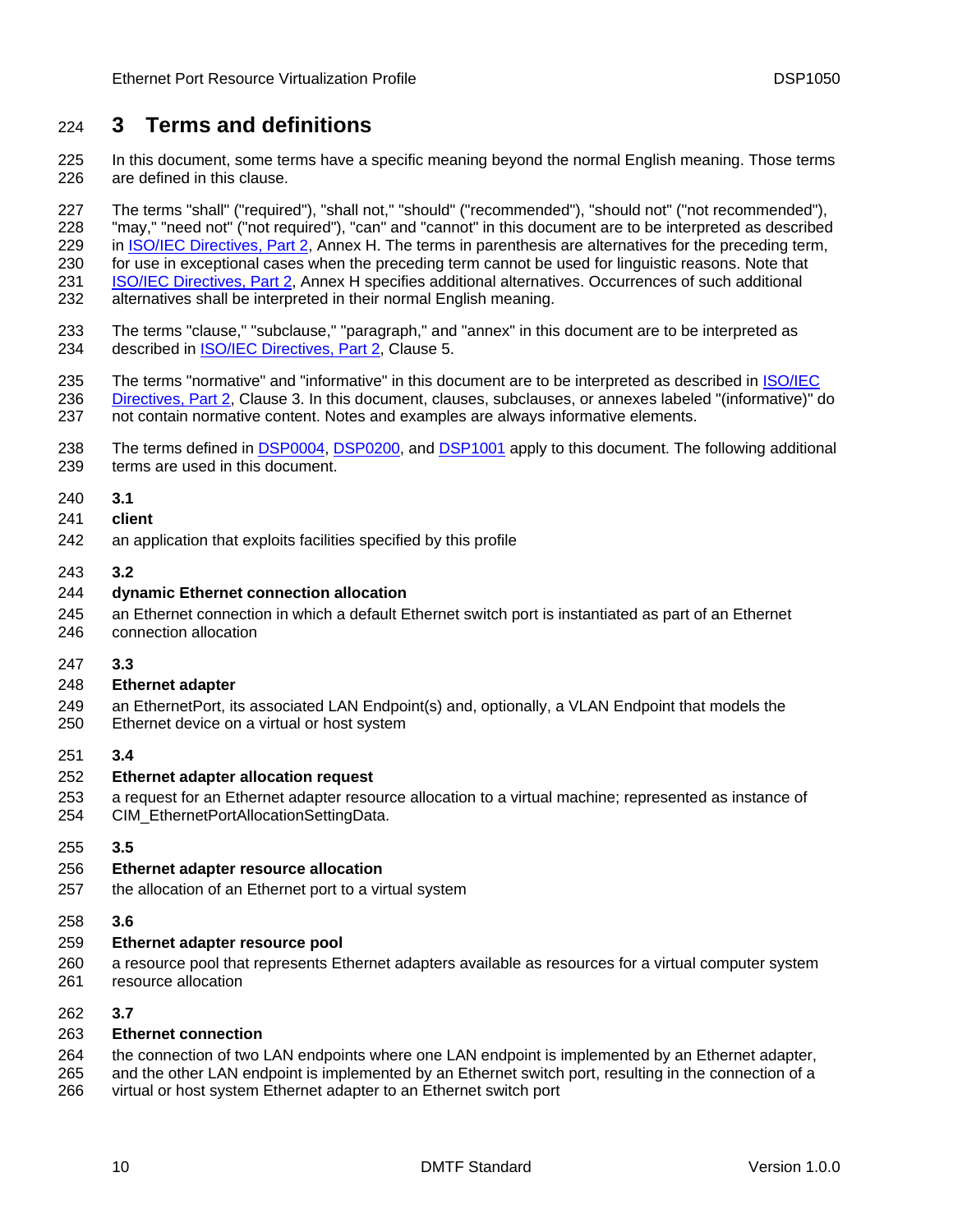#### 267 **3.8**

#### 268 **Ethernet connection allocation request**

- 269 an allocation request for a connection between a LAN Endpoint on an Ethernet adapter and a LAN
- 270 Endpoint on an Ethernet switch port. An Ethernet connection allocation request may cause the implicit
- 271 allocation of the entities that it connects, such as virtual Ethernet adapters and virtual switch ports.
- 272 Ethernet connection allocation request is represented as instance of
- 273 CIM\_EthernetPortAllocationSettingData.

#### 274 **3.9**

#### 275 **Ethernet connection allocation**

- 276 the allocation of an Ethernet connection between the LAN Endpoints of an Ethernet adapter and an
- 277 Ethernet switch port

#### 278 **3.10**

#### 279 **Ethernet connection resource pool**

280 a resource pool that represents available Ethernet connections on a virtual Ethernet switch for a virtual 281 computer system

#### 282 **3.11**

#### 283 **Ethernet switch port**

284 an EthernetPort, its associated LAN Endpoint(s) and, optionally, a VLAN Endpoint that models the 285 Ethernet port on an Ethernet switch

#### 286 **3.12**

#### 287 **Ethernet switch port allocation request**

- 288 a request for an Ethernet switch port resource allocation; represented as instance of
- 289 CIM EthernetPortAllocationSettingData.

#### 290 **3.13**

#### 291 **Ethernet switch port resource allocation**

292 the allocation of an Ethernet port to a virtual Ethernet switch

#### 293 **3.14**

#### 294 **Ethernet switch port resource pool**

295 a resource pool that represents Ethernet switch ports available as resources for a virtual Ethernet switch 296 port resource allocation

#### 297 **3.15**

#### 298 **host system**

- 299 the scoping system that contains Ethernet resources that may be allocated, virtualized, or both
- 300 **3.16**
- 301 **implementation**
- 302 a set of CIM providers that realize the classes specified by this profile

#### <span id="page-10-1"></span>303 **3.17**

#### 304 **simple Ethernet connection**

305 an Ethernet connection in which a default Ethernet switch port and a default Ethernet adapter are 306 instantiated as part of an Ethernet connection allocation

#### <span id="page-10-0"></span>307 **3.18**

#### 308 **static Ethernet connection allocation**

- 309 an Ethernet connection allocation where a specific pre-existing Ethernet switch port is requested as part
- 310 of the allocation request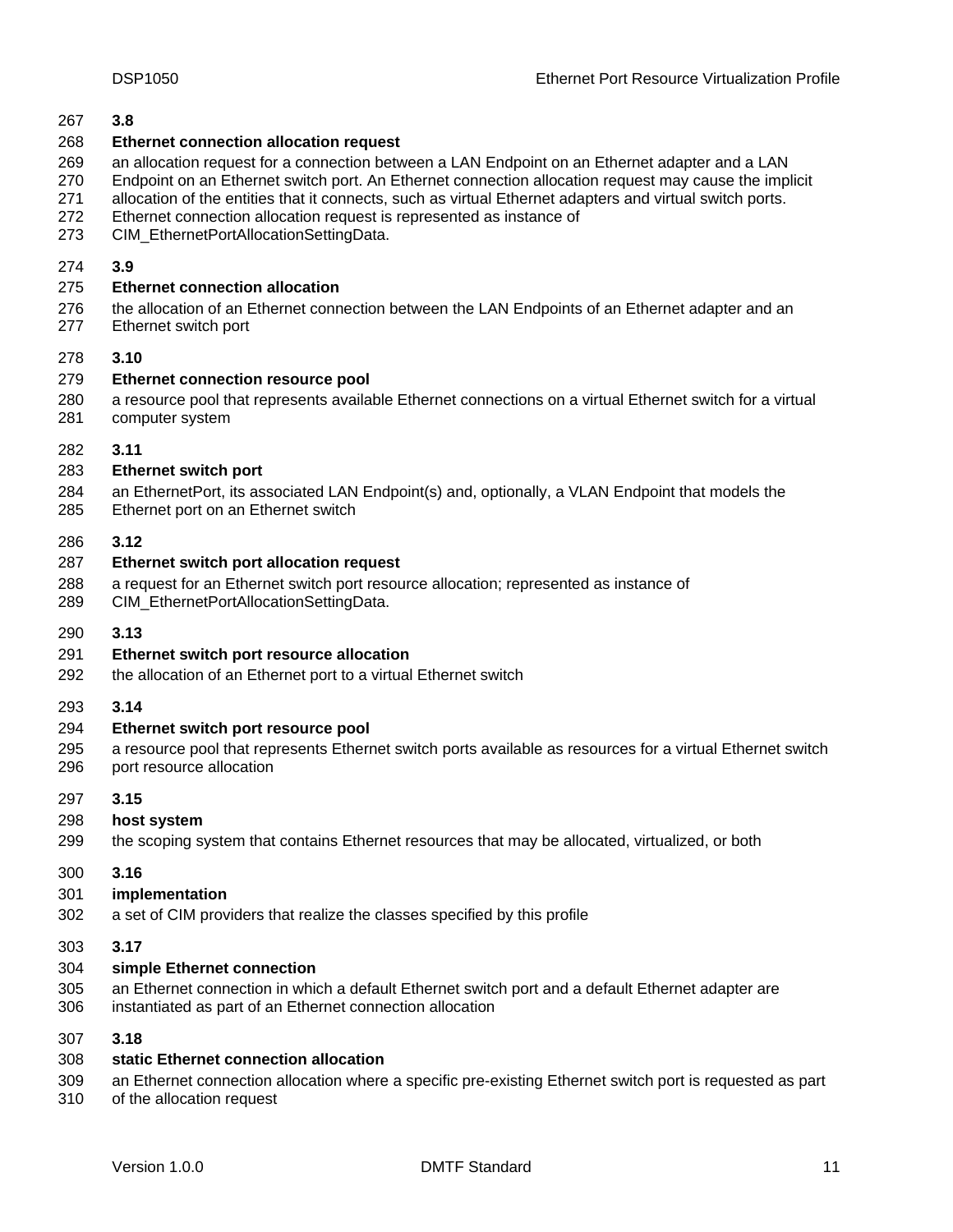| 311 | 3.19 |
|-----|------|
|     |      |

#### 312 **virtual computer system**

- 313 the concept of a virtual system as applied to a computer system
- 314 Other common industry terms are *virtual machine*, *hosted computer*, *child partition*, *logical partition*,
- 315 *domain*, *guest*, or *container*.
- 316 **3.20**
- 317 **virtual Ethernet switch**
- 318 the concept of a virtual system as applied to a virtual Ethernet switch
- 319 A virtual Ethernet switch is a specialized virtual system.
- 320 **3.21**

#### 321 **virtualization platform**

322 virtualizing infrastructure provided by a host system that enables the deployment of virtual systems

## <span id="page-11-0"></span>323 **4 Symbols and abbreviated terms**

- 324 The abbreviations defined in [DSP0004](#page-8-2), [DSP0200,](#page-8-2) and [DSP1001](#page-8-2) apply to this document. The following 325 additional abbreviations are used in this document.
- 326 **4.1**
- 327 **CIM**
- 328 Common Information Model
- 329 **4.2**
- 330 **CIMOM**
- 331 CIM object manager
- 332 **4.3**
- 333 **EASD**
- 334 CIM\_EthernetPortAllocationSettingData
- 335 **4.4**
- 336 **ESD**
- 337 CIM\_ElementSettingData
- 338 **4.5**
- 339 **RASD**
- 340 CIM\_ResourceAllocationSettingData
- 341 **4.6**
- 342 **SDS**
- 343 CIM\_SettingsDefineState
- 344 **4.7**
- 345 **SDC**
- 346 CIM\_SettingsDefineCapabilities
- 347 **4.8**
- 348 **VSSD**
- 349 CIM\_VirtualSystemSettingData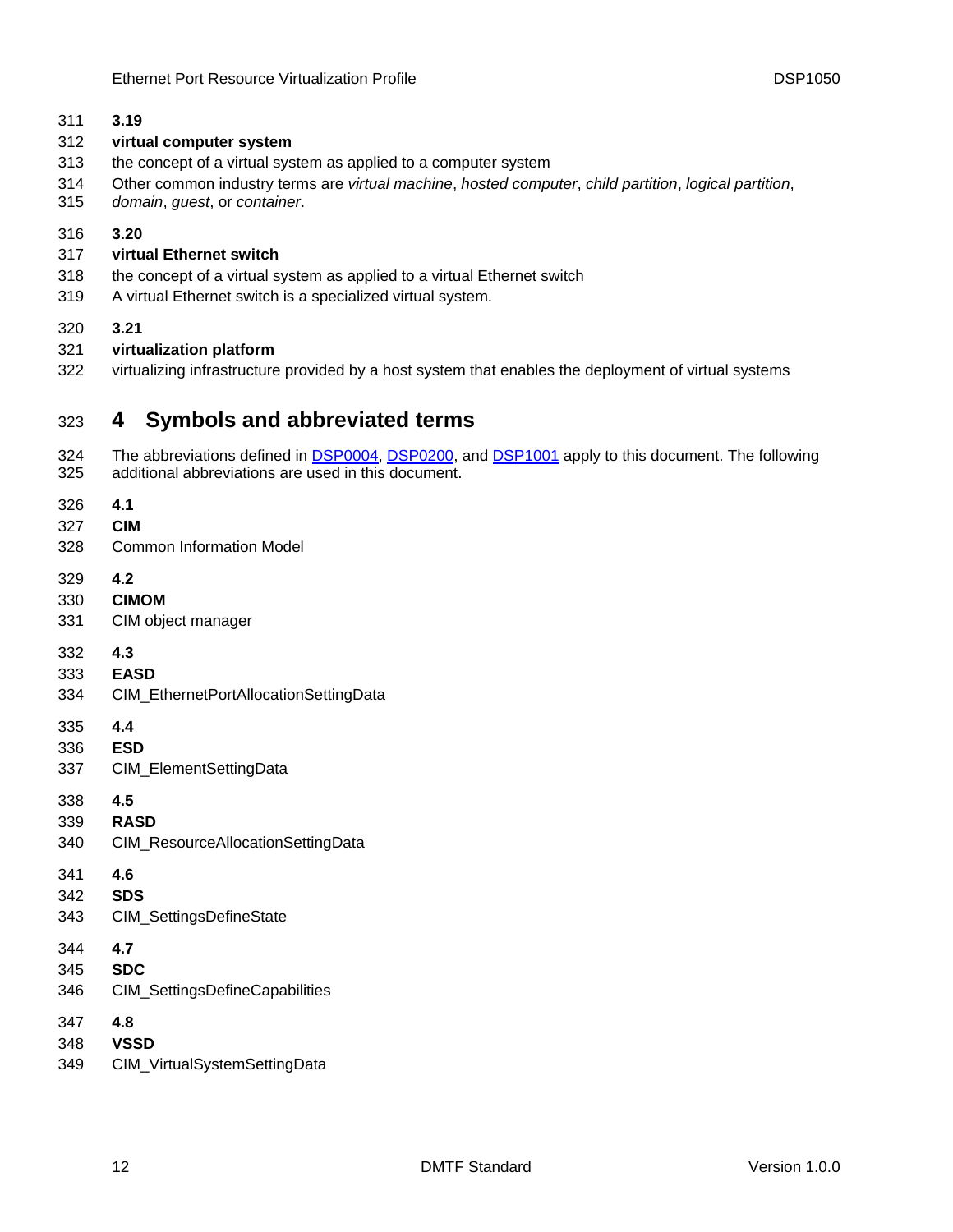- 350 **4.9**
- 351 **VESSD**
- 352 CIM\_VirtualEthernetSwitchSettingData

## <span id="page-12-0"></span>353 **5 Synopsis**

- 354 **Profile Name:** Ethernet Port Resource Virtualization
- 355 **Profile Version:** 1.0.0
- 356 **Organization:** DMTF
- 357 **CIM Schema Version:** 2.26
- 358 **Central Class:** CIM\_ResourcePool
- 359 **Scoping Class:** CIM\_System
- 360 This profile is a component profile that defines the minimum object model needed to provide for the CIM 361 representation and management of the virtualization of Ethernet ports and connections.
- 362 [Table 1](#page-12-3) lists DMTF management profiles on which this profile depends.

#### <span id="page-12-3"></span>363 **Table 1 – Related profiles**

| <b>Profile Name</b>            | Organization | Version | Requirement        | Description                                                                                 |
|--------------------------------|--------------|---------|--------------------|---------------------------------------------------------------------------------------------|
| <b>Resource Allocation</b>     | <b>DMTF</b>  | 1.1     | <b>Specializes</b> | The abstract profile that describes the<br>virtualization of resources<br>See DSP1041.      |
| <b>Allocation Capabilities</b> | <b>DMTF</b>  | 1.0     | Specializes        | The abstract profile that describes<br>capabilities for resource allocation<br>See DSP1043. |
| <b>Profile Registration</b>    | <b>DMTF</b>  | 1.0     | Mandatory          | The profile that specifies registered<br>profiles                                           |
| <b>Ethernet Port</b>           | <b>DMTF</b>  | 1.0     | Optional           | The profile that specifies the<br>management of Ethernet Ports<br>See DSP1014.              |

## <span id="page-12-1"></span>364 **6 Description**

365 This clause contains informative text only It introduces the management domain addressed by this profile 366 and outlines the central modeling elements established for representation and control of the management 367 domain.

### <span id="page-12-2"></span>368 **6.1 General**

369 In computer virtualization systems, virtual computer systems are composed of component virtual 370 resources. This profile specializes the resource virtualization pattern as defined in [DSP1041](#page-8-2) (*Resource*  371 *Allocation Profile*) and the allocation capabilities pattern as defined in [DSP1043](#page-8-2) (*Allocation Capabilities*  372 *Profile*) for the representation and management of the following types of resources:

373 • Ethernet adapters, designated by resource type value 10 (Ethernet Adapter). Ethernet 374 adapters are allocated to a virtual computer system.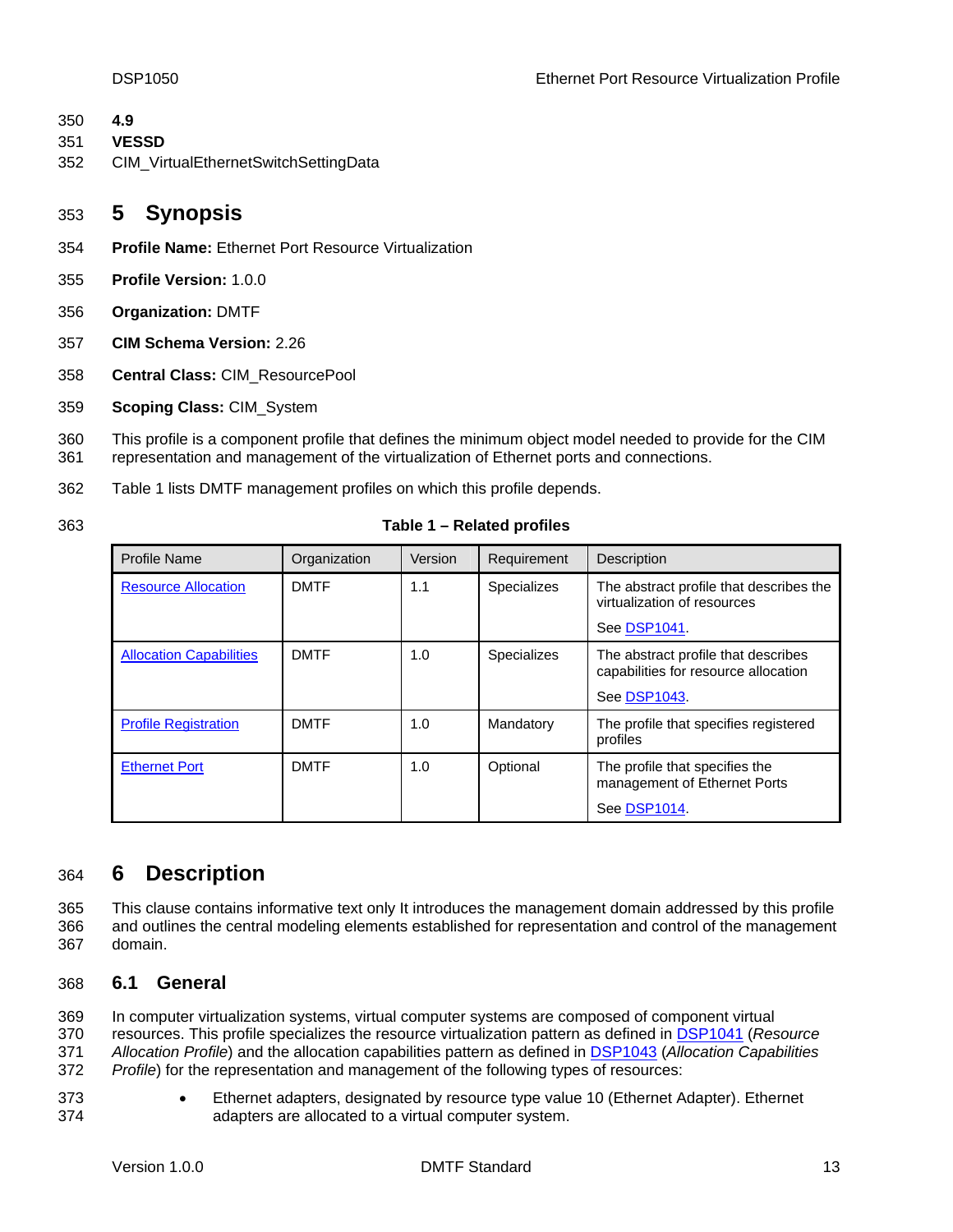<span id="page-13-1"></span>375 • Ethernet switch ports, designated by resource type value 30 (Ethernet Switch Port). 376 Ethernet switch ports are allocated to virtual Ethernet switches. 377 • Ethernet connections, designated by resource type value 33 (Ethernet Connection). 378 Ethernet connections represent the connection (association CIM\_ActiveConnection) 379 between two CIM\_LANEndpoint instances that are associated to the instances of 380 CIM\_EthernetPort representing either an Ethernet adapter or an Ethernet switch port.

381 This profile references additional or specialized CIM elements and extends constraints beyond those 382 defined in the abstract profiles.

#### <span id="page-13-0"></span>383 **6.2 Ethernet port resource virtualization class schema**

384 [Figure 1](#page-13-2) shows the class schema of this profile. It outlines the elements that are referenced and in some 385 cases further constrained by this profile, as well as the dependency relationships between elements of 386 this profile and other profiles. For simplicity in diagrams, the *CIM\_* prefix has been removed from class 387 and association names. Inheritance relationships are shown only to the extent required in the context of 388 this profile.



389

#### <span id="page-13-2"></span>390 **Figure 1 – Ethernet Port Resource Virtualization: Profile class diagram**

- 391 This profile specializes [DSP1041](#page-8-2) (*Resource Allocation Profile*) and [DSP1043](#page-8-2) (*Allocation Capabilities*  392 *Profile*) by defining more specific adaptations for the following classes and associations:
- 393 The CIM\_ResourcePool class models the resource pools for Ethernet resources. The 394 resource pool is used to allocate the resources required to instantiate virtual Ethernet 395 adapters and Ethernet switch ports that are modeled by the CIM\_EthernetPort class. 396 • The CIM\_ResourcePool class also models the resources required to describe a connection
- 397 between the LAN endpoints of an Ethernet adapter and an Ethernet switch port.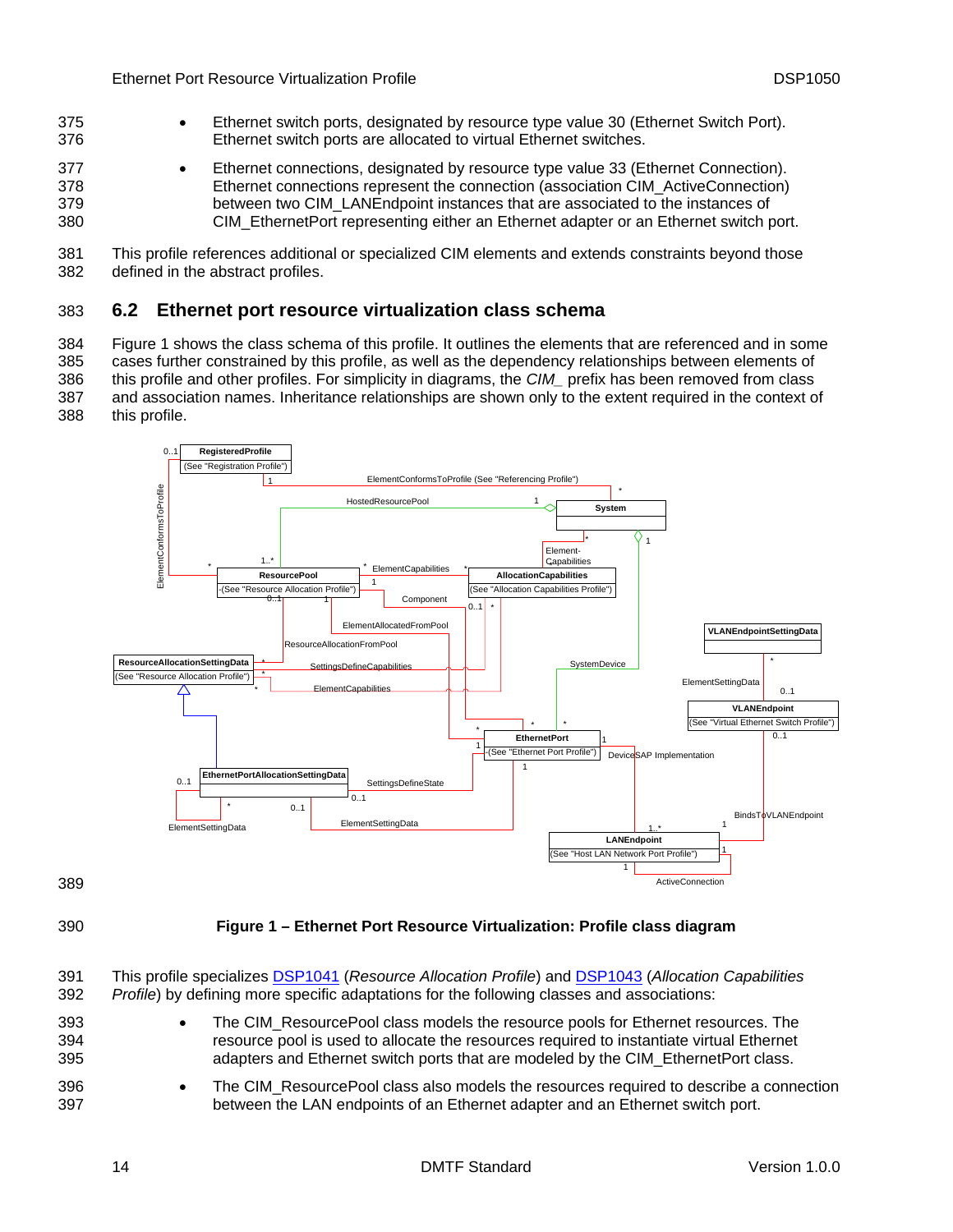398 • The CIM Component association models the relationship between resource pools (with a 399 type of either Ethernet adapters or Ethernet switch port) and host Ethernet ports as 400 components of the resource pools. 401 • The CIM\_ElementAllocatedFromPool association models the relationship between 402 resource pools and the virtual Ethernet ports allocated from those pools. 403 • The CIM\_ResourceAllocatedFromPool association models the relationship between a 404 resource pool and the resource allocations provided by the resource pool. 405 • The CIM HostedResourcePool association models the hosting dependency between a 406 resource pool and its host system. 407 • The CIM EthernetPort class models the following aspects of both an Ethernet adapter and 408 an Ethernet switch port: 409 – CIM\_EthernetPort as a device in the scope of a system (computer system or virtual 410 Ethernet switch), as modeled by the CIM\_SystemDevice association 411 – CIM\_EthernetPort as a result of an Ethernet adapter or Ethernet switch port resource 412 allocation from a resource pool, as modeled by the CIM\_ElementAllocatedFromPool 413 association 414 – CIM\_EthernetPort as a component within Ethernet adapter or Ethernet switch port 415 resource pools, as modeled by the CIM\_Component association 416 • The CIM\_EthernetPortAllocationSettingData class is a subclass of the 417 CIM\_ResourceAllocationSettingData class and models 418 – Ethernet adapter resource allocations or allocation requests 419 – Ethernet switch port resource allocations or allocation requests 420 – Ethernet connection allocations or allocation requests. Ethernet connection resource 421 allocations or allocation requests represent an allocation request for the connection 422 between a pair of CIM\_LANEndpoint instances or a current allocation of the described 423 connection. 424 • The CIM\_ElementSettingData association between the classes CIM\_EthernetPort and 425 CIM\_EthernetPortAllocationSettingData models the relationship between an Ethernet 426 **and adapter represented by the class CIM** EthernetPort and an Ethernet connection allocation 427 represented by the class CIM\_EthernetPortAllocationSettingData. This use of the [428 association is in compliance with a simple allocation as described in the](#page-8-3) *Resource*  429 *[Allocation Prof](#page-8-3)ile*. 430 • The CIM AllocationCapabilities class and the CIM ElementCapabilities association model: 431 – the resource allocation capabilities of the host system and/or a resource pool for 432 resource types 10 (Ethernet Adapter) or 30 (Ethernet Switch Port) 433 – the mutability of existing allocations for resource types 10 (Ethernet Adapter) or 30 434 (Ethernet Switch Port) 435 – the allocation capabilities of the host systems and/or resource pools for resource type 436 33 (Ethernet Connection) 437 – the mutability of existing allocations for resource type 33 (Ethernet Connection) 438 In general, any mention of a class in this document means the class itself or its subclasses. For example, 439 a statement such as "an instance of the CIM\_LogicalDevice class" implies an instance of the

440 CIM\_LogicalDevice class or a subclass of the CIM\_LogicalDevice class.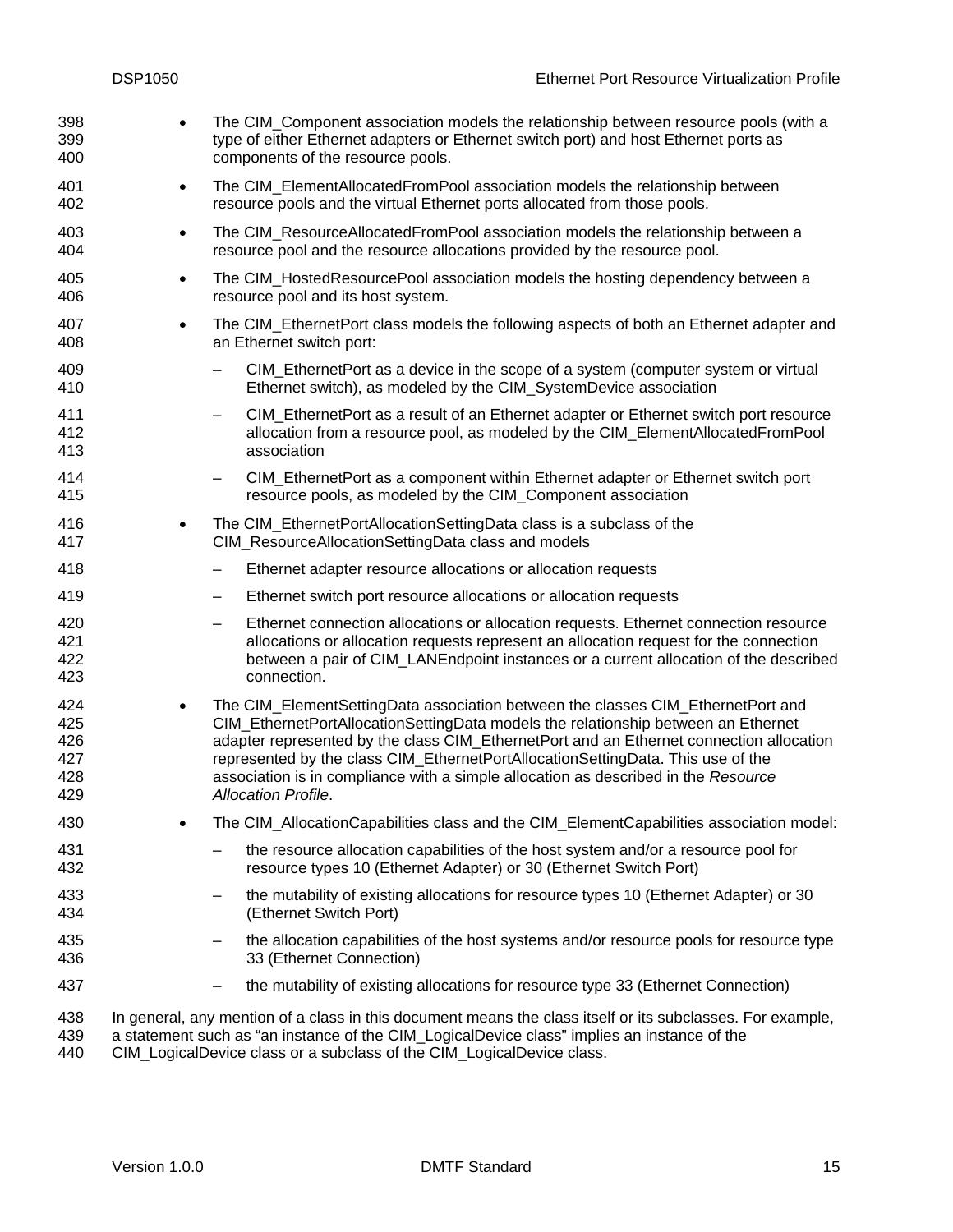## <span id="page-15-0"></span>441 **6.3 Resource pools**

442 This profile applies the concept of resource pools defined in [DSP1041](#page-8-2) (*Resource Allocation Profile*) to 443 resource types 10 (Ethernet Adapter), 30 (Ethernet Switch Port), and 33 (Ethernet Connection).

444 This profile uses the Ethernet port resource pool as the focal point for Ethernet adapter and Ethernet 445 switch port allocations. These are respectively allocated to virtual computer systems as defined in 446 [DSP1057](#page-8-2) (*Virtual System Profile*) and Ethernet switches as defined in [DSP1097](#page-8-2) (*Virtual Ethernet Switch*  447 *Profile*).

- 448 This profile uses Ethernet connection resource pools are the focal point for the allocation of Ethernet 449 connections. These are allocated to establish the connection between the LAN Endpoints associated to
- 450 an Ethernet adapter and that implemented by an Ethernet switch port.

#### 451 **6.3.1 General**

452 This profile applies the concept of resource pools defined in clause 6.1.2 of [DSP1041](#page-8-2) (*Resource*  453 *Allocation Profile*) to the following resource types:

- 454 Resource type 10 (Ethernet Adapter) designates Ethernet adapter resource pools that 455 represent resources for the allocation of Ethernet adapters for the use by virtual systems; 456 allocated Ethernet adapters are represented by CIM\_EthernetPort instances.
- 457 Resource type 30 (Ethernet Switch Port) designates Ethernet switch port resource pools 458 that represent resources for the allocation of Ethernet switch ports for use by virtual 459 Ethernet switches; allocated Ethernet switch ports are represented by CIM\_EthernetPort 460 instances.
- 461 Resource type 33 (Ethernet Connection) designates Ethernet connection resource pools 462 that represent resources for the allocation of connections between an Ethernet adapter that 463 is a resource of a virtual system and an Ethernet switch port that is a resource of a virtual 464 Ethernet switch.

465 The resource type of a resource pool governs the resource types that are allocated from the resource 466 pool. The type of host resources that are aggregated by a resource pool may differ from the resource type 467 of the pool. For example, a resource pool with a resource type of 10 (Ethernet Adapter) supports the 468 allocation of virtual Ethernet adapters. However, the resources that are aggregated by that resource pool 469 may be of a different type; for example, the resource pool might simply represent connectivity to an 470 external network.

#### 471 **6.3.2 Representation of host resources**

472 Resource pools for Ethernet adapters or Ethernet switch ports represent host resources that enable the 473 allocation of respective virtual devices, namely virtual Ethernet adapters or virtual Ethernet switch ports; 474 resource pools for Ethernet connections represent host resources that enable the allocation of virtual 475 Ethernet connections. However, the explicit representation of the host resources aggregated by a 476 resource pool is optional. In some cases, implementations may explicitly represent the host resources, 477 such as host Ethernet adapters or host Ethernet switch ports. In other cases, implementations may 478 choose not to explicitly represent the host resources aggregated by a resource pool. For example, an 479 implementation for the representation and management of virtual Ethernet connections is not required to 480 explicitly model the host resources that support the virtual Ethernet connections; instead, in this case, the 481 resource pool is the sole model element that represents the Ethernet connection capacity assigned for 482 the support of (allocated) virtual Ethernet connections and the capacity that is still available for the 483 allocation of new Ethernet connections.

### <span id="page-15-1"></span>484 **6.4 Resource allocation**

485 This subclause describes how this profile models resource allocations and resource allocation requests 486 for Ethernet resources.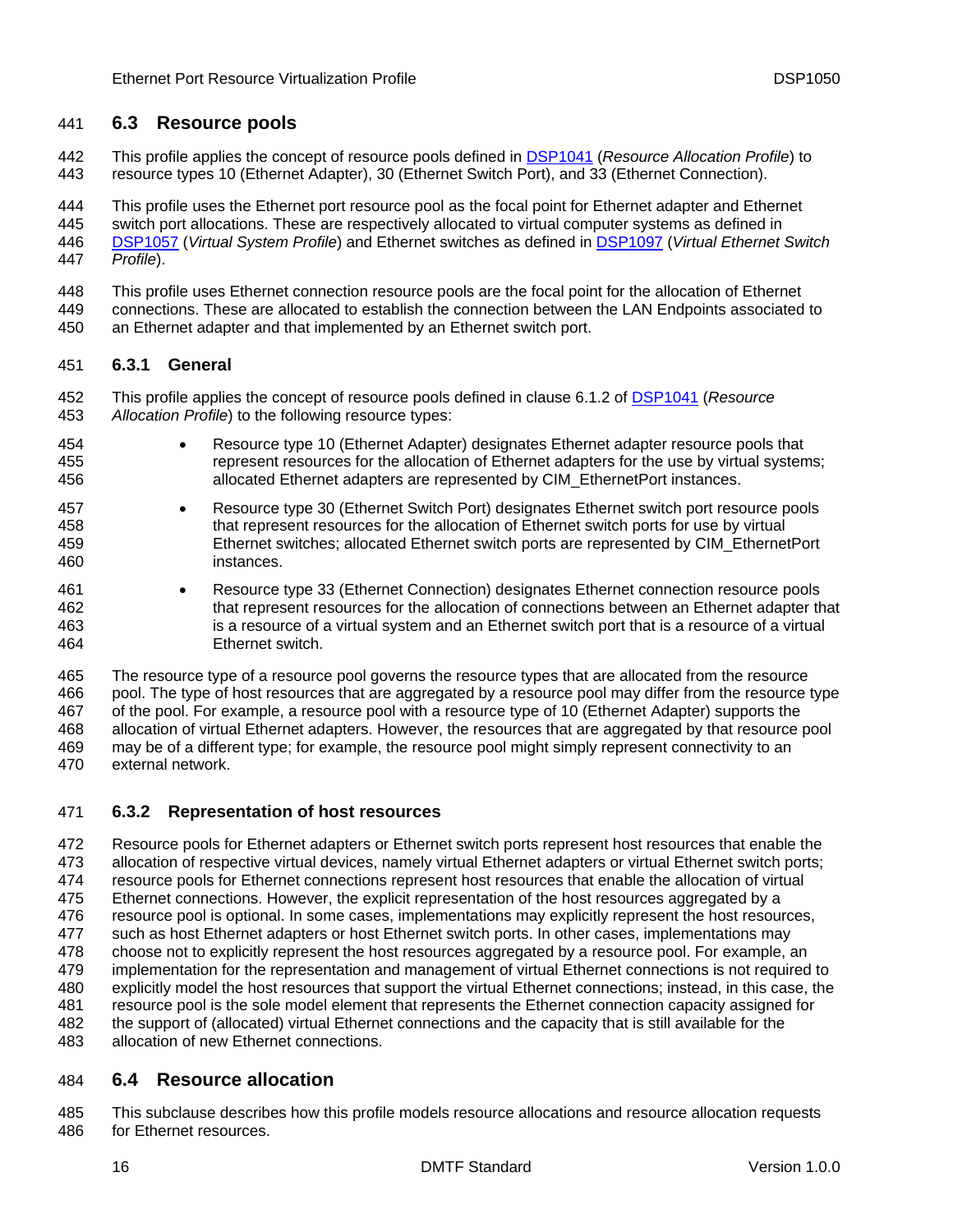#### 487 **6.4.1 General**

488 This profile specializes the concept of *virtual resource allocation* defined in clause 6.3 of [DSP1041](#page-8-2) to

- 489 resource types 10 (Ethernet Adapter) and 30 (Ethernet Switch Port), both modeled by the 490 CIM EthernetPort class.
- CIM\_EthernetPort class.
- 491 This profile specializes the concept of *simple resource allocation* defined in clause 6.2 of **DSP1041** to 492 resource type 33 (Ethernet Connection). Simple resource allocation implies that the result of the
- resource type 33 (Ethernet Connection). Simple resource allocation implies that the result of the
- 493 allocation is not represented by a CIM\_LogicalDevice instance.

#### 494 **6.4.2 Ethernet resource allocation for virtual Ethernet switches**

495 [Figure 2](#page-17-1) shows an example of the allocation of an Ethernet switch port to a virtual switch. The upper part

496 of [Figure 2](#page-17-1) shows a static allocation request of a virtual Ethernet switch port to a virtual Ethernet switch,

- 497 applying the concept of virtual resource allocation as specified in clause 7.2 of [DSP1041](#page-8-2). The lower part
- 498 of [Figure 2](#page-17-1) shows the virtual switch with the allocated Ethernet switch port.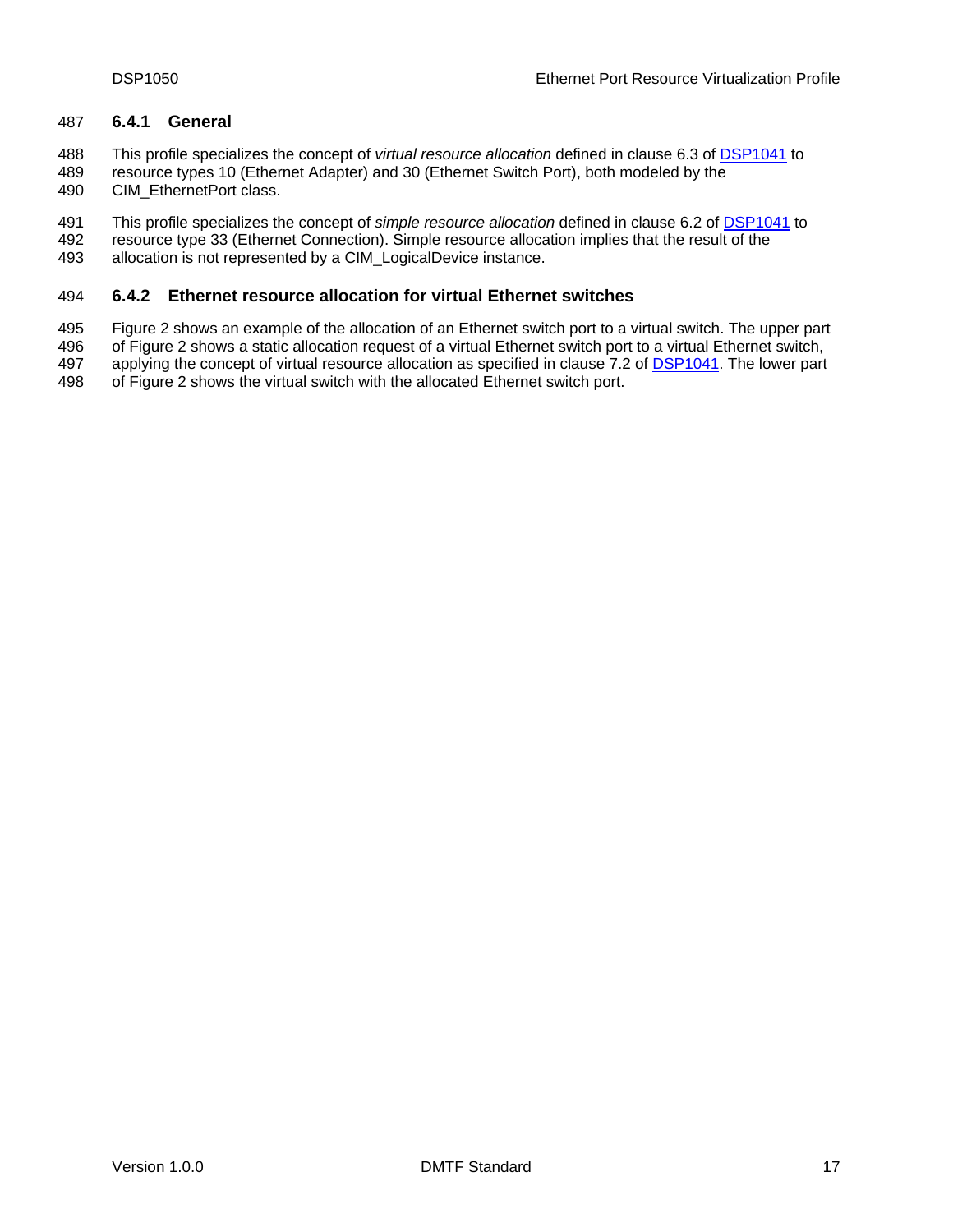

<span id="page-17-0"></span>

499

<span id="page-17-1"></span>500 **Figure 2 – Virtual Ethernet switch port allocation** 

501 In the example shown in [Figure 2](#page-17-1), the virtual Ethernet switch is represented by the CIM\_ComputerSystem 502 instance VES1, as specified in [DSP1097](#page-8-2). Once allocated, an Ethernet switch port is represented by a 503 CIM EthernetPort instance and a related CIM LANEndpoint instance that is associated through an 504 instance of the CIM\_DeviceSAPImplementation association and represents the provided LAN endpoint.

505 In the example shown in [Figure 2](#page-17-1), the CIM\_EthernetPortAllocationSettingData instance VSP1DEF 506 represents an allocation request of an Ethernet switch port (resource type 30 [Ethernet Switch Port] ) from 507 the resource pool represented by VSPPOOL1. The value of the Parent property in VSP1DEF identifies 508 the Ethernet connection resource pool represented by ECPOOL1 to provide the connection at allocation 509 time.

510 The result of the allocation is shown in the lower half of [Figure 2](#page-17-1). An Ethernet switch port represented by 511 the CIM\_EthernetPort instance ESP1 has been allocated from the resource pool represented by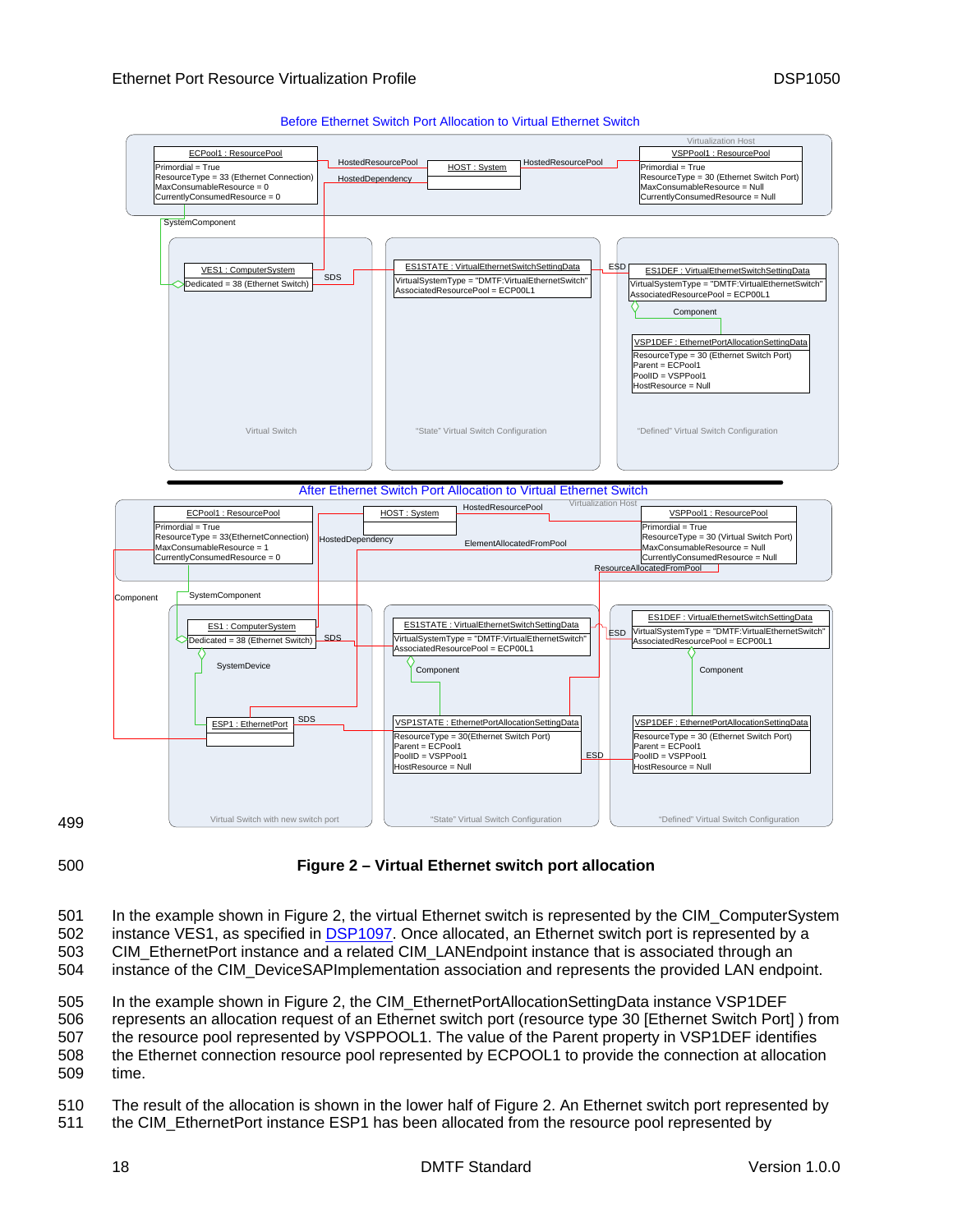- 512 VSPPOOL1, as shown through the instance of the CIM\_ElementAllocatedFromPool association. ESP1 is
- 513 associated with the CIM\_ResourcePool instance ECPOOL1 through an instance of the
- 514 CIM\_ConcreteComponent association. This association represents the availability of the switch port for
- 515 the allocation of Ethernet connections from the pool. Notice also that the addition of an Ethernet switch
- 516 port is reflected by incrementing the value of the MaxConsumableResource property.

#### 517 **6.4.3 Ethernet resource allocation for virtual systems**

- 518 [Figure 3](#page-19-1) shows an example of the allocation of Ethernet resources to a virtual system. The upper part of
- 519 of [Figure 3](#page-19-1) shows allocation requests for an Ethernet adapter and a related static Ethernet connection for
- 520 a virtual system. The lower part of [Figure 3](#page-19-1) shows the virtual system with the allocated Ethernet adapter
- 521 and the allocated Ethernet connection.
- 522 NOTE: This is a typical example; however, it is possible to request only an Ethernet Connection and receive an 523 implicitly allocated default Ethernet adapter as part of the Ethernet connection allocation. (See the u
- 523 implicitly allocated default Ethernet adapter as part of the Ethernet connection allocation. (See the use case for the 524 simple connection of a virtual machine described in 9.1.5 and Figure 10.) simple connection of a virtual machine described in [9.1.5](#page-44-2) and [Figure 10](#page-46-2).)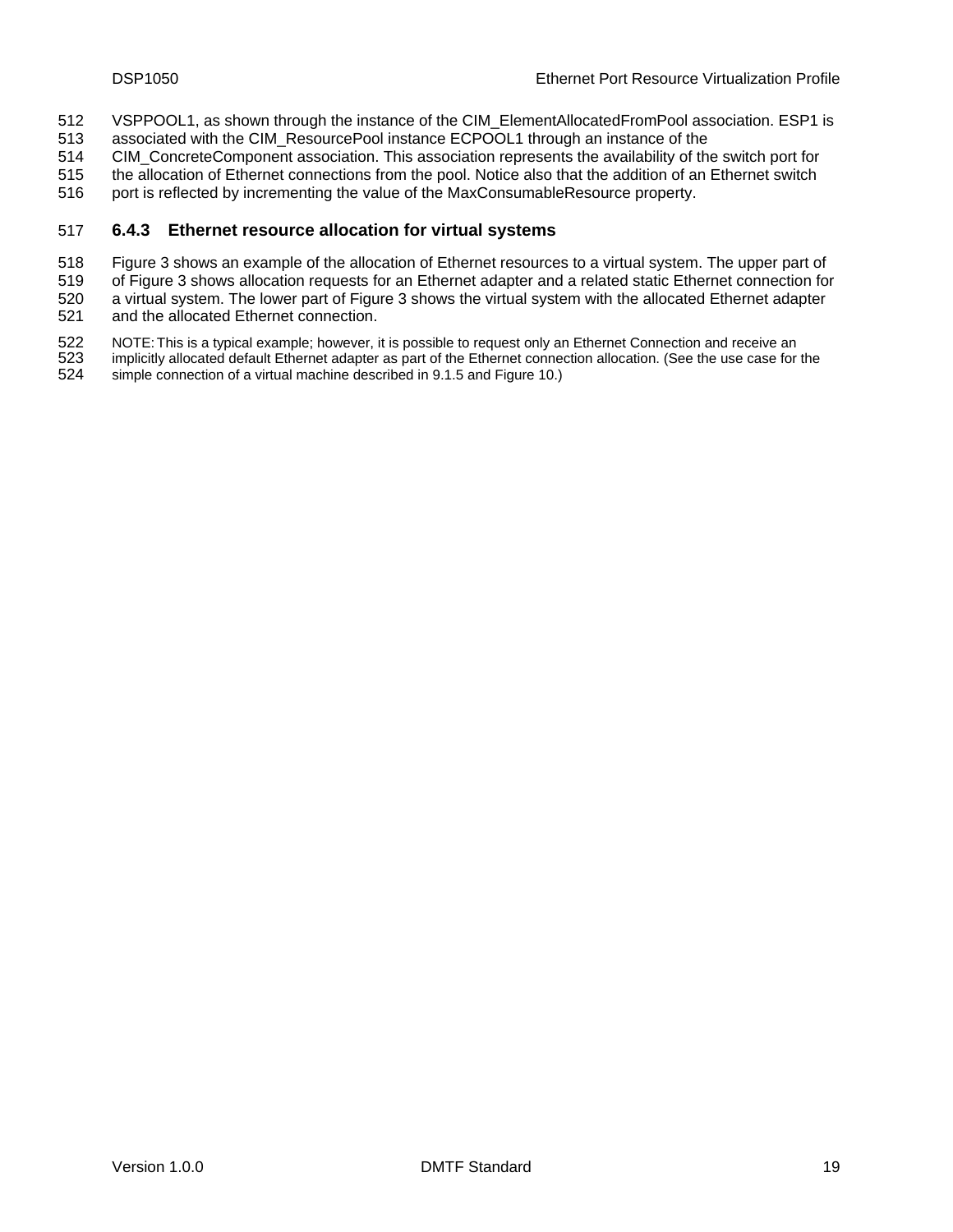<span id="page-19-0"></span>

525

#### <span id="page-19-1"></span>526 **Figure 3 – Instance Diagram: Ethernet adapter and Ethernet connection resource allocations**

#### <span id="page-19-2"></span>527 **6.4.4 Resource allocation request**

528 The Ethernet connection and Ethernet adapter requirements of a virtual system are defined as part of its 529 "defined" virtual system configuration; see [DSP1057](#page-8-2) (*Virtual System Profile*) for the specification of the 530 "defined" virtual system configuration.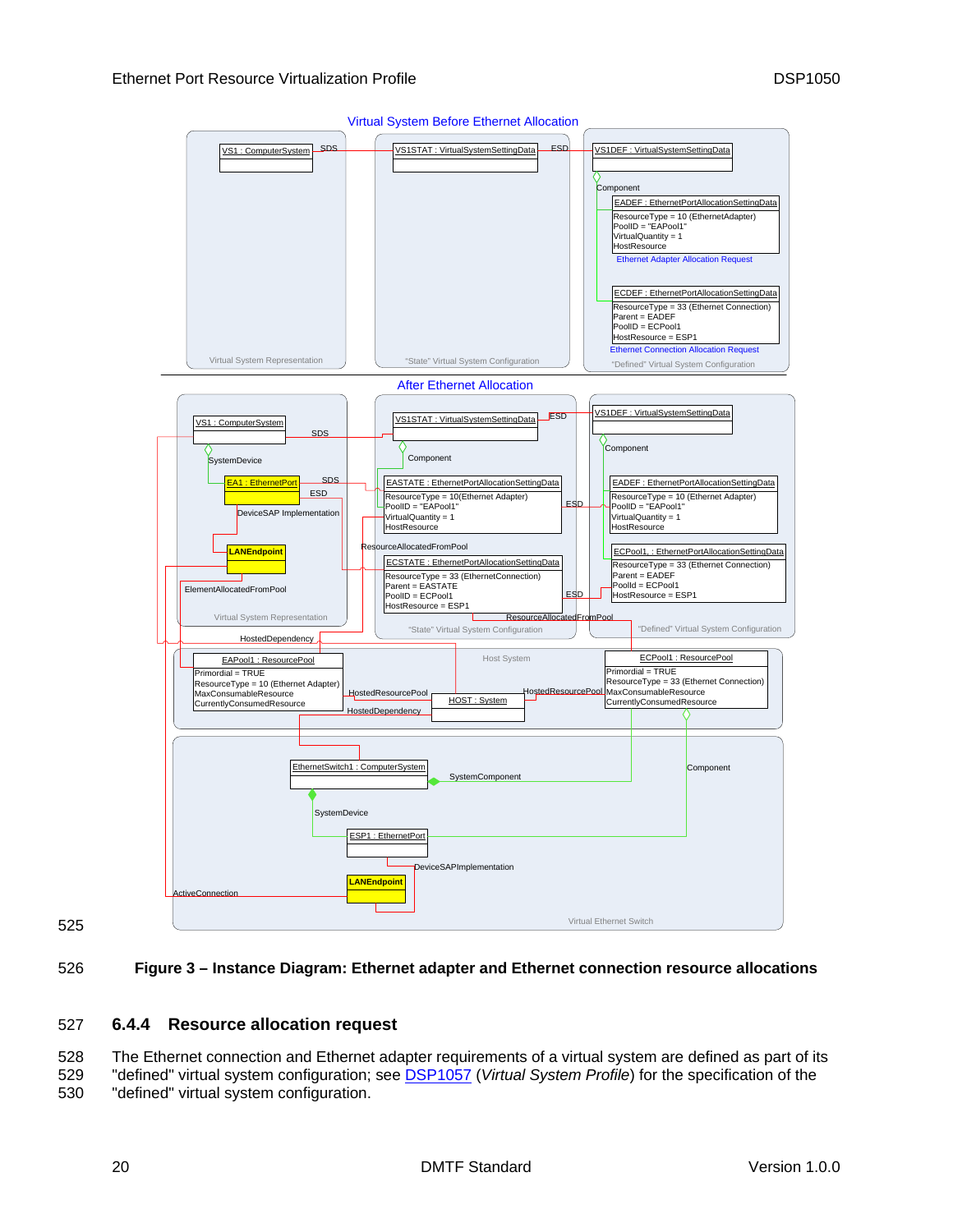- 531 The "defined" virtual system configuration of a virtual system contains one or both of the following:
- 532 Ethernet adapter resource allocation requests represented as EASD instances with the 533 value of the ResourceType property set to 10 (Ethernet Adapter)
- 534 Ethernet connection resource allocation requests represented as EASD instances with the 535 value of the ResourceType property set to 33 (Ethernet Connection)
- 536 An example of the CIM representation of an Ethernet Adapter resource allocation request and a related 537 Ethernet Connection resource allocation request is shown in the upper right part of [Figure 3](#page-19-1).
- 538 The Ethernet switch port requirements of a virtual system switch are defined as part of its "defined" virtual 539 system configuration; see [DSP1097](#page-8-2) for the specification of the "defined" virtual system configuration of 540 virtual Ethernet switches.
- 541 The "defined" virtual system configuration of a virtual Ethernet switch contains Ethernet switch port 542 resource allocation requests represented as EASD instances with the value of the ResourceType 543 property set to 30 (Ethernet Switch Port).
- 544 An example of the CIM representation of an Ethernet switch port resource allocation request is shown in 545 the upper right part of [Figure 2](#page-17-1).

#### <span id="page-20-0"></span>546 **6.4.5 Resource allocation**

- 547 As a virtual system is activated (or instantiated), Ethernet adapters and Ethernet connections need to be 548 allocated as requested by Ethernet adapter and Ethernet connection resource allocation requests in the 549 virtual system definition. These resource allocations are represented as EASD instances in the "state" 550 virtual system configuration; see [DSP1057](#page-8-2) (*Virtual System Profile*) for the specification of the "state" 551 virtual system configuration.
- 552 An example of the CIM representation of an Ethernet Adapter and Ethernet Connection resource 553 allocation is shown in the center part of [Figure 3](#page-19-1).
- 554 As a virtual Ethernet switch is activated (or instantiated), Ethernet switch ports need to be allocated as 555 requested by Ethernet port resource allocation requests in the virtual system definition. These resource 556 allocations are represented as EASD instances in the "state" virtual system configuration; see [DSP1097](#page-8-2) 557 for the specification of the "state" virtual system configuration of virtual Ethernet switches.
- 558 An example of the CIM representation of an Ethernet switch port resource allocation is shown in the 559 center part of [Figure 2](#page-17-1).

#### 560 **6.4.6 Virtual Ethernet adapter**

- 561 A virtual Ethernet adapter is either the instantiation of the resources allocated from an Ethernet adapter
- 562 resource pool or instantiated as a side effect of an Ethernet connection allocation. The Ethernet adapter
- 563 is represented with an instance of CIM\_EthernetPort associated to the virtual system with
- 564 CIM\_SystemDevice.
- 565 In the example shown in [Figure 3](#page-19-1), the virtual Ethernet adapter was allocated from EA\_Pool1 and is 566 represented by the CIM\_EthernetPort instance EA1 as part of the virtual system (VS1) representation.

## 567 **6.4.7 Ethernet connection**

- 568 A virtual Ethernet connection is the instantiation of resources allocated from an Ethernet connection
- 569 resource pool. The allocation represents an allocation to connect an Ethernet adapter to an Ethernet
- 570 switch port. A virtual Ethernet connection is not exposed to a virtual system through a logical device;
- 571 however, a virtual Ethernet connection is represented by an instance of the CIM\_ActiveConnection
- 572 association between the CIM\_LANEndpoint instance implemented by an Ethernet adapter and the 573 CIM\_LANEndpoint instance implemented by an Ethernet switch port. An Ethernet connection allocation
- 574 can represent the connection between specific Ethernet adapter and Ethernet switch port instances, or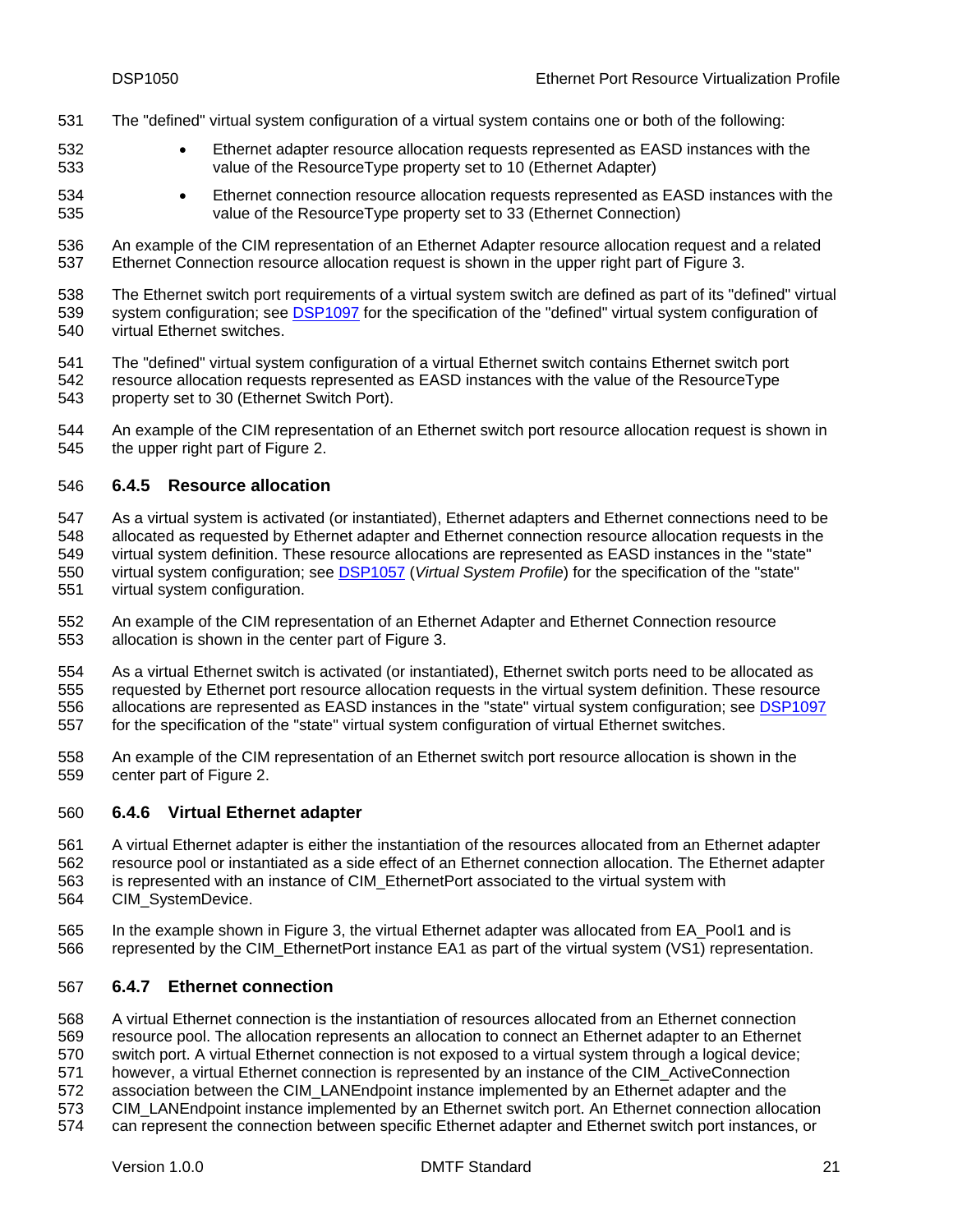- 575 the allocation could include the instantiation of an Ethernet adapter and/or an instantiation of an Ethernet
- 576 switch port as part of the Ethernet connection allocation.
- 577 An example of the CIM representation of an Ethernet connection allocation is shown by the
- 578 CIM ActiveConnection association between the two CIM LANEndpoint instances in [Figure 3.](#page-19-1)

## 579 **6.4.8 Virtual Ethernet switch port**

- 580 A virtual Ethernet switch port is the instantiation of resources allocated from an Ethernet switch port
- 581 resource pool or instantiated as part of an Ethernet connection allocation. The Ethernet switch port is 582 represented with an instance of CIM\_EthernetPort and associated to the CIM\_ComputerSystem instance 583 representing the virtual Ethernet switch with CIM\_SystemDevice.
- 584 In the example shown in [Figure 2](#page-17-1), an allocated Ethernet switch port is represented by the
- 585 CIM\_EthernetPort instance ESP1 as part of the virtual Ethernet switch representation.

## <span id="page-21-0"></span>586 **7 Implementation**

587 This clause provides normative requirements related to the arrangement of instances and properties of 588 instances for implementations of this profile.

## <span id="page-21-1"></span>589 **7.1 Common requirements**

- 590 The CIM Schema descriptions for any referenced element and its sub-elements apply.
- 591 In references to properties of CIM classes that enumerate values, the numeric value is normative and the 592 descriptive text following it in parentheses is informative. For example, in the statement "The value of the 593 ConsumerVisibility property shall be 3 (Virtualized)", the value "3" is normative text and "(Virtualized)" is 594 informative text.

## <span id="page-21-2"></span>595 **7.2 Resource types**

- 596 This subclause specifies the resource types that are addressed by this profile.
- 597 This profile may be implemented for the allocation of two principal resource types: *Ethernet ports* and
- 598 *Ethernet connections*. An Ethernet port is an Ethernet connection endpoint. Ethernet ports are further 599 distinguished as *Ethernet adapters* and *Ethernet switch ports*. Ethernet adapters are Ethernet ports within
- 600 virtual systems, and Ethernet switch ports are Ethernet ports within virtual switches.

## <span id="page-21-3"></span>601 **7.3 Host resources**

602 This subclause specifies requirements for the representation of host resources.

## 603 **7.3.1 Host Ethernet adapters**

- 604 The implementation of the representation of host Ethernet adapters is optional.
- 605 If implemented, the provisions in this subclause apply.
- 606 Each host Ethernet adapter shall be represented by exactly one CIM\_EthernetPort instance. The
- 607 CIM\_EthernetPort instance shall be associated with the CIM\_System instance that represents the host 608 system through an instance of the CIM\_SystemDevice association.

## 609 **7.3.2 Host Ethernet switch ports**

- 610 The implementation of the representation of host Ethernet switch ports is optional.
- 611 If implemented, the provisions in this subclause apply.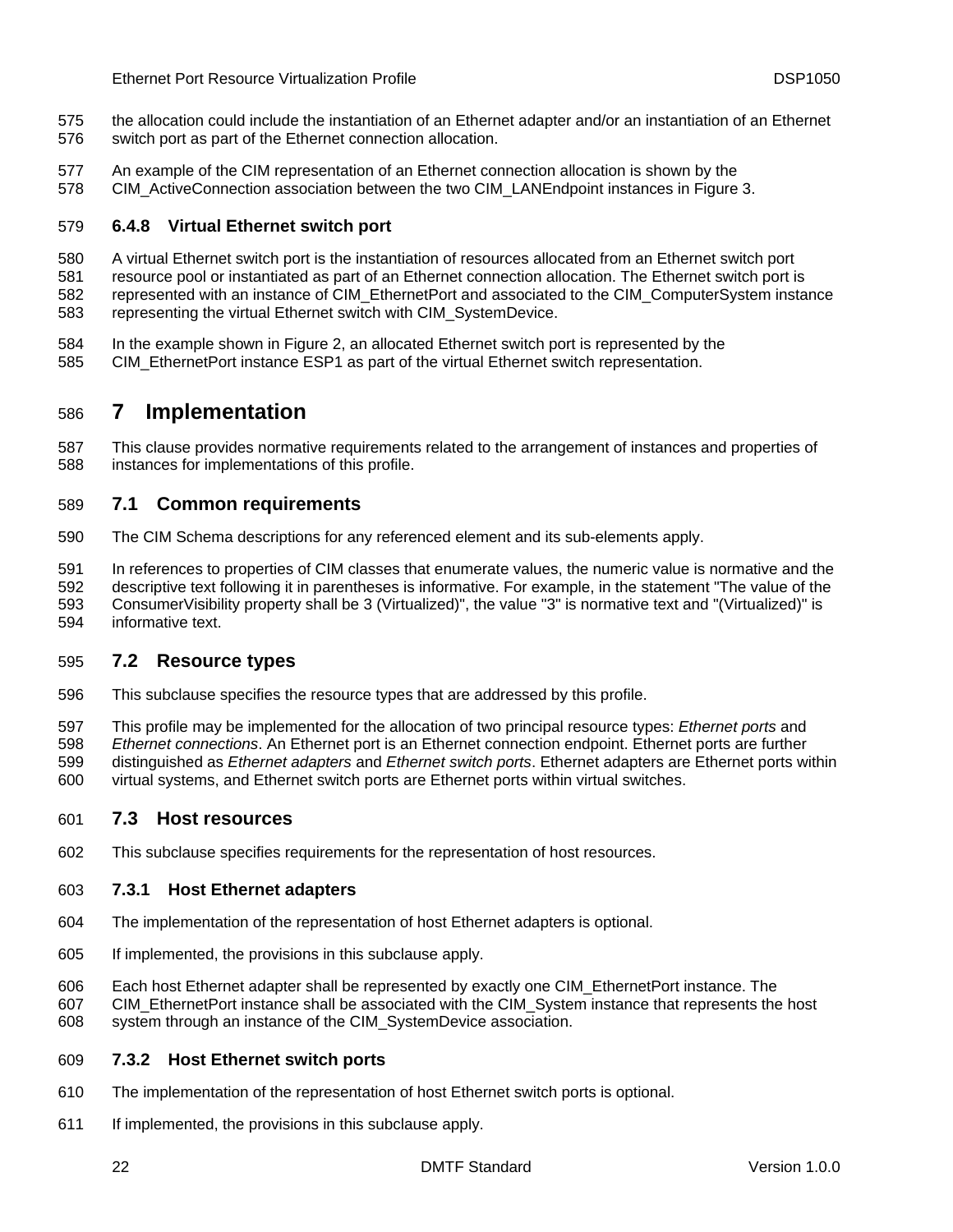- 612 Each host Ethernet switch port shall be represented by exactly one CIM\_EthernetPort instance. The
- 613 CIM EthernetPort shall be associated with either the CIM System instance that represents the host
- 614 system or the CIM\_ComputerSystem instance that represents a virtual Ethernet switch hosted by the host
- 615 system through an instance of the CIM\_SystemDevice association.

## <span id="page-22-0"></span>616 **7.4 Resource pool management feature**

- 617 The implementation of the resource pool management feature is optional.
- 618 If implemented, the specifications of [DSP1041](#page-8-2) (*Resource Allocation Profile*) apply; this profile does not
- 619 specify specializations or extensions of resource pool management beyond those defined by [DSP1041](#page-8-2).

## <span id="page-22-1"></span>620 **7.5 Resource pools**

621 This subclause adapts the CIM\_ResourcePool class for the representation of Ethernet adapter resource 622 pools, Ethernet switch port resource pools, and Ethernet connection resource pools.

### 623 **7.5.1 ResourceType property**

- 624 The value of the ResourceType property shall denote the type of resources that are provided by the 625 resource pool, as follows:
- 626 For resource pools supporting only the allocation of Ethernet adapters, the value of the 627 ResourceType property shall be 10 (Ethernet Adapter).
- 628 For resource pools supporting only the allocation of Ethernet switch ports, the value of the 629 ResourceType property shall be 30 (Ethernet Switch Port).
- 630 For resource pools supporting only the allocation of Ethernet connections, the value of the 631 ResourceType property shall be 33 (Ethernet Connection).

### <span id="page-22-4"></span>632 **7.5.2 ResourceSubtype property**

- 633 The implementation of the ResourceSubtype property is optional.
- 634 If the ResourceSubtype property is implemented, the provisions in this subclause apply.

635 The value of the ResourceSubtype property shall designate a resource subtype. The format of the value 636 shall be as follows: "<org-id>:<org-specific>". The <org-id> part shall identify the organization that defined 637 the resource subtype value; the <org-specific> part shall uniquely identify a resource subtype within the 638 set of subtypes defined by the respective organization.

### <span id="page-22-2"></span>639 **7.5.3 AllocationUnits property**

- 640 If the allocation of Ethernet ports or Ethernet connections is based on bandwidth, the value of the 641 AllocationUnits property shall be set to "bits per second" or a multiple thereof. The AllocationUnits
- 642 property is a programmatic unit as specified in Annex C of [DSP0004.](#page-8-2)
- 643 If the allocation of Ethernet ports is implemented based on the number of passed-through Ethernet ports, 644 the value of the AllocationUnits property shall be set to "count" (the count of passed-through host 645 Ethernet ports).
- 646 If the allocation of Ethernet connections is implemented based on the number of Ethernet connections, 647 the value of the AllocationUnits property shall be set to "count" (the count of Ethernet connections).

### <span id="page-22-3"></span>648 **7.5.4 Reserved property**

- 649 The implementation of the Reserved property is optional.
- 650 If the Reserved property is implemented, the following provisions apply: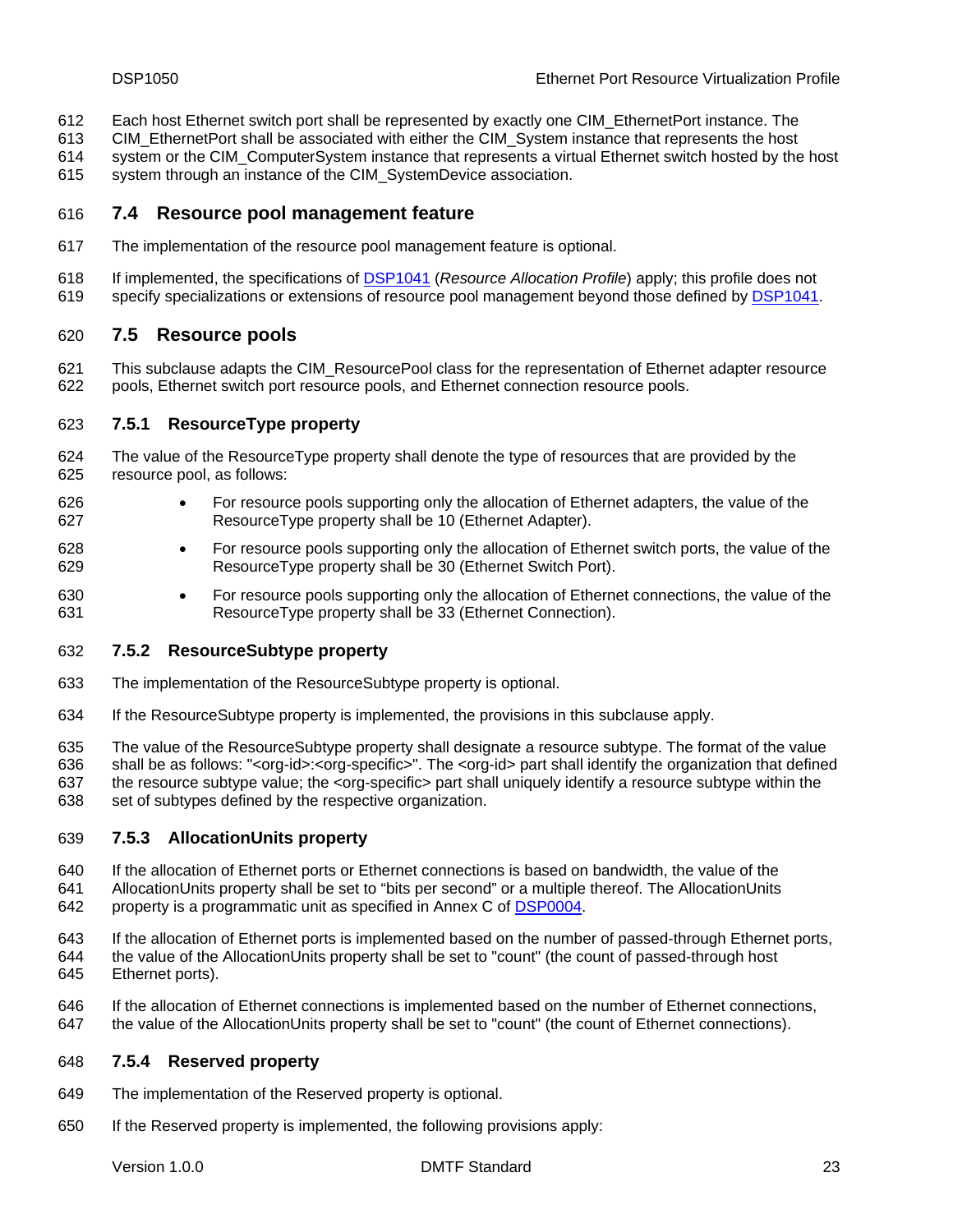- 651 If the value of the AllocationUnits property is (a multiple of) "bits per second the value of 652 the Reserved property shall reflect the amount of Ethernet bandwidth that is actually 653 reserved from the resource pool.
- 654 If the value of the AllocationUnits property is "count", the value of the Reserved property 655 shall denote the number of host Ethernet ports or the number of Ethernet connections that 656 are actually reserved from the resource pool.

#### <span id="page-23-0"></span>657 **7.5.5 Capacity property**

- 658 The implementation of the Capacity property is conditional.
- 659 **Condition**: The aggregation of host Ethernet ports into Ethernet port resource pools is implemented; 660 see [7.4.](#page-22-0)
- 661 If the Capacity property is implemented, the following provisions apply:
- 662 If the value of the AllocationUnits property is (a multiple of) "bits per second" (see 663 [DSP0004\)](#page-8-2), the value of the Capacity property shall reflect the maximum aggregate amount 664 of Ethernet bandwidth represented by the resource pool. If the resource pool has unlimited 665 capacity, the value of the Capacity property shall be set to the largest value supported by 666 the uint64 datatype.
- 667 If the value of the AllocationUnits property is "count", the value of the Capacity property 668 shall reflect the maximum number of host Ethernet ports or the maximum number of 669 Ethernet connections represented by the resource pool.
- <span id="page-23-1"></span>670 **7.5.6 MaxConsumableResource property**
- 671 The implementation of the MaxConsumableResource property is conditional.
- 672 **Condition**: The resource pool supports the direct or exclusive allocation of a finite number of host 673 resources.
- 674 If implemented, the value of the MaxConsumableResource property shall reflect the total number of
- 675 virtual Ethernet adapters, virtual Ethernet switch ports, or virtual Ethernet connections that can be 676 allocated in total from a resource pool.

#### <span id="page-23-3"></span>677 **7.5.7 ConsumedResourceUnits property**

- 678 The implementation of the ConsumedResourceUnits property is conditional.
- 679 **Condition**: The MaxConsumableResource property or the CurrentlyConsumedResource property is 680 implemented.
- 681 If implemented, the value of the ConsumedResourceUnits property shall be set to "count".

#### <span id="page-23-2"></span>682 **7.5.8 CurrentlyConsumedResource property**

- 683 The implementation of the CurrentlyConsumedResource property is conditional.
- 684 **Condition**: The MaxConsumableResource property is implemented.
- 685 If implemented, the value of the CurrentlyConsumableResource shall reflect the total number of virtual
- 686 Ethernet adapters, virtual Ethernet switch ports or virtual Ethernet connections that are currently allocated

687 from the resource pool.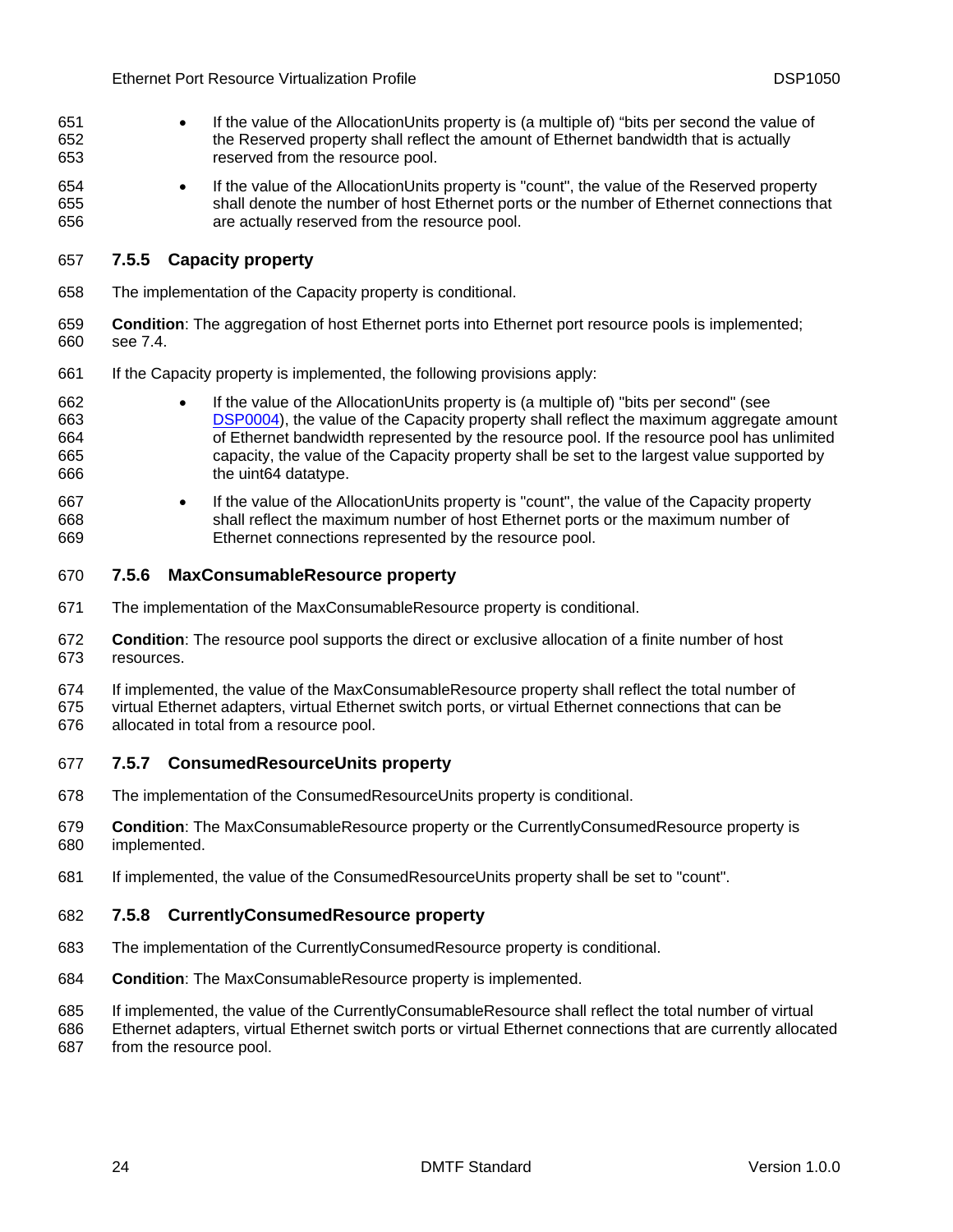#### 688 **7.5.9 Instance requirements**

689 Each Ethernet port resource pool shall be represented by exactly one CIM\_ResourcePool instance. The

- 690 CIM\_ResourcePool instance shall be associated with the CIM\_System instance representing the system
- 691 hosting the resource pool through an instance of the CIM\_HostedPool association.

#### <span id="page-24-1"></span>692 **7.5.10 Resource aggregation feature**

- 693 The implementation of the resource aggregation feature is conditional.
- 694 **Condition**: The resource pool management feature is implemented; see [7.4](#page-22-0).
- 695 **Granularity**: If implemented, the resource aggregation feature may be separately supported for each 696 resource pool.
- 697 The preferred feature discovery mechanism is to resolve the CIM\_Component association from the
- 698 CIM\_ResourcePool instance to CIM\_ManagedElement instances representing aggregated resources of 699 the storage resource pool. If the resulting set of CIM\_ManagedElement instances is not empty, the
- 700 feature is supported.
- 701 NOTE If the result set is empty, the feature may still be supported, but no resources are aggregated at that point in<br>702 time: however, if aggregated resources for a particular resource pool were ever exposed, then th 702 time; however, if aggregated resources for a particular resource pool were ever exposed, then the feature is still 703 supported even if at a later point in time no resources are aggregated.
- supported even if at a later point in time no resources are aggregated.

### <span id="page-24-0"></span>704 **7.6 Resource allocation**

705 This subclause details requirements for the representation of resource allocation information.

#### 706 **7.6.1 General**

- 707 NOTE: [DSP1041](#page-8-2) specifies two alternatives for modeling resource allocation: *simple resource allocation* and *virtual*  708 *resource allocation*.
- 709 Implementations of this profile shall implement the *virtual resource allocation* pattern as defined in clause 710 7.2 of [DSP1041](#page-8-2) for resource types 10 (Ethernet Adapter) and 30 (Ethernet Switch Port).
- 711 Implementations of this profile shall implement the *simple resource allocation* pattern as defined in clause 712 7.3 of **DSP1041** for resource types 33 (Ethernet Connection).
- 713 **7.6.2 Flavors of allocation settings data**
- 714 Details about the various flavors of allocation settings data are provided as follows:
- 715 Resource allocation requests are described in [6.4.4.](#page-19-2)
- 716 Resource allocations are described in [6.4.5.](#page-20-0)
- 717 Settings that define the capabilities or mutability of managed resources are described in 718 [DSP1043,](#page-0-0) which specifies a capabilities model that conveys information about the 719 capabilities and the mutability of managed resources in terms of RASD instances (or 720 instances of subclasses of RASD such as EASD).
- 721 Parameters in operations that define or modify any of the previous representations in this 722 list are described in [DSP1042,](#page-8-2) which specifies methods for the definition and modification 723 of virtual resources. These methods use RASD instances (or instances of subclasses of 724 RASD, such as EASD) for the parameterization of resource-allocation-specific properties.

725 [Table 2](#page-25-0) lists acronyms that are used in subclauses of [7.6](#page-24-0) in order to designate EASD instances that 726 represent various flavors of allocation settings data.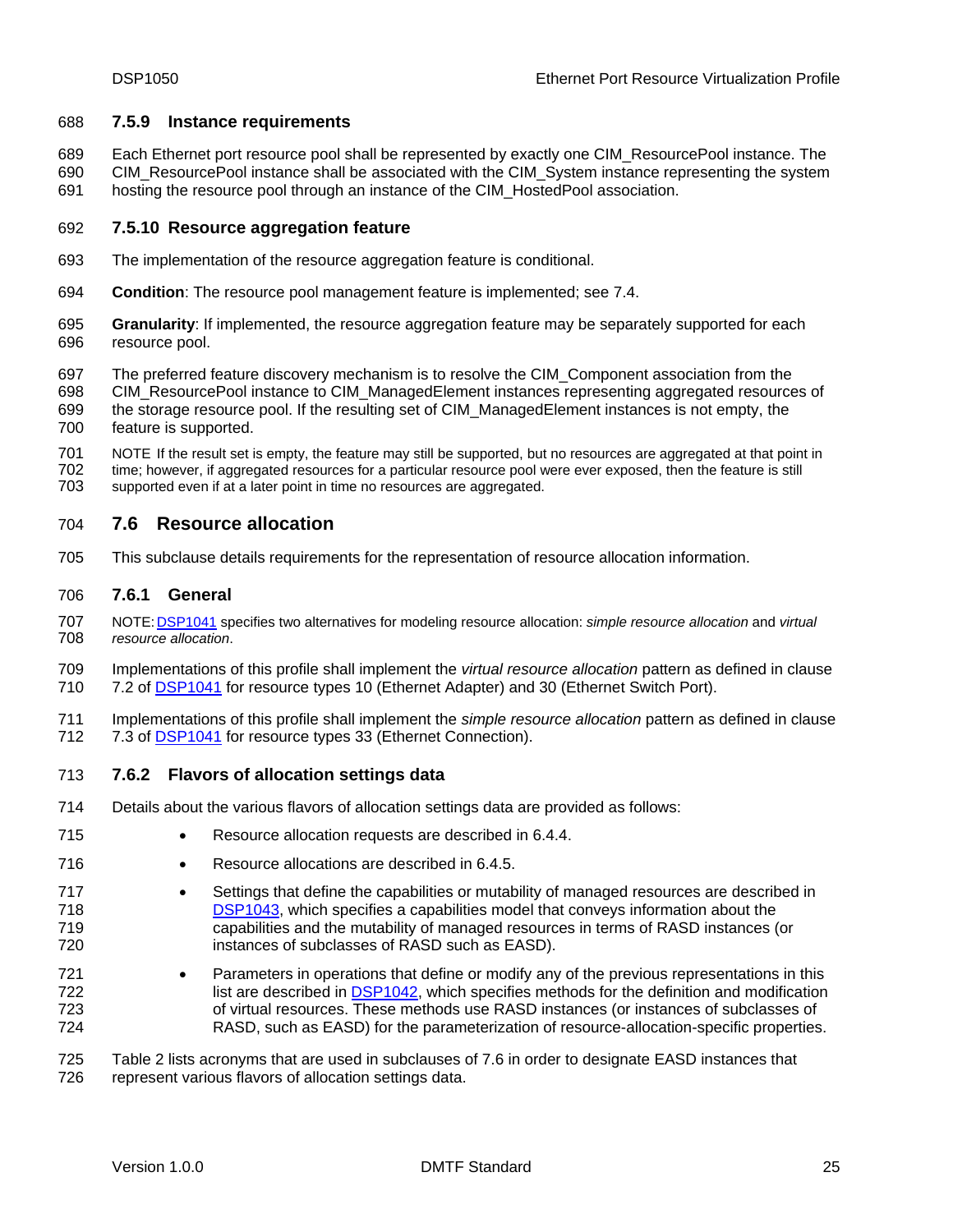| Acronym | <b>Flavor</b>                                                                                                                                                                                                                                                                                                                                                                                                                                                                                           |  |  |  |
|---------|---------------------------------------------------------------------------------------------------------------------------------------------------------------------------------------------------------------------------------------------------------------------------------------------------------------------------------------------------------------------------------------------------------------------------------------------------------------------------------------------------------|--|--|--|
| Q_EASD  | EASD adapted for the representation of Ethernet adapter resource allocation requests,<br>Ethernet switch port resource allocation requests, or Ethernet connection resource allocation<br>requests                                                                                                                                                                                                                                                                                                      |  |  |  |
| R_EASD  | EASD adapted for the representation of Ethernet adapter resource allocations, Ethernet switch<br>port resource allocations, or Ethernet connection resource allocations                                                                                                                                                                                                                                                                                                                                 |  |  |  |
| C_EASD  | EASD adapted for the representation of settings that define capabilities of systems or<br>$\bullet$<br>resource pools for Ethernet adapter resources, or that define the mutability of Ethernet<br>adapter resource allocations or Ethernet adapter resource allocation requests                                                                                                                                                                                                                        |  |  |  |
|         | EASD adapted for the representation of settings that define capabilities of systems or<br>$\bullet$<br>resource pools for Ethernet switch port resources, or that define the mutability of Ethernet<br>switch port allocations or of Ethernet switch port allocation requests                                                                                                                                                                                                                           |  |  |  |
|         | EASD adapted for the representation of settings that define capabilities of systems or<br>$\bullet$<br>resource pools, or that define the mutability of Ethernet connection resource allocations or<br>Ethernet connection resource allocation requests                                                                                                                                                                                                                                                 |  |  |  |
| D_EASD  | EASD adapted for the representation of new Ethernet adapter resource allocation requests in<br>method parameter values, new Ethernet switch port resource allocation requests in method<br>parameter values, or new Ethernet connection resource allocation requests in method<br>parameter values as defined in DSP1042                                                                                                                                                                                |  |  |  |
| M_EASD  | EASD adapted for the representation of modified Ethernet adapter resource allocations or<br>Ethernet adapter resource allocation requests, EASD adapted for the representation of<br>modified Ethernet switch port resource allocations or Ethernet switch port resource allocation<br>requests, or EASD adapted for the representation of modified Ethernet connection resource<br>allocations or Ethernet connection resource allocation requests in method parameter values as<br>defined in DSP1042 |  |  |  |

#### <span id="page-25-0"></span>727 **Table 2 – Acronyms for EASD adapted for the representation of various flavors of allocation data**

728 Subclauses of [7.6](#page-24-0) detail implementation requirements for property values in EASD instances. In some 729 cases requirements apply to only a subset of the flavors listed in [Table 2;](#page-25-0) this is marked in the text

730 through the use of respective acronyms.

### 731 **7.6.2.1 CIM\_EthernetPortAllocationSettingData properties**

- 732 This subclause defines rules for values of properties in instances of the
- 733 CIM\_EthernetPortAllocationSettingData (EASD) class representing Ethernet port and Ethernet conection 734 allocation information.

#### <span id="page-25-1"></span>735 **7.6.2.1.1 ResourceType property**

- 736 The value of the ResourceType property shall denote the type of resources that are provided by the 737 resource pool, as follows:
- 738 For resource pools supporting the allocation of Ethernet adapters, the value of the 739 ResourceType property shall be 10 (Ethernet Adapter).
- 740 For resource pools supporting the allocation of Ethernet switch ports, the value of the 741 ResourceType property shall be 30 (Ethernet Switch Port).
- 742 For resource pools supporting the allocation of Ethernet connections, the value of the 743 ResourceType property shall be 33 (Ethernet Connection).

#### <span id="page-25-2"></span>744 **7.6.2.1.2 ResourceSubType property**

- 745 The implementation of the ResourceSubType property is optional.
- 746 If the ResourceSubType property is implemented, the provisions in this subclause apply.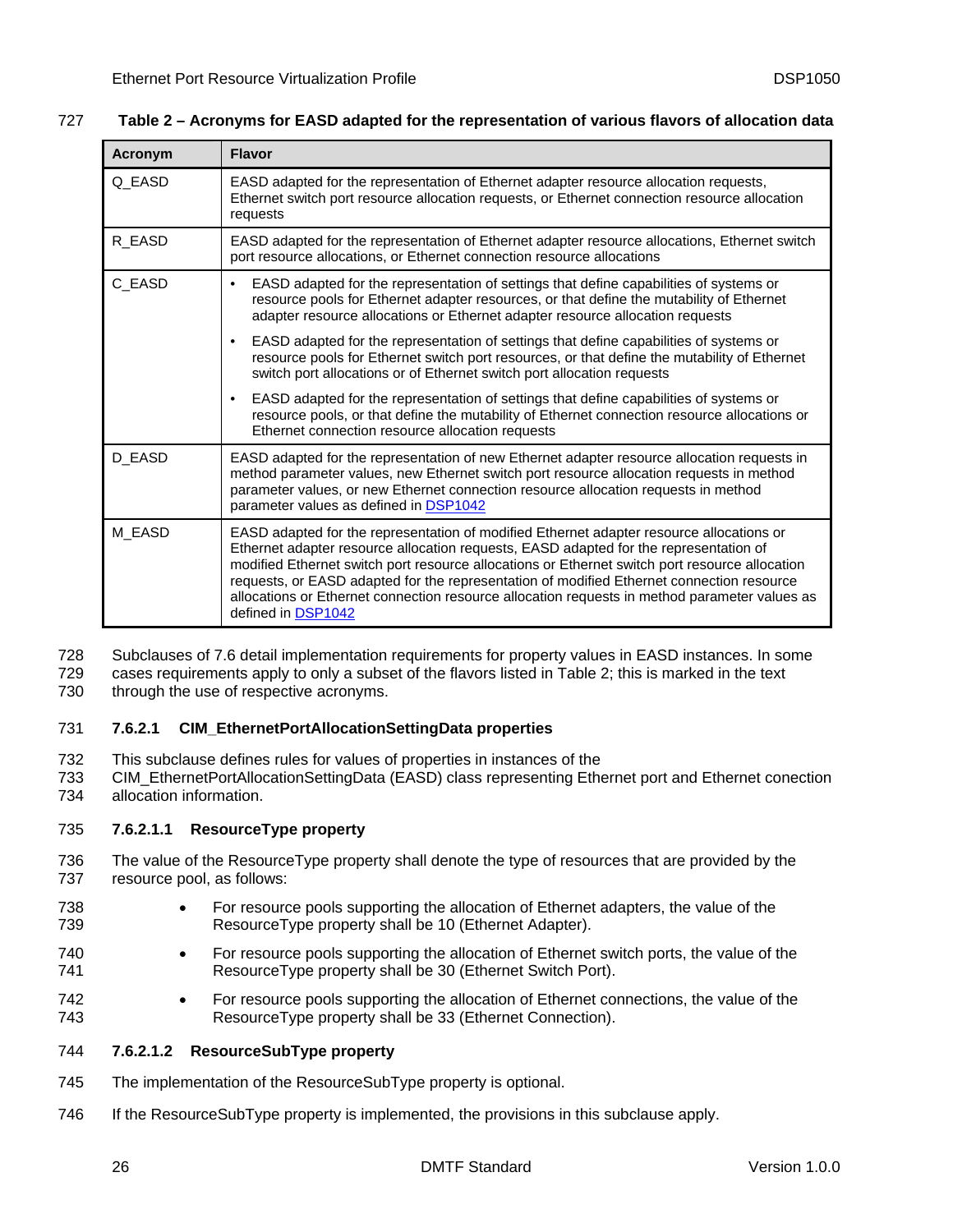- 747 The value of the ResourceSubType property shall designate a resource subtype. The format of the value
- 748 shall be as follows: "<org-id>:<org-specific>". The <org-id> part shall identify the organization that defined 749 the resource subtype value; the <org-specific> part shall uniquely identify a resource subtype within the
- 750 set of subtypes defined by the respective organization.

#### <span id="page-26-0"></span>751 **7.6.2.1.3 PoolID property**

752 The value of the PoolID property shall identify the current or desired resource pool. The special value 753 NULL shall indicate the use of the host system's default resource pool for the selected resource type.

#### <span id="page-26-1"></span>754 **7.6.2.1.4 ConsumerVisibility property**

- 755 The value of the ConsumerVisibility property shall denote either if a host resource is directly passed 756 through to the virtual system as a virtual resource, or if the resource is virtualized. Values shall be set as 757 follows:
- 758 A value of 2 (Passed-Through) shall denote that the host resource is passed-through.
- 759 A value of 3 (Virtualized) shall denote that the virtual resource is virtualized.
- 760 Only in instances of { Q\_RASD | D\_RASD | M\_RASD }, the special value NULL shall be 761 used if the represented resource allocation request does not predefine which kind of 762 consumer visibility (passed-through or virtualized) is requested.
- 763 Other values shall not be used.

#### <span id="page-26-3"></span>764 **7.6.2.1.5 AllocationUnits property**

- 765 The value of the AllocationUnits property shall be set according to the rules defined in [7.5.3](#page-22-2).
- 766 NOTE: The units defined by the value of the AllocationUnits property apply to the values of the Reserved and Limit 767 properties; the AllocationUnits property does not apply to the value of the VirtualQuantity property.

#### <span id="page-26-2"></span>768 **7.6.2.1.6 HostResource[ ] array property**

- 769 The implementation of the HostResource[ ] array property is conditional.
- 770 **Condition**: One of the following:
- 771 The implementation of the ResourceType property supports the value 33 (Ethernet 772 Connection).
- 773 The implementation of the ResourceType property supports the values 10 (Ethernet 774 **Adapter) or 30 (Ethernet Switch Port), together with values 3 (Dedicated), 4 (Soft Affinity),** 775 or 5 (Hard Affinity) for the MappingBehavior property.
- 776 If the HostResource[ ] array property is implemented, the provisions in this subclause apply.
- 777 If the value of the ResourceType property is 33 (Ethernet Connection), the value of the HostResource[] 778 array property shall refer to one of the following:
- 779 Exactly one CIM\_EthernetPort instance that represents a specific target Ethernet switch 780 port
- 781 Exactly one CIM\_ComputerSystem instance that represents a specific target Ethernet 782 switch
- 783 If the value of the ResourceType property is 10 (Ethernet Adapter) or 30 (Ethernet switch port), in the 784 cases of Q\_EASD, C\_EASD or M\_EASD the following provisions apply:
- 785 If the value of the MappingBehavior property is 3 (Dedicated), the value of the 786 **HostResource**[] array property shall refer to one or more CIM EthernetPort instances that 787 represent host Ethernet adapter(s) or Ethernet switch port(s) that are exclusively dedicated 788 to the virtual system or the virtual switch, respectively.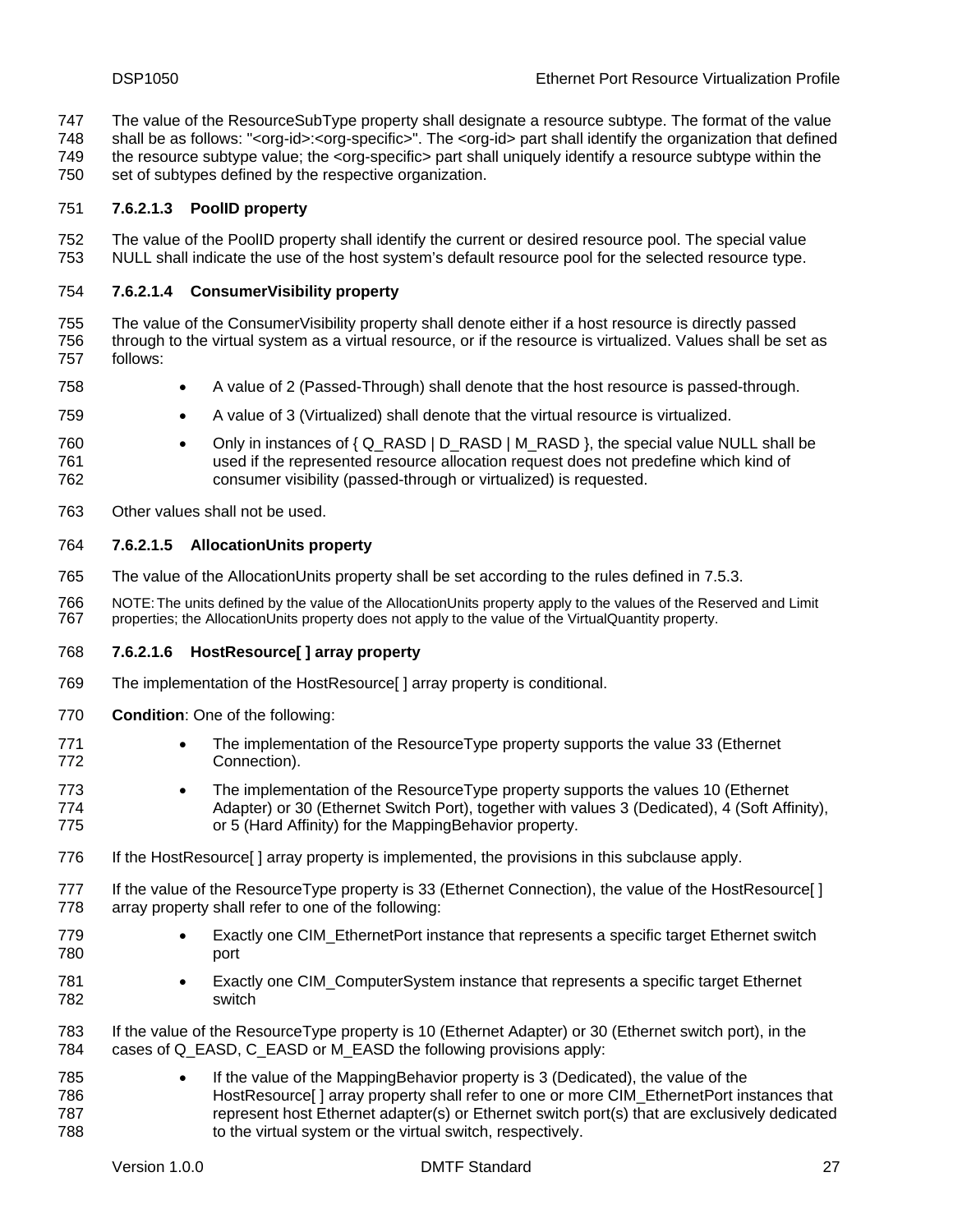- 789 If the value of the MappingBehavior property is 4 (Soft Affinity), the value of the 790 HostResource[ ] array property shall refer to one or more CIM\_EthernetPort instances that 791 represent Ethernet adapter(s) or Ethernet switch port(s) preferably to be used for the 792 allocation of the virtual Ethernet adapter or virtual Ethernet switch port.
- 793 If the value of the MappingBehavior property is 5 (Hard Affinity), the value of the 794 **HostResource**[] array property shall refer to one or more CIM\_EthernetPort instances that 795 represent Ethernet adapter(s) or Ethernet switch port(s) exclusively to be used for the 796 allocation of the virtual Ethernet adapter or virtual Ethernet switch port.
- 797 If the value of the ResourceType property is 10 (Ethernet Adapter) or 30 (Ethernet switch port), in the 798 cases of R\_EASD, C\_EASD or M\_EASD the following provisions apply:
- 799 If the value of the MappingBehavior property is 3 (Dedicated), 4 (Soft Affinity), or 5 (Hard 800 Affinity), the value of the HostResource[ ] array property shall refer to one or more 801 CIM\_EthernetPort instances that represent a host Ethernet adapter or a host Ethernet 802 switch port that support the allocated virtual Ethernet adapter or virtual Ethernet switch 803 port.

#### <span id="page-27-0"></span>804 **7.6.2.1.7 VirtualQuantity property**

805 If the value of the ResourceProperty is 10 (Ethernet Adapter) or 30 (Ethernet Switch Port), then the value 806 of the VirtualQauntity property shall be the "count" of virtual Ethernet adapters or virtual Ethernet switch 807 ports that are requested (in the cases of Q\_EASD, D\_EASD or M\_EASD), allocated (in the case of 808 R EASD), or allowed (in the case of C EASD).

809 If the value of the ResourceProperty is 33 (Ethernet Connection), then the value of the VirtualQauntity 810 property shall be the "count" of virtual Ethernet connections that are requested (in the cases of Q\_EASD,

811 D\_EASD or M\_EASD), allocated (in the case of R\_EASD), or allowed (in the case of C\_EASD).

#### <span id="page-27-2"></span>812 **7.6.2.1.8 VirtualQuantityUnits property**

813 The VirtualQuantityUnits property shall be set to "count".

#### <span id="page-27-1"></span>814 **7.6.2.1.9 Reservation property**

- 815 The implementation of the Reservation property is optional.
- 816 If the Reservation property is implemented, the value of the Reservation property shall denote the
- 817 reserved amount; a requested reserve or a supported reserve amount of Ethernet bandwidth; or the count
- 818 of Ethernet switch ports, Ethernet adapters, or Ethernet connections requested or supported in units of 819 AllocationUnits.
- 820 If the Reservation property is not supported, it shall have a value of NULL. This indicates that an amount 821 of host Ethernet bandwidth reserved for the use of the virtual system is not defined.

#### <span id="page-27-3"></span>822 **7.6.2.1.10 Limit property**

- 823 The implementation of the Limit property is optional.
- 824 If the Limit property is implemented, the value of the Limit property shall denote either the maximum
- 825 amount of Ethernet bandwidth available or the count of Ethernet switch ports, Ethernet adapters, or 826 Ethernet connections requested or supported with regard to a virtual system in units of AllocationUnits.
- 827 The special value NULL shall indicate that a limit is not imposed.

#### <span id="page-27-4"></span>828 **7.6.2.1.11 Weight property**

829 The implementation of the Weight property is optional.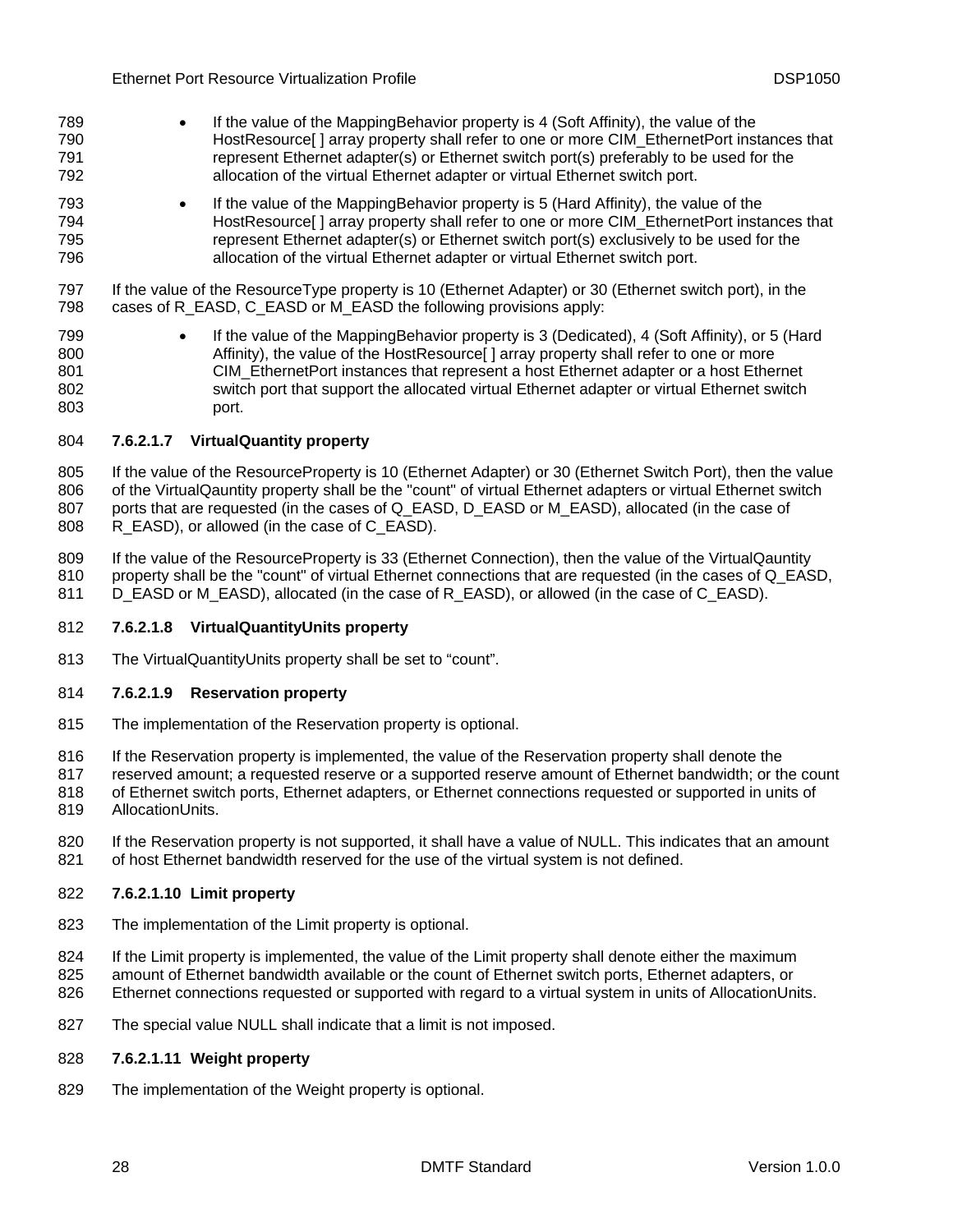- 830 If the Weight property is implemented, its value shall denote the relative priority of a resource allocation in 831 relation to other resource allocations from the same pool.
- 832 The special value NULL shall indicate that a relative priority does not apply.

#### <span id="page-28-0"></span>833 **7.6.2.1.12 Parent property**

- 834 The implementation of the Parent property is optional.
- 835 If the Parent property is implemented, the provisions in this subclause apply.

836 If the value of the ResourceType property value is 10 (Ethernet Adapter), the value of the Parent property 837 shall refer to the parent entity of the resource allocation, or shall be NULL. The special value NULL shall 838 indicate that a parent entity of the resource allocation is not defined.

- 839 If the value of the ResourceType property is 30 (Ethernet Switch Port) the following provisions apply:
- 840 The Parent property may reference the desired, requested, allocated or allowed Ethernet 841 connection resource pool that the allocated Ethernet switch port should be associated to 842 with the CIM\_ConcreteComponent association. The non-Null value of the Parent property 843 shall conform to the production WBEM\_URI\_UntypedInstancePath as defined in [DSP0207](#page-8-2).
- 844 If the ResourceType property is 33 (Ethernet Connection), the following rules apply:
- 845 Q EASD: If the Parent property is Null, on allocation the provider shall instantiate an 846 instance of CIM EthernetPort and any associated LAN and VLAN endpoints representing 847 **an Ethernet adapter to the associated virtual machine and an R\_EASD instance with the** 848 ResourceType property value set 33 (Ethernet Connection). This R\_EASD instance and 849 the instantiated instance of CIM\_EthernetPort shall be associated through an instance of 850 CIM ElementSettingData.
- 851 Q EASD: If the Parent property is not set to Null, then it shall specify an existing instance of an 852 Ethernet adapter Q\_EASD. On allocation the provider shall instantiate an R\_EASD instance 853 with the ResourceType property set 33 (Ethernet Connection) with its Parent property denoting 854 the corresponding allocated Ethernet Adapter R\_EASD instance. Each non-Null value of the 855 **Parent property shall conform to the production WBEM URI UntypedInstancePath as defined** 856 in [DSP0207.](#page-8-2)
- 857 D EASD: The parent property may contain a temporary ID string that is correlated to a 858 temporary ID string in the InstanceID property of a separate instance of D\_EASD, where 859 the ResourceType property is 10 (EthernetAdapter), instantiated as embedded instances in 860 **the same ResourceSettings parameter of a CIM\_VirtualizationManagementService** 861 AddResourceSettings or DefineSystem method call. In this case the provider, as a result of 862 the successful execution of the described method call, shall set the Parent property of the 863 resultant Ethernet connection Q\_EASD instance Parent property to reference the resultant 864 Ethernet adapter Q\_EASD instance. In this case the Parent property shall conform to the 865 production WBEM\_URI\_UntypedInstancePath as defined in [DSP0207](#page-8-2).
- 866 R EASD: If the Parent property is not Null, then the value of the Parent property shall 867 reference the R\_EASD instance that represents the target virtual Ethernet Adapter. The 868 non-Null value of the Parent property shall conform to the production 869 WBEM\_URI\_UntypedInstancePath as defined in [DSP0207](#page-8-2).
- <span id="page-28-1"></span>870 **7.6.2.1.13 Address property**
- 871 The implementation of the Address property shall be mandatory for R EASD adaptations of
- 872 CIM\_EthernetPortAllocationSettingData. In all other adaptations of
- 873 CIM EthernetPortAllocationSettingData the Address property is optional.
- 874 If the address property is implemented, the provision in this subclause applies. The value of the Address 875 property shall expose an address of the allocated resource that can be seen by the software running in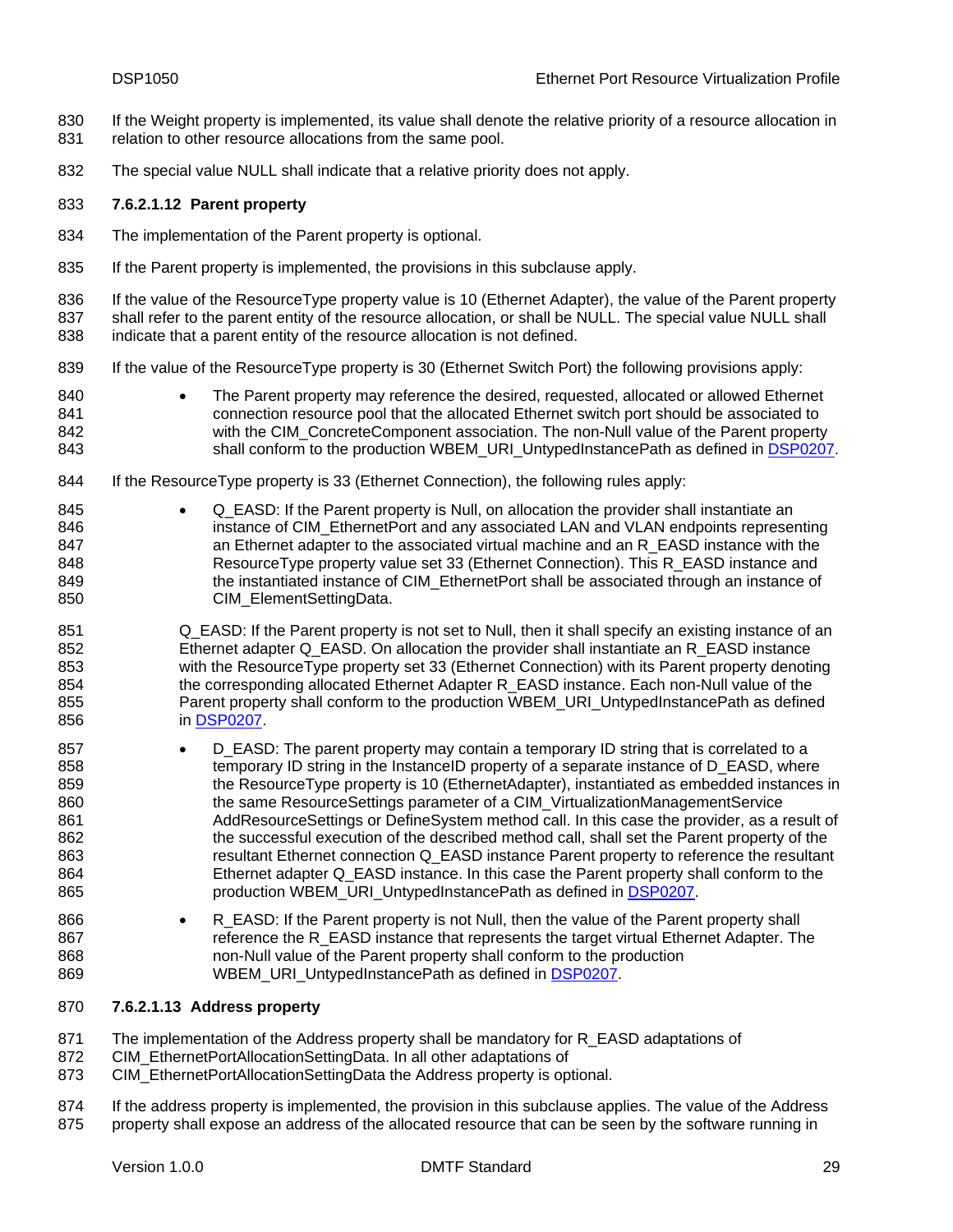- 876 the virtual system (usually the guest operating system). That address shall be unique at least within each
- 877 resource type of a virtual system. That address may change over the lifetime of the allocated resource. A
- 878 non-null value in the address property shall represent an Ethernet port identifier, most often the
- 879 MAC\_Address of the port.
- 880 If the ResourceType property is 10 (Ethernet Adapter), then a non-null value of the Address property shall 881 contain an Ethernet port identifier (usually the MAC\_Address) for a requested, defined, or allocated 882 Ethernet Adapter.
- 883 If the ResourceType property is 30 (Ethernet Switch Port), then a non-null value of the Address property 884 shall contain an Ethernet port identifier (usually the MAC Address) for a requested, defined, or allocated 885 Ethernet switch port.
- 886 If the ResourceType property is 33 (Ethernet Connection), then a non-null value of the Address property 887 shall contain a network port identifier (usually the MAC\_Address) for the target switch port.
- 888 The following rules apply:
- 889 Q\_EASD: If the Address property is Null, on allocation the provider shall provide a unique 890 bort identifier in the Address property of the R\_EASD instance that is instantiated as a 891 result of the allocation. If the parent property is not null the provider shall use the value in 892 the Address property to set the Address property in the R\_EASD instance that is 893 instantiated as a result of the allocation.
- 894 R EASD: The value of the Address property shall reference the network port identifier of 895 the target EthernetPort representing a virtual Ethernet adapter or virtual Ethernet switch.
- 896 D\_EASD, M\_EASD: A non-null value of the Address property shall contain a string that is 897 the requested network port identifier for an Ethernet adapter, Ethernet switch port, or 898 connection to an Ethernet switch port.

#### 899 **7.6.2.1.14 InstanceID property**

- 900 If CIM\_EthernetPortAllocationSettingData property matches 10 (Ethernet Adapter), the following rule 901 applies:
- 902 D EASD: The InstanceID property may contain a temporary ID string that is correlated to a
- 903 temporary ID string in the Parent property of a separate instance of D\_EASD where the
- 904 ResourceType property is 33 (Ethernet Connection), instantiated as embedded instances in the 905 same ResourceSettings parameter of a CIM\_VirtualizationManagementService
- 906 AddResourceSettings or DefineSystem method call.
- 907 NOTE: The D\_EASD only exists as an embedded instance in a CIM\_VirtualizationManagementService<br>908 AddResourceSettings or DefineSvstem method call. AddResourceSettings or DefineSystem method call.

#### <span id="page-29-1"></span>909 **7.6.2.1.15 Connection [ ] array property**

- 910 The implementation of the Connection[ ] array property is optional.
- 911 If the Connection [] array property is implemented and the ResourceType property is set to 30 (Ethernet
- 912 Switch Port) or 33 (Ethernet Connection), its value shall identify one or mode VLANs through their<br>913 VLANIDs. The Connection I array property shall contain exactly one VLANID if the value of the
- VLANIDs. The Connection [] array property shall contain exactly one VLANID if the value of the
- 914 DesiredVLANEndPointMode property is 2 (Access). The Connection [] array property shall contain zero or
- <span id="page-29-0"></span>915 more VLANIDs if the value of the DesiredVLANEndPointMode property is 5 (Trunk).

#### <span id="page-29-2"></span>916 **7.6.2.1.16 MappingBehavior property**

- 917 The implementation of the MappingBehavior property is optional.
- 918 If the MappingBehavior property is implemented, its value shall denote how host resources referenced by
- 919 elements in the value of HostResource[ ] array property relate to the Ethernet port resource allocation.
- 920 The following rules apply: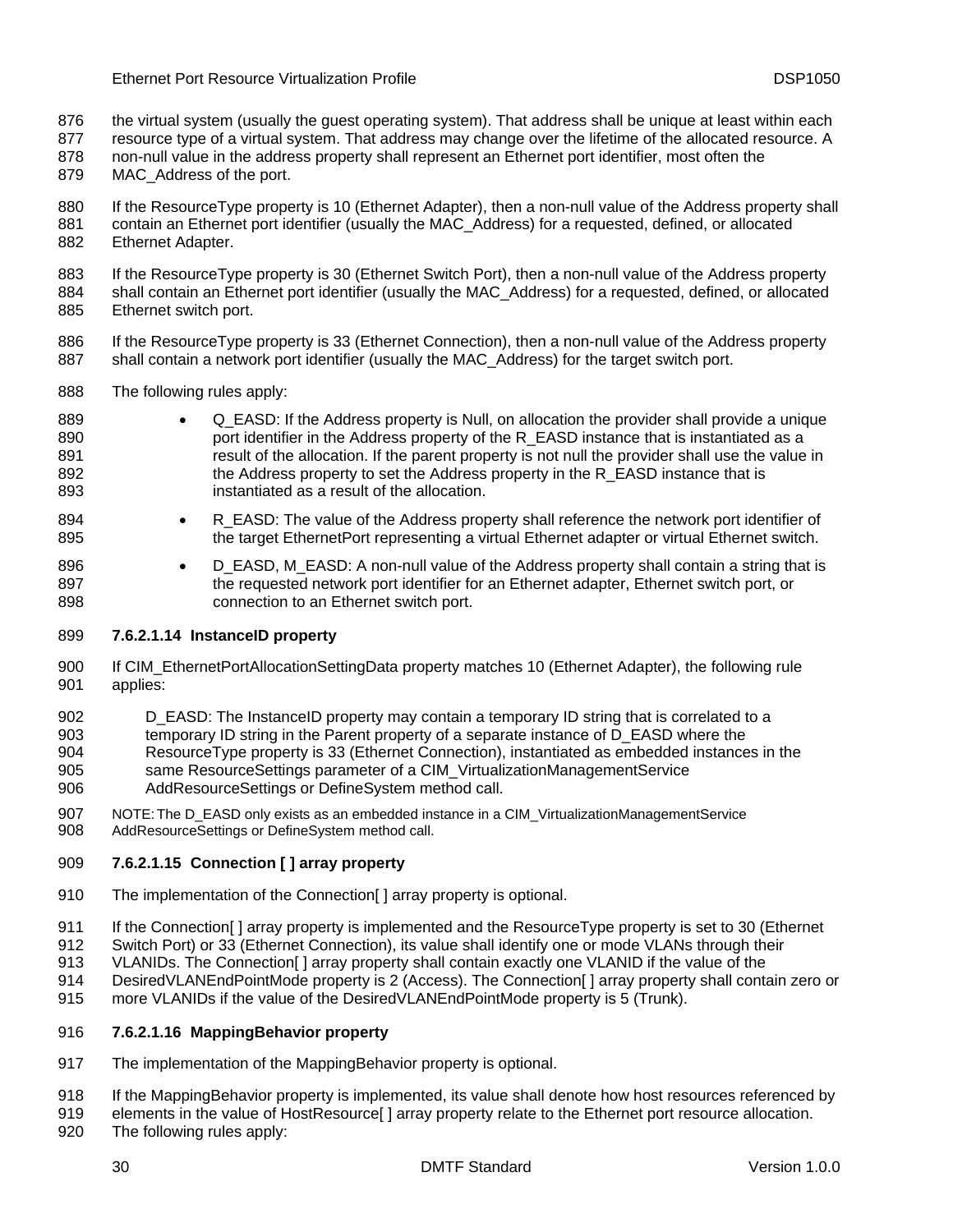- 921 R EASD only:
- 922 A value of 3 (Dedicated) shall indicate that the represented resource allocation is 923 provided by host resources, as referenced by the value of the HostResource[ ] array 924 property, that are exclusively dedicated to the virtual system.
- 925 A value of 4 (Soft Affinity) or 5 (Hard Affinity) shall indicate that the represented 926 resource allocation is provided using the host EthernetPort resource as referenced by 927 the value of the HostResource[] array property.
- 928 Other values shall not be used.
- 929 Q\_EASD, D\_EASD, M\_EASD only:
- 930 A value of 0 (Unknown) shall indicate that the resource allocation request or 931 modification does not require specific host resources.
- 932 A value of 3 (Dedicated) shall indicate that the resource allocation request or 933 modification shall be provided by exclusively dedicated host resources as specified 934 **through the value of the HostResource** [ ] array property.
- 935 A value of 4 (Soft Affinity) shall indicate that the resource allocation request or 936 modification shall preferably be provided by host resources as specified through the 937 value of the HostResource[ ] array property, but that other resources may be used if 938 the requested resources are not available.
- 939 A value of 5 (Hard Affinity) shall indicate that the resource allocation request or 940 modification shall preferably be provided by host resources as specified through the 941 value of the HostResource[ ] array property and that other resources shall not be used 942 if the requested resources are not available.
- 943 Other values shall not be used.

944 The special value NULL shall indicate that a further qualification of the value of the HostResource[ ] array 945 property through the value of the MappingBehavior property is not defined.

#### 946 **7.6.2.2 Instance requirements**

947 This subclause details resource allocation-related instance requirements.

#### 948 **7.6.2.2.1 Representation of resource allocation requests**

- 949 Each Ethernet adapter resource allocation request shall be represented by a Q\_EASD instance; the 950 provisions of [10.9](#page-53-1) apply.
- 951 Each Ethernet switch port resource allocation request shall be represented by a Q\_EASD instance; the 952 provisions of [10.19](#page-60-0) apply.
- 953 Each Ethernet connection resource allocation request shall be represented by a Q\_EASD instance; the 954 provisions of [10.14](#page-57-0) apply.

#### 955 **7.6.2.2.2 Representation of resource allocations**

- 956 Each Ethernet adapter resource allocation shall be represented by an R\_EASD instance; the provisions 957 of [10.10](#page-54-0) apply.
- 958 Each Ethernet switch port resource allocation shall be represented by an R\_EASD instance; the 959 provisions of [10.20](#page-61-0) apply.
- 960 Each Ethernet connection resource allocation shall be represented by an R\_EASD instance; the 961 provisions of [10.15](#page-57-1) apply.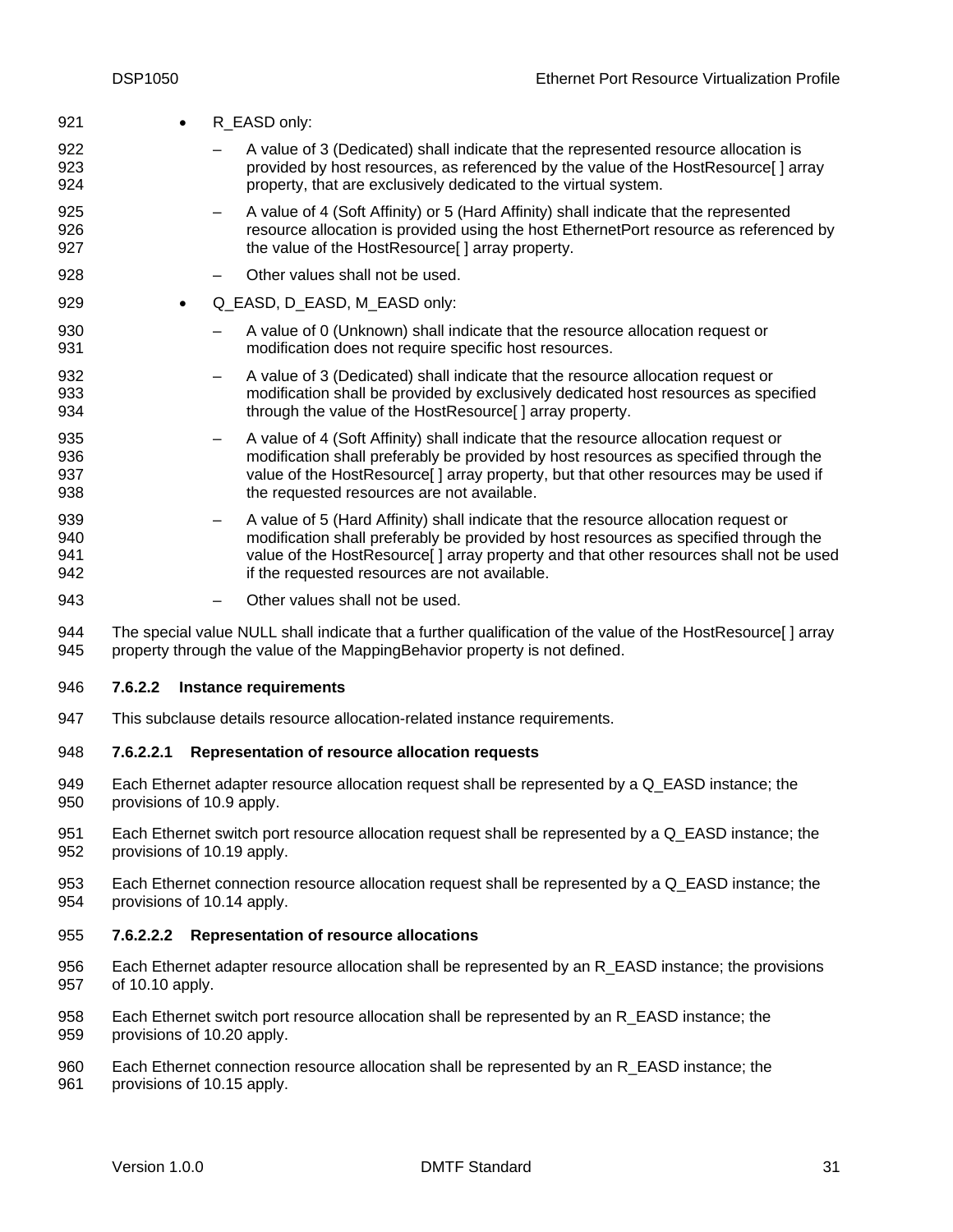- 962 The R\_EASD instance shall be associated to the Q\_EASD instance representing the corresponding
- 963 resource allocation request (see [6.4.4](#page-19-2)) through an instance of the CIM\_ElementSettingData association; 964 the provisions of [10.5](#page-51-1) apply.
- 965 The R\_EASD instance shall be associated to the CIM\_ResourcePool instance providing resources for the 966 allocation (see [7.5](#page-22-1)) through an instance of the CIM\_ResourceAllocationFromPool association; see the 967 *[Resource Allocation Profile](#page-8-3)*.
- 968 Implementations may represent a resource allocation request and the corresponding resource allocation
- 969 by one EASD instance; in this case, the association requirements of this subclause apply
- 970 correspondingly. Association instances that refer to the A\_EASD instance are only existent while the 971 resource is allocated.

#### 972 **7.6.2.2.3 Representation of resource allocation capabilities**

- 973 The allocation capabilities of a system or a resource pool shall be represented by a
- 974 CIM\_AllocationCapabilities instance that is associated to the CIM\_System instance representing the
- 975 system or to the CIM ResourcePool instance representing the resource pool through an instance of the
- 976 CIM\_ElementCapabilities association; see [DSP1043](#page-8-2) (*Allocation Capabilities Profile*).
- 977 The settings that define the Ethernet adapter allocation capabilities of an Ethernet adapter resource pool 978 or of a system shall be represented by C\_EASD instances; the provisions of [10.11](#page-54-1) apply.
- 979 The settings that define the Ethernet switch port allocation capabilities of an Ethernet switch port resource 980 pool or of a system shall be represented by C\_EASD instances; the provisions of [10.21](#page-62-0) apply.
- 981 The settings that define the Ethernet connection allocation capabilities of an Ethernet connection 982 resource pool or of a system shall be represented by C\_EASD instances; the provisions of [10.16](#page-58-0) apply.

#### 983 **7.6.2.2.4 Representation of resource allocation mutability**

- 984 The mutability of a resource allocation or resource allocation request shall be represented by a
- 985 CIM AllocationCapabilities instance that is associated to the EASD instance representing the resource 986 allocation or resource allocation request through an instance of the CIM ElementCapabilities association; 987 see [DSP1043](#page-8-2) (*Allocation Capabilities Profile*).
- 988 The settings that define the allocation mutability of an Ethernet adapter resource allocation or an Ethernet 989 adapter resource allocation request shall be represented by C\_EASD instances; the provisions of 10.11 990 apply.
- 991 The settings that define the allocation mutability of an Ethernet switch port resource allocation or an
- 992 Ethernet switch port resource allocation request shall be represented by C\_EASD instances; the 993 provisions of [10.21](#page-62-0) apply.
- 994 The settings that define the allocation mutability of an Ethernet connection resource allocation or an 995 Ethernet connection resource allocation request shall be represented by C\_EASD instances; the 996 provisions of [10.16](#page-58-0) apply.

### <span id="page-31-0"></span>997 **7.7 Virtual resources**

#### <span id="page-31-1"></span>998 **7.7.1 Virtual Ethernet adapter**

999 Each allocated virtual Ethernet adapter shall be represented by one CIM EthernetPort instance that is 1000 associated with the CIM ComputerSystem instance that represents the virtual system through an 1001 instance of the CIM\_SystemDevice association; the provisions of [10.29](#page-66-1) apply.

1002 The CIM\_EthernetPort instance shall be associated with the CIM\_ResourcePool instance from which it 1003 was allocated through the CIM\_ElementAllocatedFromPool association; the provisions of [10.3](#page-50-1) apply.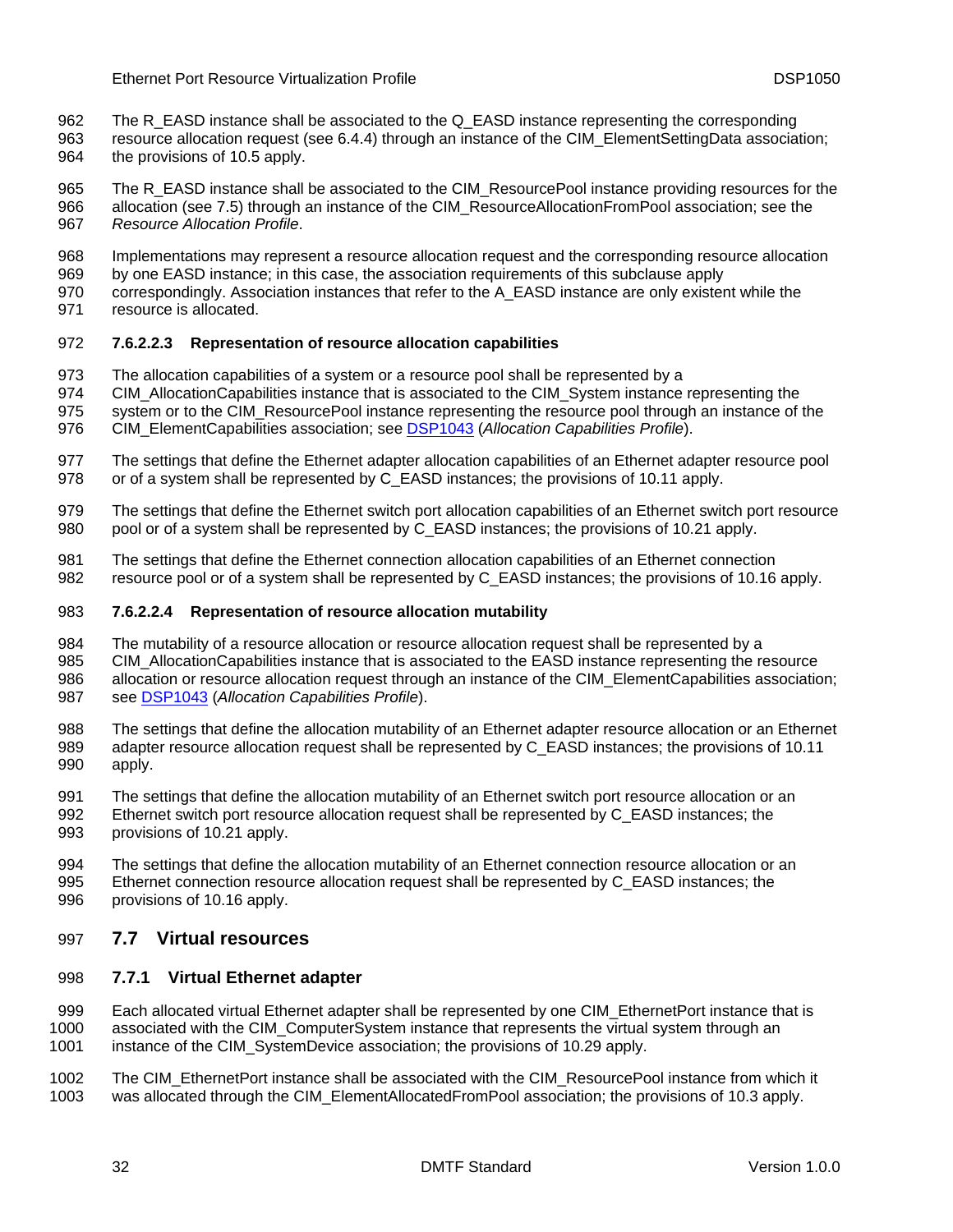- 1004 Each connection endpoint implemented by the Ethernet adapter shall be represented by a
- 1005 CIM\_LanEndpoint instance that is associated to the CIM\_EthernetPort instance through an instance of 1006 the CIM\_DeviceSAPImplementation association as specified in [DSP1014](#page-8-2).
- 1007 NOTE: This profile does not attempt to specify the mapping of the characteristics or the implementation of the<br>1008 physical characteristics mandated by the dependency on DSP1014. For example, there are no physical
- 1008 physical characteristics mandated by the dependency on **[DSP1014](#page-8-2)**. For example, there are no physical 1009 characteristics or bandwidth requirements mandated by this specification to allow a provider to set the P
- 1009 characteristics or bandwidth requirements mandated by this specification to allow a provider to set the PortType<br>1010 corporty of CIM EthernetPort to "1000BaseT". property of CIM\_EthernetPort to "1000BaseT".

#### <span id="page-32-2"></span>1011 **7.7.2 Virtual Ethernet switch port**

- 1012 Each allocated virtual Ethernet switch port shall be represented by one CIM\_EthernetPort instance that is
- 1013 associated with the CIM\_ComputerSystem instance that represents the virtual Ethernet switch through an
- 1014 instance of the CIM\_SystemDevice association; the provisions of [10.29](#page-66-1) apply.
- 1015 The CIM\_EthernetPort instance shall be associated with the CIM\_ResourcePool instance from which it 1016 was allocated through the CIM\_ElementAllocatedFromPool association; the provisions of [10.3](#page-50-1) apply.
- 1017 Each connection endpoint implemented by the Ethernet switch port shall be represented by a
- 1018 CIM\_LANEndpoint instance that is associated to the CIM\_EthernetPort instance through an instance of 1019 the CIM\_DeviceSAPImplementation association as specified in [DSP1014](#page-8-2).
- 

#### 1020 **7.7.3 Virtual Ethernet connection**

- 1021 Each virtual Ethernet connection resource allocation shall be represented by one instance of the
- 1022 CIM\_ActiveConnection association that associates the CIM\_LANEndpoint instances representing the 1023 connection endpoints that are associated to the targeted virtual Ethernet adapter (see [7.7.1](#page-31-1)) and virtual 1024 Ethernet switch port (see [7.7.2\)](#page-32-2). The provisions of [10.1](#page-49-0) apply.
- 1025 The CIM\_LANEndpoint instance associated to the CIM\_EthernetPort instance representing the Ethernet 1026 adapter shall be associated with CIM\_ElementSettingData to the R\_EASD instance representing the 1027 allocated connection resources. The provisions of [10.4](#page-51-0) apply.

## <span id="page-32-0"></span>1028 **8 Methods**

1029 This clause details the requirements for supporting operations and methods for the CIM elements defined 1030 by this profile.

### <span id="page-32-1"></span>1031 **8.1 Profile conventions for operations**

- 1032 The implementation requirements on operations for each profile class (including associations) are 1033 specified in class-specific subclauses of this clause.
- 1034 The default list of operations for all classes is:
- 1035 GetInstance()
- 1036 EnumerateInstances()
- 1037 EnumerateInstanceNames()
- 1038 For classes that are referenced by an association, the default list also includes
- 1039 Associators()
- 1040 AssociatorNames()
- 1041 References()
- 1042 ReferenceNames()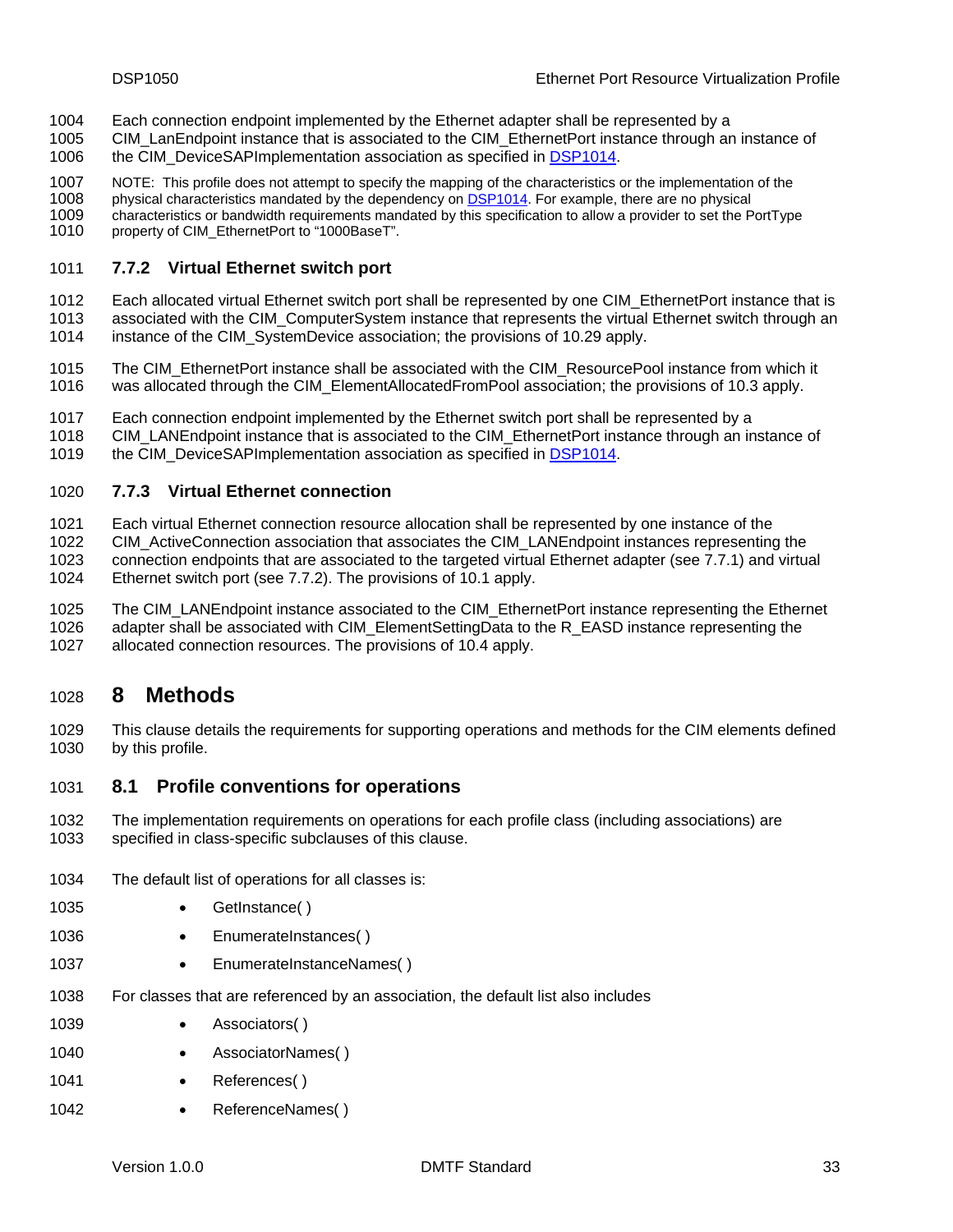- 1043 Implementation requirements on operations defined in the default list are provided in the class-specific 1044 subclauses of this clause.
- 1045 The implementation requirements for methods of classes listed in clause [10,](#page-48-0) but not addressed by a
- 1046 separate subclause of this clause, are specified by the "Methods" clauses of respective base profiles,
- 
- 1047 namely [DSP1041](#page-8-2) (*Resource Allocation Profile*) and [DSP1043](#page-8-2) (*Allocation Capabilities Profile*). These profiles are specialized by this profile, and in these cases this profile does not add method specifications 1049 beyond those defined in its base profiles.

## <span id="page-33-0"></span>1050 **8.2 CIM\_EthernetPort for host systems**

1051 All operations in the default list in [8.1](#page-32-1) shall be implemented as specified by [DSP0200.](#page-8-2) In addition, the 1052 requirements of the CIM schema and other prerequisite specifications (including profiles) apply.

## <span id="page-33-1"></span>1053 **8.3 CIM\_EthernetPort for virtual systems**

1054 All operations in the default list in [8.1](#page-32-1) shall be implemented as specified by [DSP0200.](#page-8-2) In addition, the 1055 requirements of the CIM schema and other prerequisite specifications (including profiles) apply.

## <span id="page-33-2"></span>1056 **8.4 CIM\_EthernetPortAllocationSettingData**

1057 All operations in the default list in [8.1](#page-32-1) shall be implemented as specified by **DSP0200**. In addition, the 1058 requirements of the CIM schema and other prerequisite specifications (including profiles) apply.

## <span id="page-33-3"></span>1059 **8.5 CIM\_ResourcePool**

1060 All operations in the default list in [8.1](#page-32-1) shall be implemented as specified by [DSP0200.](#page-8-2) In addition, the 1061 requirements of the CIM schema and other prerequisite specifications (including profiles) apply.

### <span id="page-33-4"></span>1062 **8.6 CIM\_SystemDevice for host resources**

1063 All operations in the default list in [8.1](#page-32-1) shall be implemented as specified by [DSP0200.](#page-8-2) In addition, the 1064 requirements of the CIM schema and other prerequisite specifications (including profiles) apply.

## <span id="page-33-5"></span>1065 **8.7 CIM\_SystemDevice for virtual resources**

1066 All operations in the default list in [8.1](#page-32-1) shall be implemented as specified by [DSP0200.](#page-8-2) In addition, the 1067 requirements of the CIM schema and other prerequisite specifications (including profiles) apply.

### <span id="page-33-6"></span>1068 **8.8 CIM\_VLANEndpointSettingData**

1069 All operations in the default list in [8.1](#page-32-1) shall be implemented as specified by [DSP0200.](#page-8-2) In addition, the 1070 requirements of the CIM schema and other prerequisite specifications (including profiles) apply.

## <span id="page-33-7"></span>1071 **9 Use cases**

1072 The use cases and object diagrams in this clause illustrate use of this profile*.* They are for informative 1073 purposes only and do not introduce behavioral requirements for implementations of the profile.

### <span id="page-33-8"></span>1074 **9.1 Instance diagrams**

- 1075 The following use cases represent three separate example implementation options of varying complexity:
- 1076 Static ([3.18](#page-10-0)) represents the fully featured allocation model. It defines Ethernet connection 1077 allocations to existing Ethernet switch port instances that are aggregated host resources 1078 into an Ethernet connection resource pool. This implementation option allows for the<br>1079 separate management of the Ethernet switch ports as part of the virtual Ethernet switch separate management of the Ethernet switch ports as part of the virtual Ethernet switch. In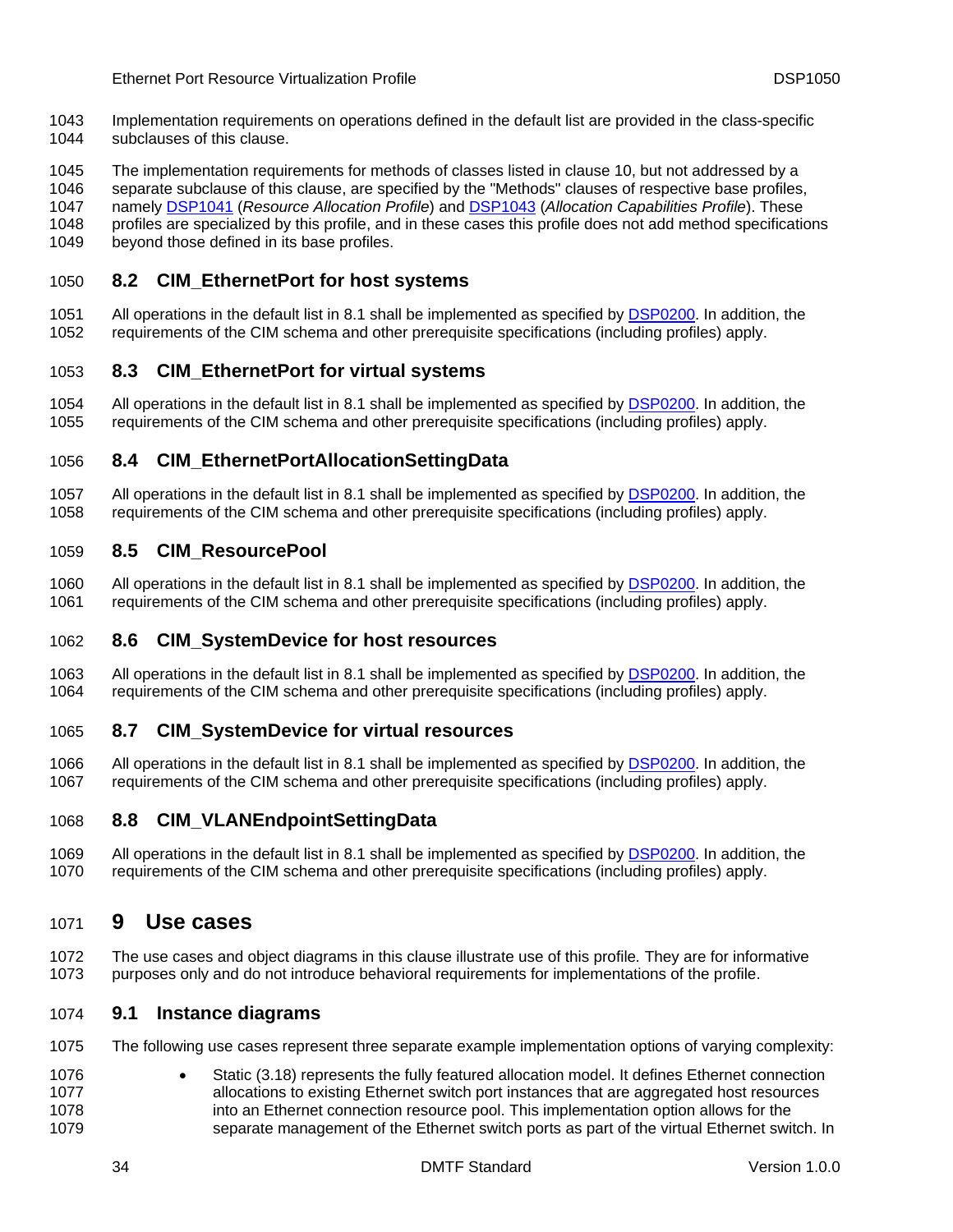- 1080 this option, there are resource pools for all three EthernetPortAllocationSettingData 1081 resource types: Ethernet Connection, Ethernet Adapter and Ethernet Switch Port. Ethernet 1082 connection allocations are used to connect to an existing Ethernet switch port and a 1083 defined Ethernet adapter. If allowed by the implementation, the relevant properties in the 1084 Ethernet Connection request are used to override the values set in the Ethernet switch port 1085 allocation.
- 1086 Dynamic ([3.2\)](#page-9-1) simplifies the model by dynamically generating an Ethernet switch port 1087 instance on a virtual Ethernet switch at the time that the Ethernet connection allocation<br>1088 fargeting a switch is made. Ethernet connection allocations are used to connect a define targeting a switch is made. Ethernet connection allocations are used to connect a defined 1089 Ethernet adapter to a dynamically allocated Ethernet switch port. If allowed by the 1090 implementation, the relevant properties in the Ethernet Connection request are used to 1091 override the default values for the corresponding settings in the Ethernet switch port.
- 1092 Simple [\(3.17\)](#page-10-1) further simplifies the model using only an Ethernet connection allocation to 1093 create a complete network connection. On the allocation of an Ethernet Connection to a 1094 virtual machine targeting a virtual Ethernet switch, both an Ethernet adapter and an 1095 Ethernet switch port are dynamically allocated. If allowed by the implementation, the 1096 relevant properties in the Ethernet Connection request are used to override the default 1097 values for the corresponding settings in the Ethernet switch port.
- 1098 The preceding three example implementations are not presented as any limitation of possible 1099 implementations; rather they are illustrative of the target models that lead the development of this profile.

#### 1100 **9.1.1 Static Ethernet switch port and Ethernet connection resource pools with**  1101 **capabilities**

- 1102 [Figure 4](#page-36-1) is a CIM representation of a virtualization system (HOST) with a hosted virtual Ethernet switch<br>1103 (VSWITCH0) and resource pools for Ethernet switch ports (SP POOL) and Ethernet connections
- (VSWITCH0) and resource pools for Ethernet switch ports (SP\_POOL) and Ethernet connections
- 1104 (EC\_POOL). [Figure 4](#page-36-1) also has a set of capabilities for the two resource pools. The system as
- 1105 represented supports static switch port allocations to an Ethernet switch.
- 1106 SP\_POOL represents a resource pool of unlimited capabilities of allocating virtualized Ethernet switch 107<br>1107 ports with a desired mode of either Trunk or Access. These capabilities are shown through the
- ports with a desired mode of either Trunk or Access. These capabilities are shown through the
- 1108 CIM\_AllocationCapabilities instance (CAP\_ESP) and two instances of the
- 1109 CIM\_EthernetPortAllocationSettingData class (CAP\_POINT0 and CAP\_POINT1), associated through two
- 1110 instances of the CIM\_SettingDefinesCapabilities association class.
- 1111 CAP\_POINT1 is a default capabilities instance. The value of the CAP\_POINT1
- 1112 DesiredVLANEndpointMode property is set to 2 (Access). Only virtual instances of Ethernet switch ports
- 1113 are supported from this pool as represented by the value 2 (Virtualized) of the ConsumerVisibility
- 1114 property.
- 1115 The value of the CAP\_POINT0 DesiredVLANEndpointMode property is set to 5 (Trunk), indicating that a 1116 Trunking Ethernet switch port can also be allocated from the resource pool SP\_POOL. Again, only virtual 1117 instances of Ethernet switch port allocations are supported from this pool, as represented by the value 2
- 1118 (Virtualized) for the ConsumerVisibility property.
- 1119 The virtual Ethernet switch represented by an instance, VSWITCH0, of the CIM\_ComputerSystem class
- 1120 as shown in [Figure 4](#page-36-1) has one associated Ethernet connection resource pool represented by the
- 1121 EC\_POOL instance of the CIM\_ResourcePool class. EC\_POOL represents a pool with 10 gigabits of
- 1122 bandwidth as shown by the value of the Capacity property (equal to 10,000 combined with the
- 1123 AllocationUnits property of "bits per second\*2^20"). EC\_POOL currently has no assigned Ethernet switch
- 1124 ports that are available for connection because the value of the MaxConsumableResource property is 0.
- 1125 EC\_POOL has an associated instance CAP\_EC of the CIM\_AllocationCapabilities class with a set of
- 1126 CIM\_EthernetPortAllocationSettingData instances to describe the supported allocations from the pool
- when there are Ethernet switch ports available for connection. An examination of these instances of the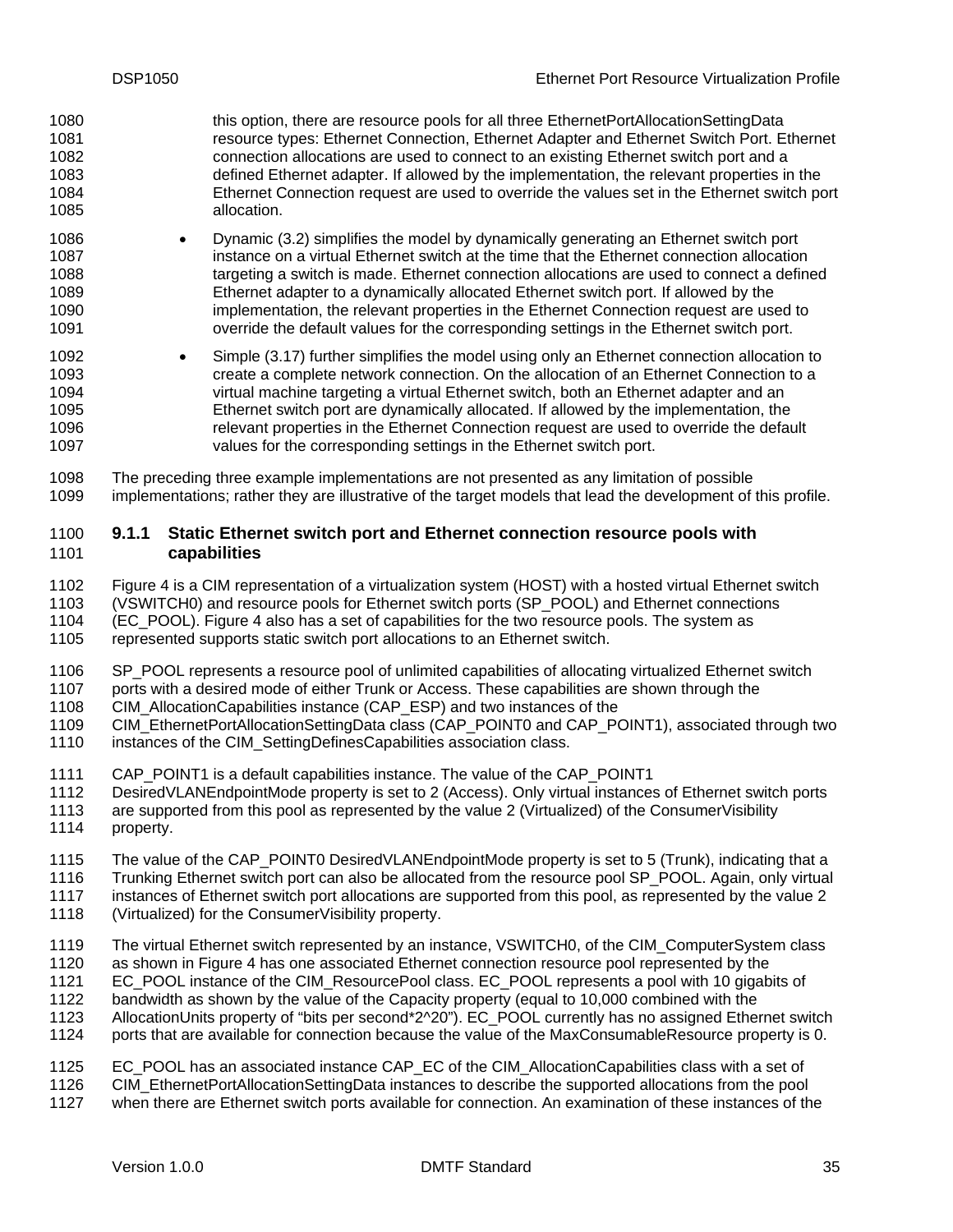| 1128<br>1129                         |           | CIM_EthernetPortAllocationSettingData class (CAP_EC_MIN, CAP_EC_MAX, CAP_EC_INC,<br>CAP_EC_POINT0, and EC_POINT1) describe the capabilities of the EC_POOL resource pool:                                                                                                                                                                                                                            |
|--------------------------------------|-----------|------------------------------------------------------------------------------------------------------------------------------------------------------------------------------------------------------------------------------------------------------------------------------------------------------------------------------------------------------------------------------------------------------|
| 1130                                 | $\bullet$ | Only Dedicated allocations are allowed (MappingBehavior = 3 [Dedicated]) in all instances.                                                                                                                                                                                                                                                                                                           |
| 1131<br>1132<br>1133<br>1134<br>1135 |           | The default allocation request is 1,000 megabytes of reserved bandwidth (Reserved $=$<br>1000) with 10,000 megabyte top limit of allowable bandwidth (Limit = 10000). The default<br>allocation has VLAN support with the value of the DesiredVLANEndpointMode property set<br>to "Access". These values are shown in the CAP_EC_DEF instance of the<br>CIM EthernetPortAllocationSettingData class. |
| 1136<br>1137<br>1138                 |           | The empty string value in the Parent property shows that the system supports the setting of<br>the value of the Parent property, which is limited by this profile to be a reference URI to the<br>Ethernet adapter request instance of the CIM_EthernetPortAllocationSettingData class.                                                                                                              |
| 1139<br>1140<br>1141<br>1142         |           | Allocation request reservation and limit values can be made in the range of 100 to 10,000<br>megabits per second of bandwidth, with an increment of 100 megabits per second. This<br>range is shown in the CAP_EC_MAX, CAP_EC_MIN, and CAP_EC_INC instances of the<br>CIM_EthernetPortAllocationSettingData class Reservation and Limit property values.                                             |
| 1143<br>1144<br>1145                 |           | VLAN is supported, and either Access or Trunk mode is supported. (See the<br>DesiredVLANEndPointMode property values for the CAP_EC_POINT0 and<br>CAP_EC_POINT1 instances.)                                                                                                                                                                                                                          |
| 1146<br>1147                         |           | The array of supported VLANID is represented in the value of the Connection array<br>properties in the CAP_EC_POINT0 and CAP_EC_POINT1 instances.                                                                                                                                                                                                                                                    |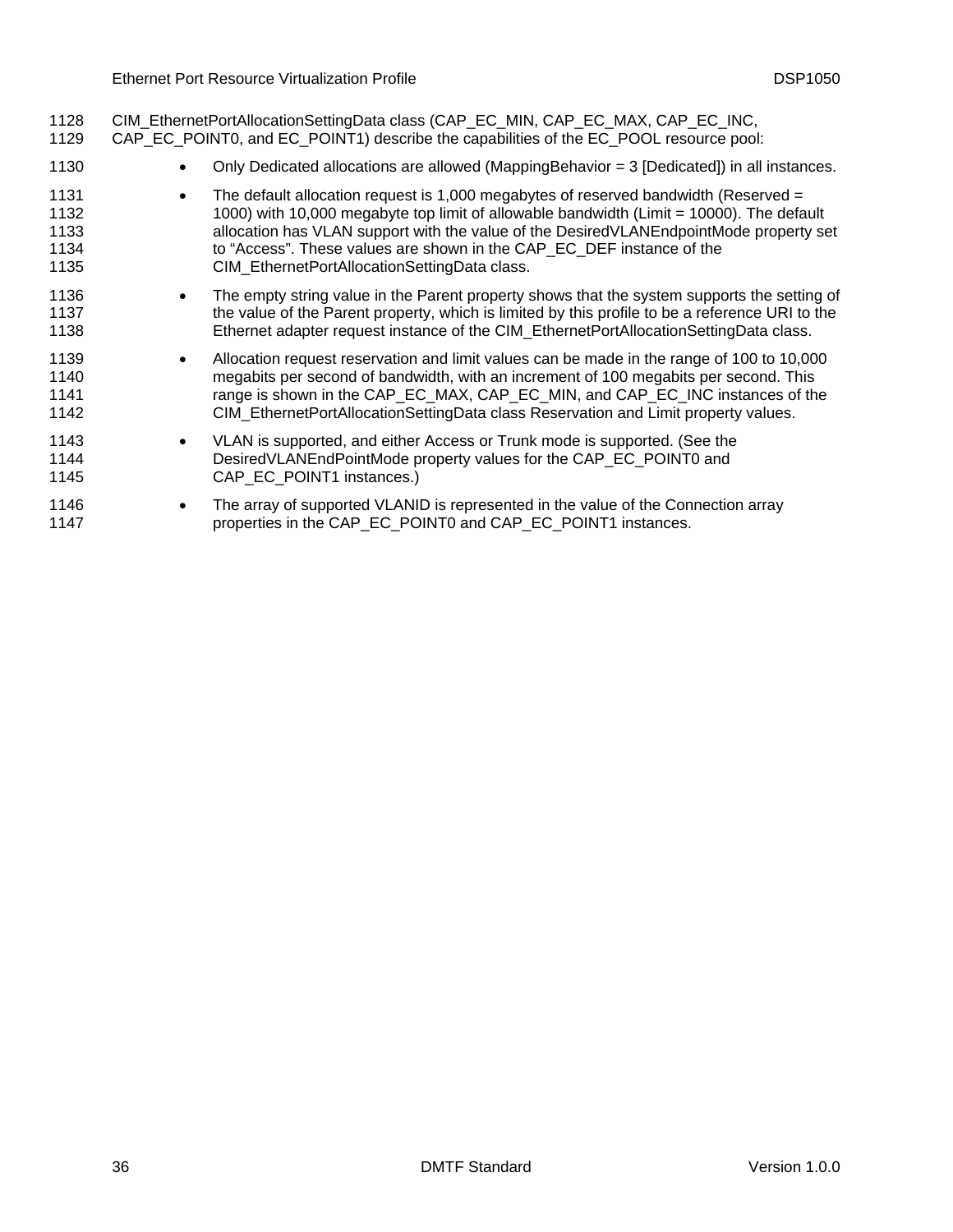<span id="page-36-0"></span>





<span id="page-36-1"></span>1149 **Figure 4 – Ethernet switch port and Ethernet connection resource pools**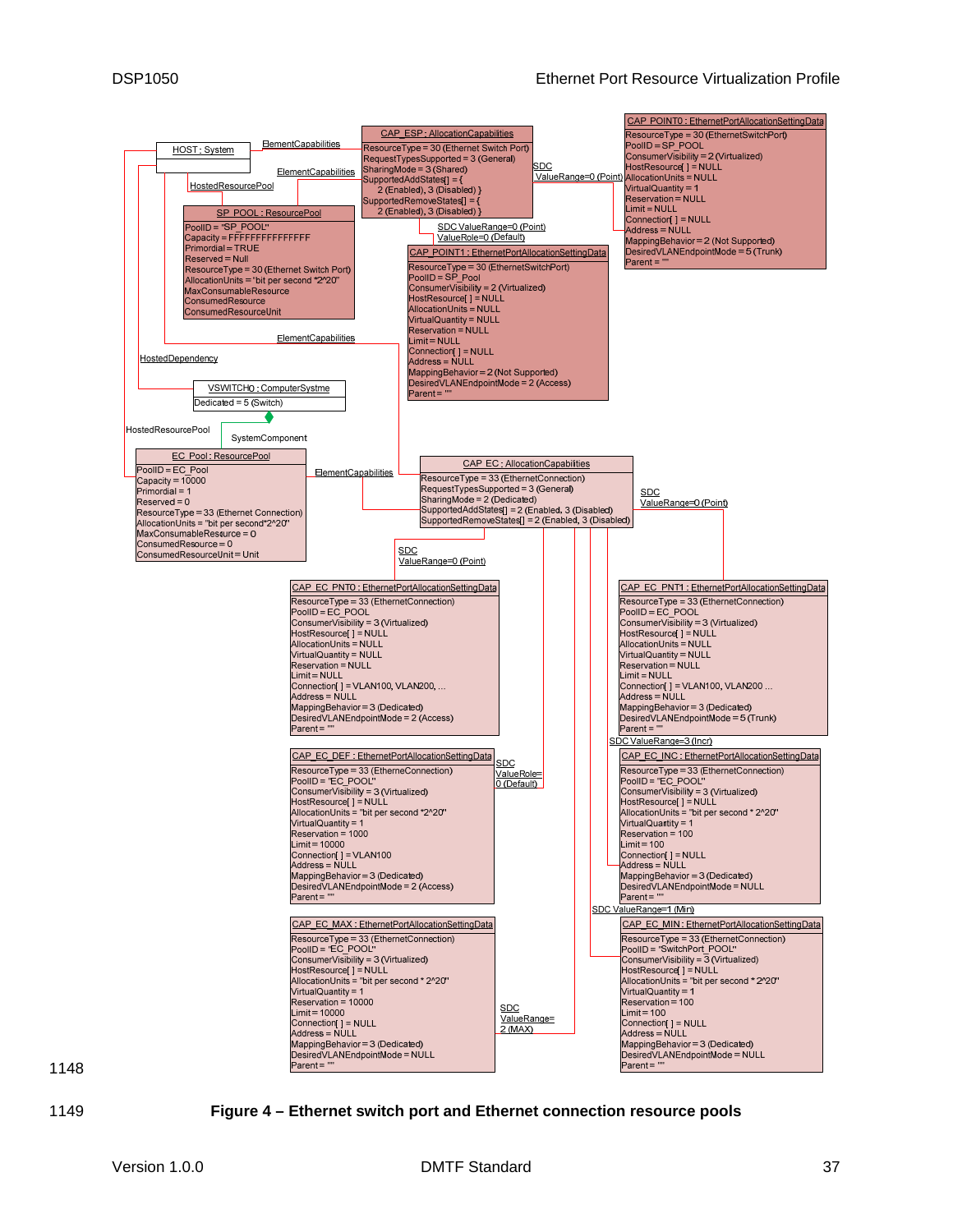#### 1150 **9.1.2 Static Ethernet switch port allocation to a virtual Ethernet switch**

1151 [Figure 5](#page-38-1) shows the same host system (HOST) and virtual Ethernet switch (VSWITCH0) as shown in

1152 [Figure 4](#page-36-1) with the resource pool allocation capabilities removed to simplify the drawing. [Figure 5](#page-38-1) is the CIM<br>1153 representation of the system after a static Ethernet switch port, represented as the instance ESP0 of t

1153 representation of the system after a static Ethernet switch port, represented as the instance ESP0 of the<br>1154 CIM EthernetPort class, has been allocated to the virtual Ethernet switch VSWITCH0 from the instance

1154 CIM\_EthernetPort class, has been allocated to the virtual Ethernet switch VSWITCH0 from the instance

1155 of the host resource pool SP\_POOL representing the CIM\_ResourcePool class.

1156 The allocation of ESP0 is a virtual resource allocation as described in [DSP1041](#page-8-2) (*Resource Allocation* 

1157 *Profile*). Thus, it has an associated state instance of the CIM\_EthernetPortAllocationSettingData class 1158 (ESAD ESP0.) In this use case this same instance is also used as the request instance, as shown with

1159 the self-reference of the CIM\_ElementSettingData association to EASD\_ESP0.

1160 An examination of values in the properties of EASD\_ESP0 shows that a default allocation was used in the 1161 allocation request because the DesiredVLANEndpointMode is set to Access. The provider in this use 1162 case provided a MAC address (MAC\_ADDRESS) and inserted the default VLANID for the associated 1163 virtual Ethernet switch port into the Connection property. virtual Ethernet switch port into the Connection property.

1164 Associated to EASD\_ESP0 is a CIM\_AllocationCapabilities instance (MUT\_ESP). Associated to

1165 MUT\_ESP are two mutability instances of CIM\_EthernetPortAllocationSettingData (MUT\_POINT0 and

1166 MUT POINT1), which shows that the DesiredVLANEndPointMode and Connection properties are

1167 mutable. The DesiredVLANENDPointMode property value can be changed to either 2 (Access) or 5

1168 (Trunk). The VLANID Access property can be set to any of the values listed in the Connection property of

1169 instance MUT\_POINT1.

1170 Because the Parent property value of instance EASD\_ESP0 was set to reference the resource pool

1171 instance EC\_POOL, the allocated CIM\_EthernetPort instance ESP0 is included in the CIM\_Component

1172 aggregation to the EC\_POOL resource pool. Also note that the MaxConsumableResource property value

1173 has been incremented to 1 from the value shown in [Figure 4](#page-36-1) to show that a switch port is available for

1174 connection.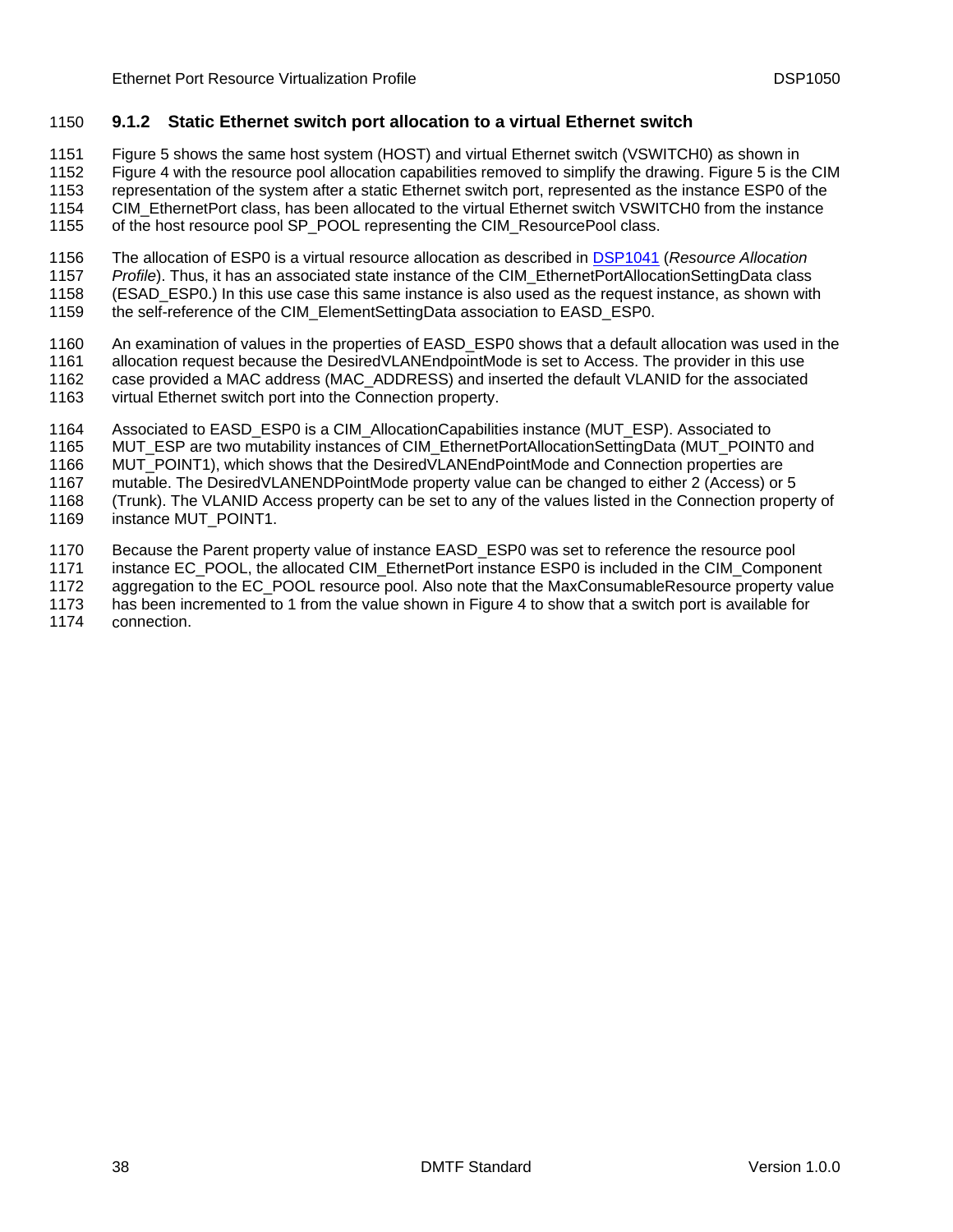<span id="page-38-0"></span>

1175

<span id="page-38-1"></span>

1176 **Figure 5 – Static Ethernet switch port allocation to a virtual Ethernet switch** 

### <span id="page-38-2"></span>1177 **9.1.3 Allocation and connection of an Ethernet adapter to a static switch port**

1178 [Figure 6](#page-40-1) shows the same virtualization system and virtual Ethernet switch shown in [Figure 5](#page-38-1) and [Figure 4](#page-36-1).

1179 This figure includes an instance of a virtual system (VM1) represented with the CIM\_ComputerSystem

1180 class with allocation requests and a current device allocation for an Ethernet Adapter instance (EA)

1181 represented by the CIM\_EthernetPort class and a simple allocation of an Ethernet connection to the

1182 Ethernet switch port ESP0. No allocation capabilities are shown in this figure, but the Allocation

1183 Capabilities for the Ethernet connection resource pool EC\_POOL are as shown in [Figure 4](#page-36-1).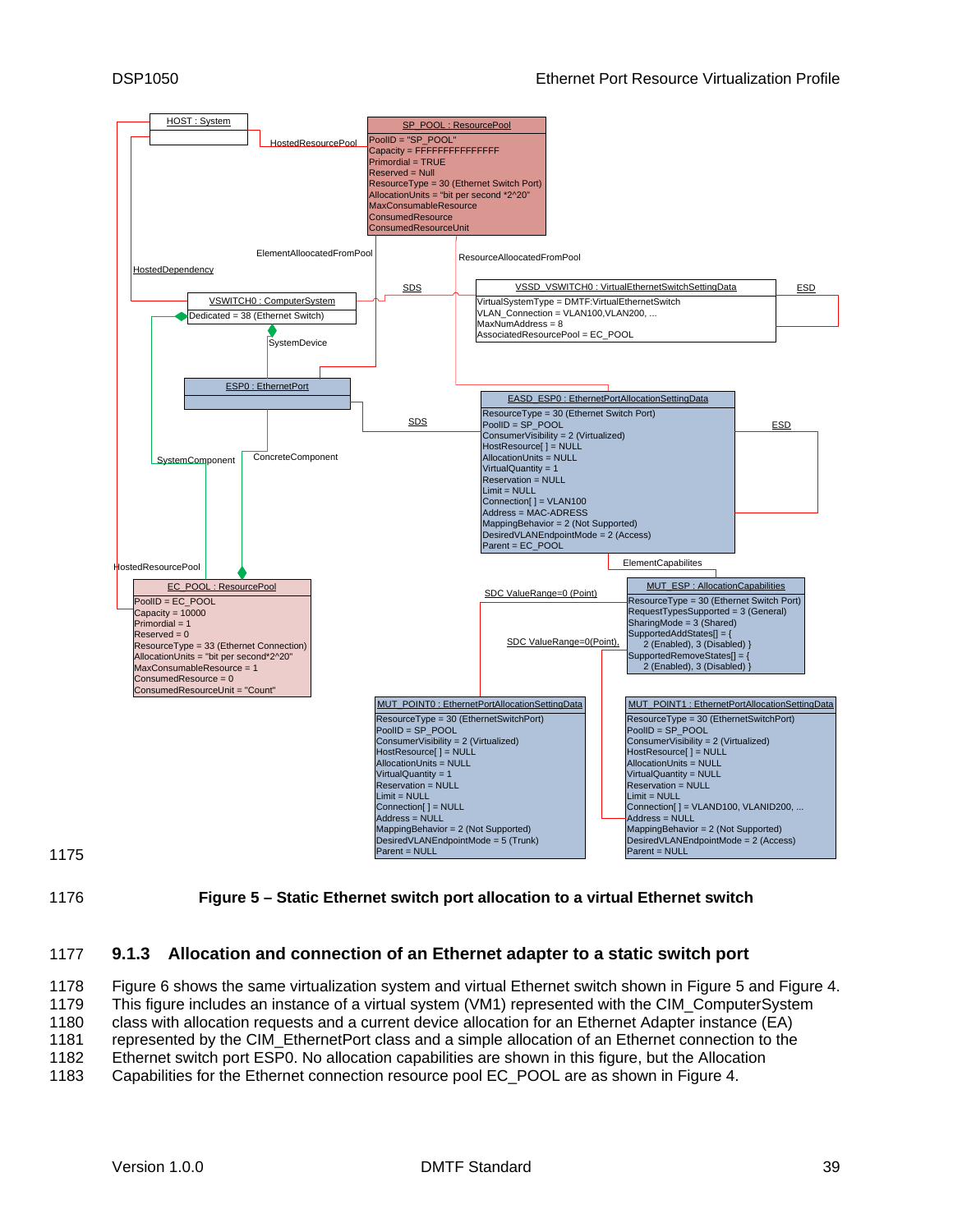- 1184 The Ethernet adapter request for VM1, the EA\_REQ instance of the
- 1185 CIM\_EthernetPortAllocationSettingData class, shows that this provider allows the allocation of synthetic
- 1186 Ethernet adapters with no host resource allocation. This is shown with the unlimited capacity of
- 1187 EA POOL and the NULL values in the EA REQ instance for the Reserve and Limit properties. This
- 1188 allocation is a basic virtual resource allocation with the purpose of allocating a logical device instance of
- 1189 the CIM EthernetPort class. The provider populated the value in the Address property in the state 1190 instance (EA\_STATE) of the CIM\_EthernetPortAllocationSettingData class with a MAC address
- 1191 represented in [Figure 6](#page-40-1) as EA\_MAC. The allocation is a virtual resource allocation as shown by the
- 
- 1192 CIM\_ElementAllocatedFromPool association between the resource pool EA\_POOL and the EA instance<br>1193 of CIM EthernetPort as well as the CIM ResourceAllocatedFromPool association instance between of CIM\_EthernetPort as well as the CIM\_ResourceAllocatedFromPool association instance between
- 1194 EA\_POOL and EA\_State.
- 1195 The Ethernet connection request for VM1, the EC\_REQ instance of the
- 1196 CIM EthernetPortAllocationSettingData class, specifies a request for a specific Ethernet switch port 1197 (ESP0), a reservation and limit of Bandwidth through the switch (VSWITCH0), and a set of VLAN property 1198 overrides of the default properties of the requested Ethernet switch port. The property values of EC\_REQ
- 1199 define the request EASD as follows:
- 1200 PoolID=EC\_POOL: This selects the resources pool EC\_POOL. 1201 • Parent=EA\_REQ: This associates this Ethernet connection request with the Ethernet 1202 adapter request EA\_REQ. 1203 • HostResource[] = ESP0: This requests that specific Ethernet switch port. 1204 • MappingBehavior = 3 (Dedicated): This property identifies that this is an exclusive request 1205 **for this resource.** 1206 • AllocationUnits=bits per second\*2^20: This specifies a bandwidth unit of 1 megabyte per 1207 second. 1208 • Reservation=1000: This requests to reserve 1 gigabit per second of Ethernet bandwidth. 1209 • Limit=10000: This sets a limit of 10 gigabits per second. In effect, there is no limit to the<br>1210 VM's use of available bandwidth because this value matches the maximum capacity of t VM's use of available bandwidth because this value matches the maximum capacity of the 1211 request resource pool. 1212 • Address=NULL: There is no request to override the MAC address of the switch port. 1213 • DesiredVLANEndpointMode=Access: The request sets and maintains the desired 1214 VLANEndpointMode of the requested Ethernet switch port.
- 1215 Connection=VLAN200: This is an override of the access VLANID for the switch port.
- 1216 VirtualQuantity=1: This is a request for one connection.

1217 The Ethernet connection state instance EC\_STATE represents the current allocation of the Ethernet 1218 connection described above. The only property value difference between the EC\_STATE and EC\_REQ is<br>1219 the value of the Parent property. The value of the Parent property is a reference to the Ethernet adapter's the value of the Parent property. The value of the Parent property is a reference to the Ethernet adapter's 1220 allocation instance EA\_STATE represented with the CIM\_EthernetPortAllocationSettingData class.

- 1221 When VM1 was turned on the Ethernet adapter (EA) and its associated CIM\_LANEndpoint instance 1222 (EA\_LEP) were instantiated based on the value of the request instance EA\_REQ. Based on the Ethernet 1223 connection request instance (EC REQ), the provider instantiated the Ethernet switch port's associated connection request instance (EC\_REQ), the provider instantiated the Ethernet switch port's associated 1224 instance of CIM\_LANEndpoint (ESP\_LEP), the instance of CIM\_VLANEndpoint(VLEP), and the instance 1225 of VLANEndpointSettingData(VEPSD). The property values shown in these instances are the 1226 corresponding properties described in the above description of EC\_REQ.
- 1227 The connection between the two CIM\_LANEndpoint instances, EA\_LEP and ESP\_LEP, is shown with the 1228 association CIM ActiveConnection. association CIM\_ActiveConnection.
- 1229 The connection to the Ethernet switch port, ESP0, is noted with the incremented value of the EC\_POOL 1230 ConsumedResource property from the value shown in [Figure 5](#page-38-1).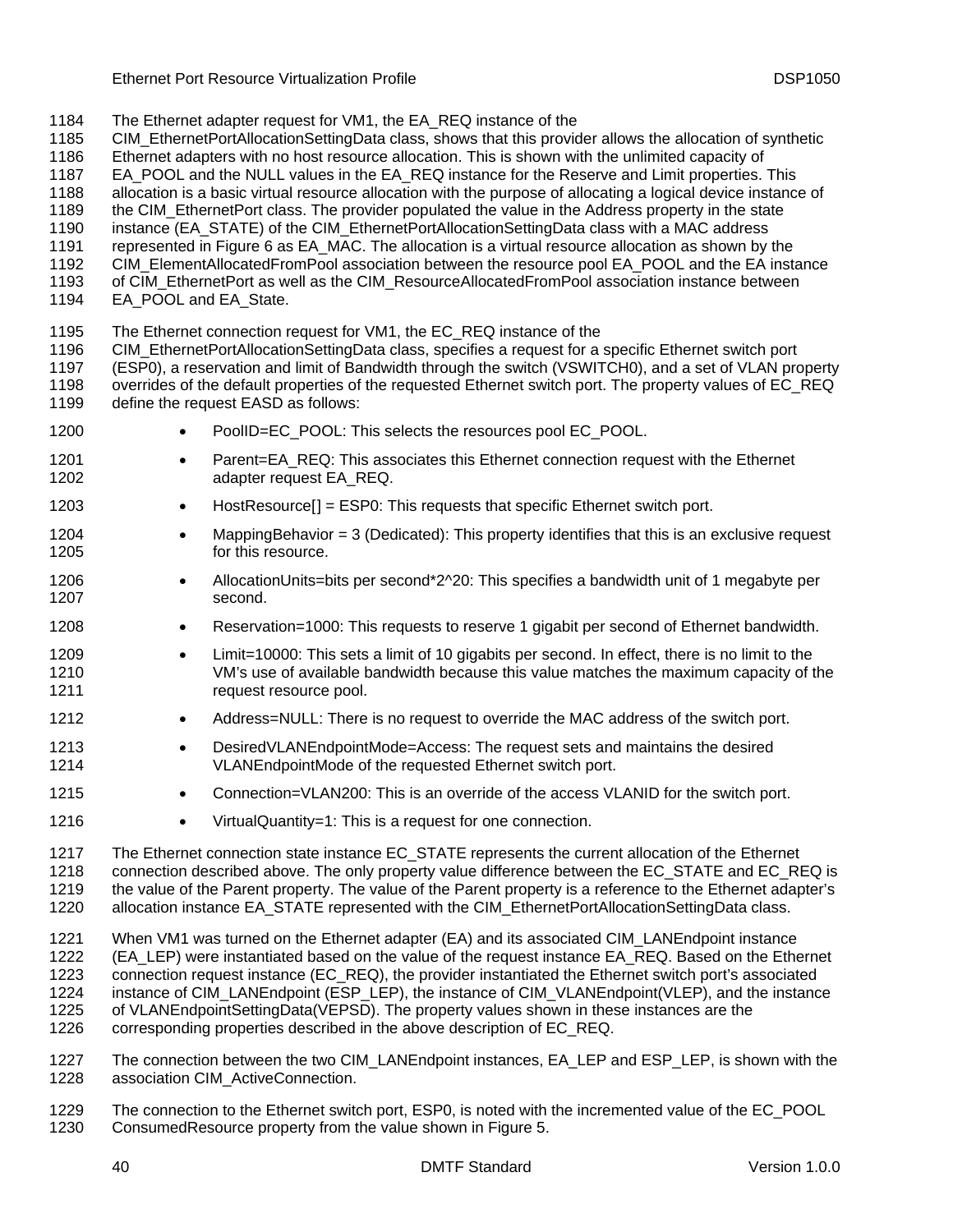- <span id="page-40-0"></span>1231 Lastly, the instantiated CIM\_VLANEndpoint is associated to the corresponding VLAN200 instance of the
- 1232 CIM\_NetworkVLAN class through a CIM\_MemberOfCollection association.



1233

<span id="page-40-1"></span>

1234 **Figure 6 – Ethernet adapter connection to static switch port** 

#### <span id="page-40-2"></span>1235 **9.1.4 Connection of an Ethernet adapter to an Ethernet switch (dynamic switch port**  1236 **allocation)**

1237 [Figure 7](#page-43-1) and [Figure 8](#page-44-1) are CIM instance diagrams that represent a virtualization system that supports 1238 dynamic or implied switch port allocation during the connection of an Ethernet adapter to a virtual 1239 Ethernet switch.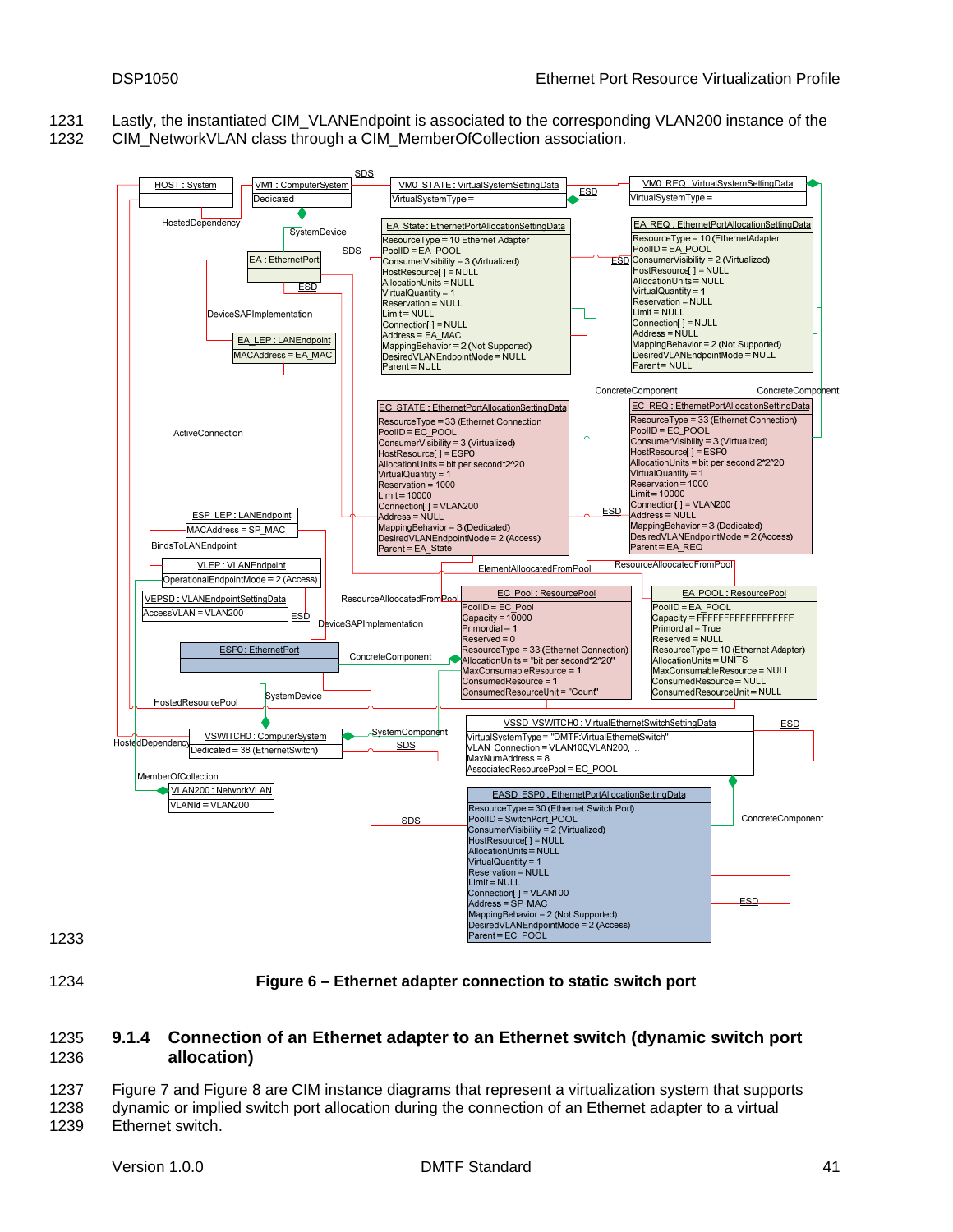1240 [Figure 7](#page-43-1) is a CIM representation of the allocation capabilities (CAP\_EC) of an Ethernet connection 1241 resource pool (EC\_POOL) associated with a virtual Ethernet switch (VSWITCH1).

1242 The resource pool EC\_POOL has a resource type of 33 (Ethernet Connection). The pool has a capacity 1243 of 10 gigabits of Ethernet bandwidth. This pool has no defined limits on the number of connections that of 10 gigabits of Ethernet bandwidth. This pool has no defined limits on the number of connections that 1244 can be made, as shown with NULL values for the MaxConsumableResource and ConsumedResource<br>1245 properties in EC POOL. properties in EC\_POOL.

- 1246 The CIM\_AllocationCapabilities instance CAP\_EC has six associated instances of
- 1247 CIM\_EthernetPortAllocationSettingData that are associated through the CIM\_SettingDefinesCapabilities 1248 association:
- 1249 Instance CAP\_EC\_DEF shows that a connection to VSWITCH1 is made by requesting 1250 VSWITCH1 as a reference value in the HostResource property and EC\_POOL in the 1251 PoolID property. This default request is a request for 1 gigabit of bandwidth as shown with 1252 a reserved property value of 1000 and the AllocationUnit property value of bits per second 1253  $^*$  2^20. The default value for the DesiredVLANEndpointMode is Access with a VLANID of 1254 VLAN100. The empty string value in the Parent property shows that the system supports 1255 the modification ofthe Parent property. The use of the Parent property in this use is limited 1256 by this profile to be a reference to the Ethernet adapter request instance of the 1257 CIM EthernetPortAllocationSettingData class.
- 1258 Instances CAP\_EC\_INC, CAP\_EC\_MAX, and CAP\_EC\_MIN define the valid range of 1259 values for the Reserve and Limit properties and the Increment value for those properties.
- 1260 The values in the DesiredVLANEndpointMode property of the CAP\_EC\_PNT1 and 1261 CAP\_EC\_PNT0 capabilities instances' show that either 2 (Access) or 5 (Trunk) can be<br>1262 frequested. The values listed in the Connection property for both instances list the valid requested. The values listed in the Connection property for both instances list the valid 1263 VLANIDs that can be requested in an allocation request.
- 1264 [Figure 8](#page-44-1) shows the same virtualization system with a dynamic Ethernet connection allocation and an 1265 active Ethernet adapter allocation to VM1. The Ethernet adapter allocation is identical to the allocation 1266 shown in [Figure 6](#page-40-1) and described in [9.1.3](#page-38-2).
- 1267 The Ethernet connection request and allocation instances of CIM\_EthernetPortAllocationSettingData 1268 (EC\_REQ and EC\_STATE) are for a dynamic Ethernet port allocation. As a side effect of the Ethernet 1269 connection allocation, an Ethernet switch port instance (ESP0), its associated LAN and VLAN endpoints 1270 (ESP\_LEP and VLEP), and an instance of CIM\_VLANEndpointSettingData (VEPSD) are instantiated.
- 1271 The Ethernet connection request for VM1, the EC\_REQ instance of the
- 1272 CIM\_EthernetPortAllocationSettingData class, specifies a default Ethernet switch port from the virtual<br>1273 Ethernet switch VSWITCH0, a reservation and limit of bandwidth through the switch VSWITCH0, and a Ethernet switch VSWITCH0, a reservation and limit of bandwidth through the switch VSWITCH0, and a 1274 set of VLAN property values for the Ethernet switch port. The property values of EC\_REQ define the 1275 request instance of EASD as follows:
- 1276 PoolID=EC\_POOL: This selects the resource pool EC\_POOL.
- 1277 Parent=EA\_REQ: This associates this Ethernet connection request with the Ethernet 1278 adapter request EA\_REQ.
- 1279 HostResource[] = VSWITCH1: This requests that an Ethernet switch port as defined by the<br>1280  **The allocation capabilities associated with the Ethernet connection resource pool EC POOL be** allocation capabilities associated with the Ethernet connection resource pool EC\_POOL be 1281 instantiated.
- 1282 MappingBehavior = 2 (Not Supported)
- 1283 AllocationUnits=bit per second\*2^20: This specifies a bandwidth unit of 1 megabyte per second.
- 1285 Reservation=1000: This is a request to reserve 1 gigabit per second of Ethernet 1286 bandwidth.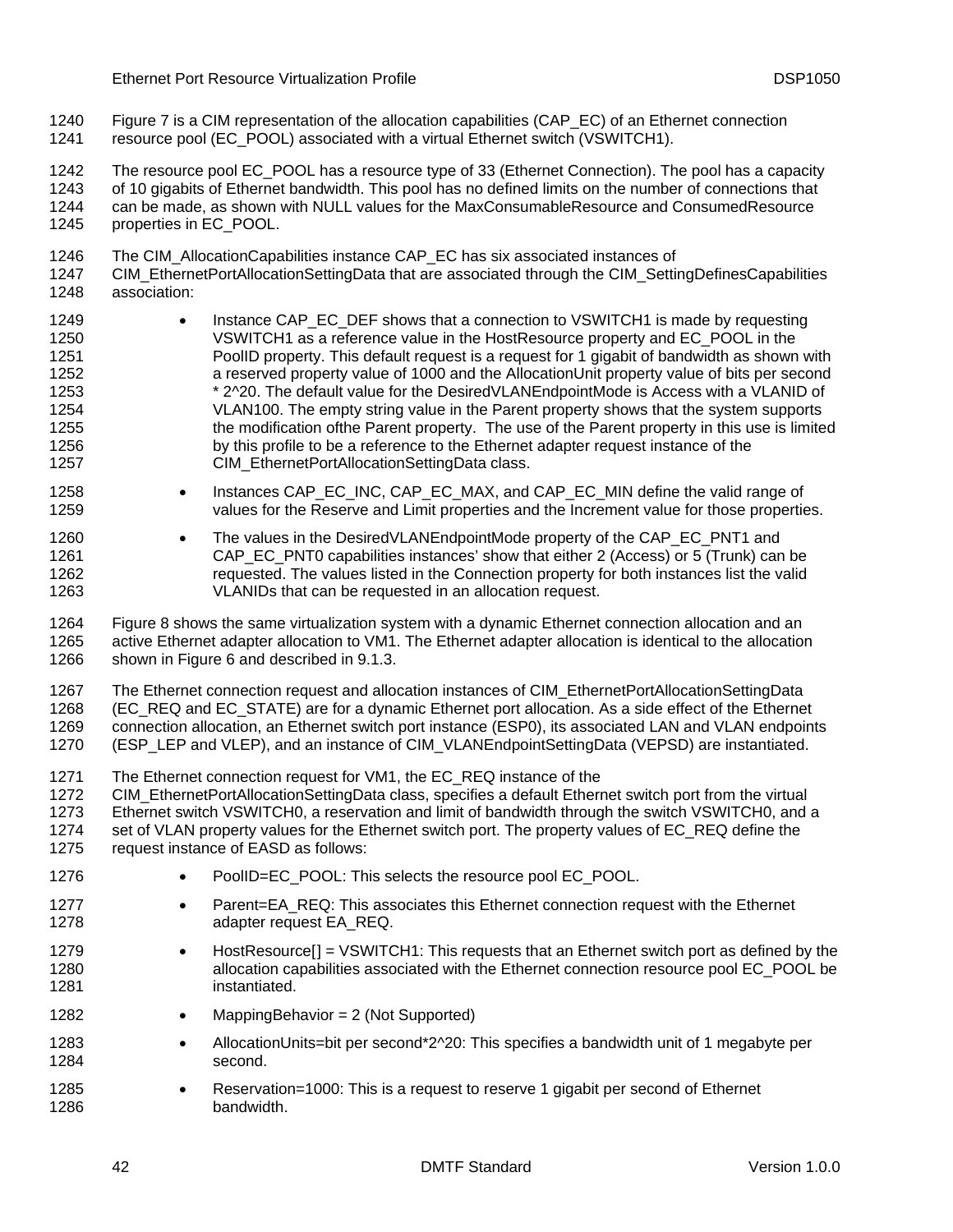- 1287 Limit=10000: This sets a limit of 10 gigabits per second; in effect, there is no limit to the 1288 VM's use of available bandwidth because this value matches the maximum capacity of the 1289 request resource pool.
- 1290 Address=NULL: There is no request to override the provider-generated MAC address of 1291 **the switch port.**
- 1292 DesiredVLANEndpointMode=Access: This requests the desired VLANEndpointMode of the 1293 requested Ethernet switch port.
- 1294 Connection=VLAN200: This requests the access VLANID for the switch port.
- 1295 VirtualQuantity=1: This is a request for one connection.

1296 The Ethernet connection state EASD (EC\_STATE) represents the current allocation of the Ethernet 1297 connection described above. The only different property value from the instance EC\_REQ in this use 1298 case is for the Parent property, which reflects the Ethernet adapter allocation EA\_STATE instead of 1299 EA\_REQ.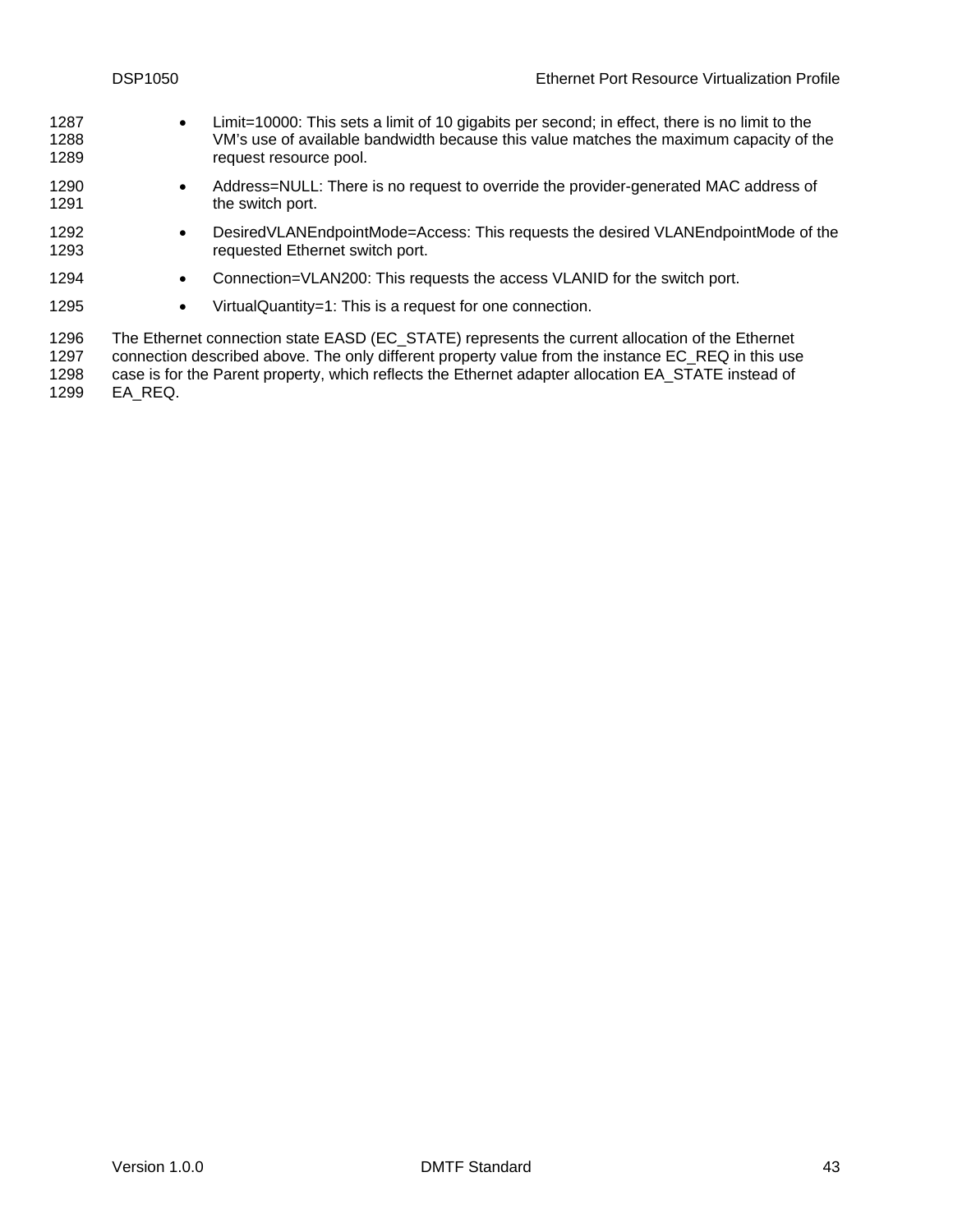<span id="page-43-0"></span>

<span id="page-43-1"></span>

1301 **Figure 7 – Dynamic Ethernet switch port connection capabilities**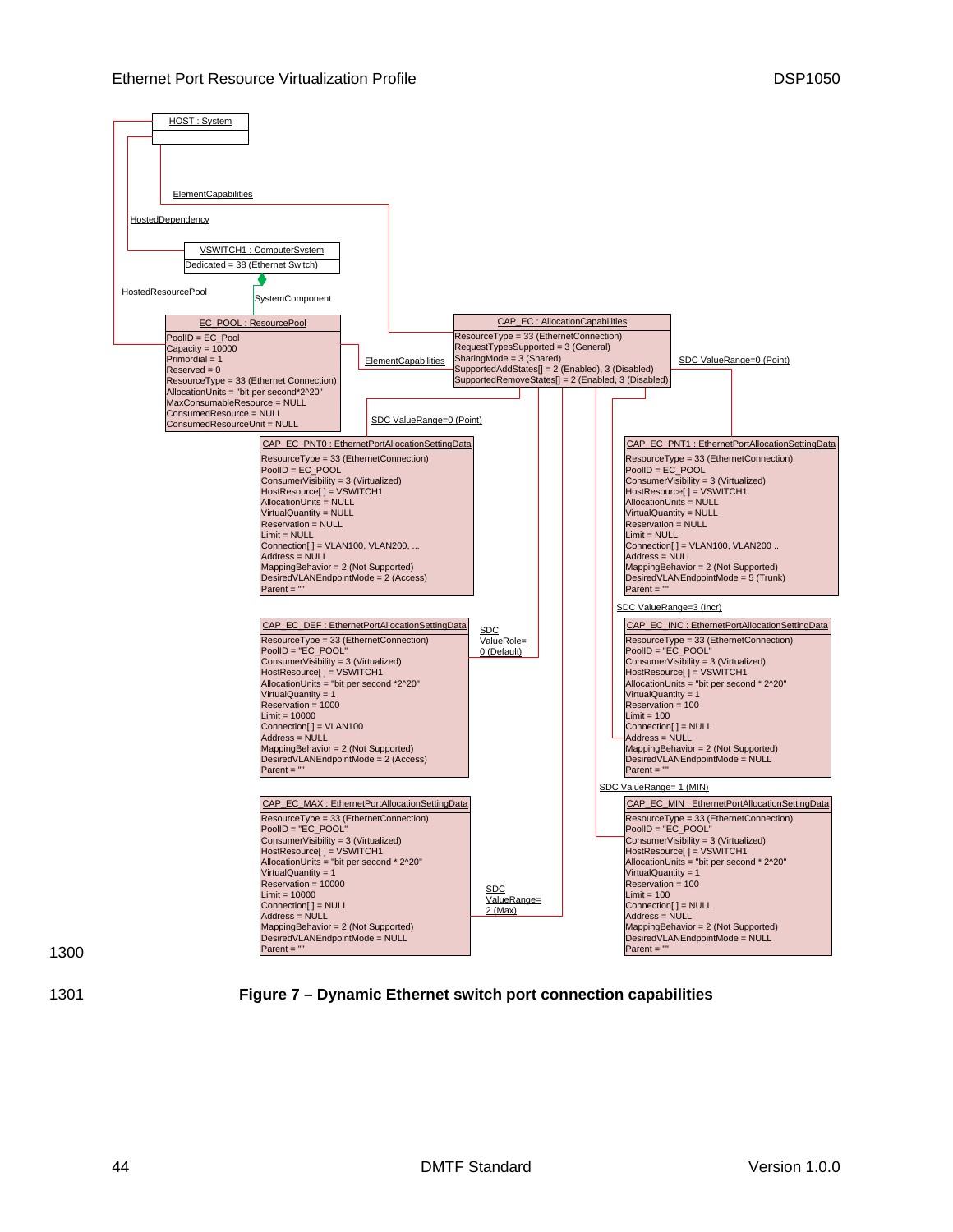<span id="page-44-0"></span>

<span id="page-44-1"></span>

1303 **Figure 8 – Dynamic Ethernet switch port allocation** 

#### <span id="page-44-2"></span>1304 **9.1.5 Ethernet connection of a virtual system to a virtual switch (simple switch port**  1305 **allocation)**

1306 [Figure 9](#page-45-1) and [Figure 10](#page-46-2) are CIM instance diagrams that represent a virtualization system that supports a 1307 simple connection of a VM to an Ethernet network. Both an implied Ethernet adapter and an Ethernet 1308 switch port CIM\_EthernetPort instance are instantiated as a result of an Ethernet connection allocation.

1309 [Figure 9](#page-45-1) is an instance diagram of the allocation capabilities (CAP\_EC) of an Ethernet connection 1310 resource pool (EC\_POOL) associated with a virtual Ethernet switch (VSWITCH2).

1311 The resource pool EC\_POOL is identical to the pool shown in [Figure 7](#page-43-1) and described in [9.1.4](#page-40-2). The set of

1312 capabilities also closely matches the capabilities shown in [Figure 7](#page-43-1) and described in [9.1.4](#page-40-2), but the one 1313 defining difference is that no valid value (NULL) for the Parent property is shown. Thus, a valid Ethernet

1314 connection request can be made without requiring the value of an existing Ethernet adapter request

1315 reference to be set in the Parent property.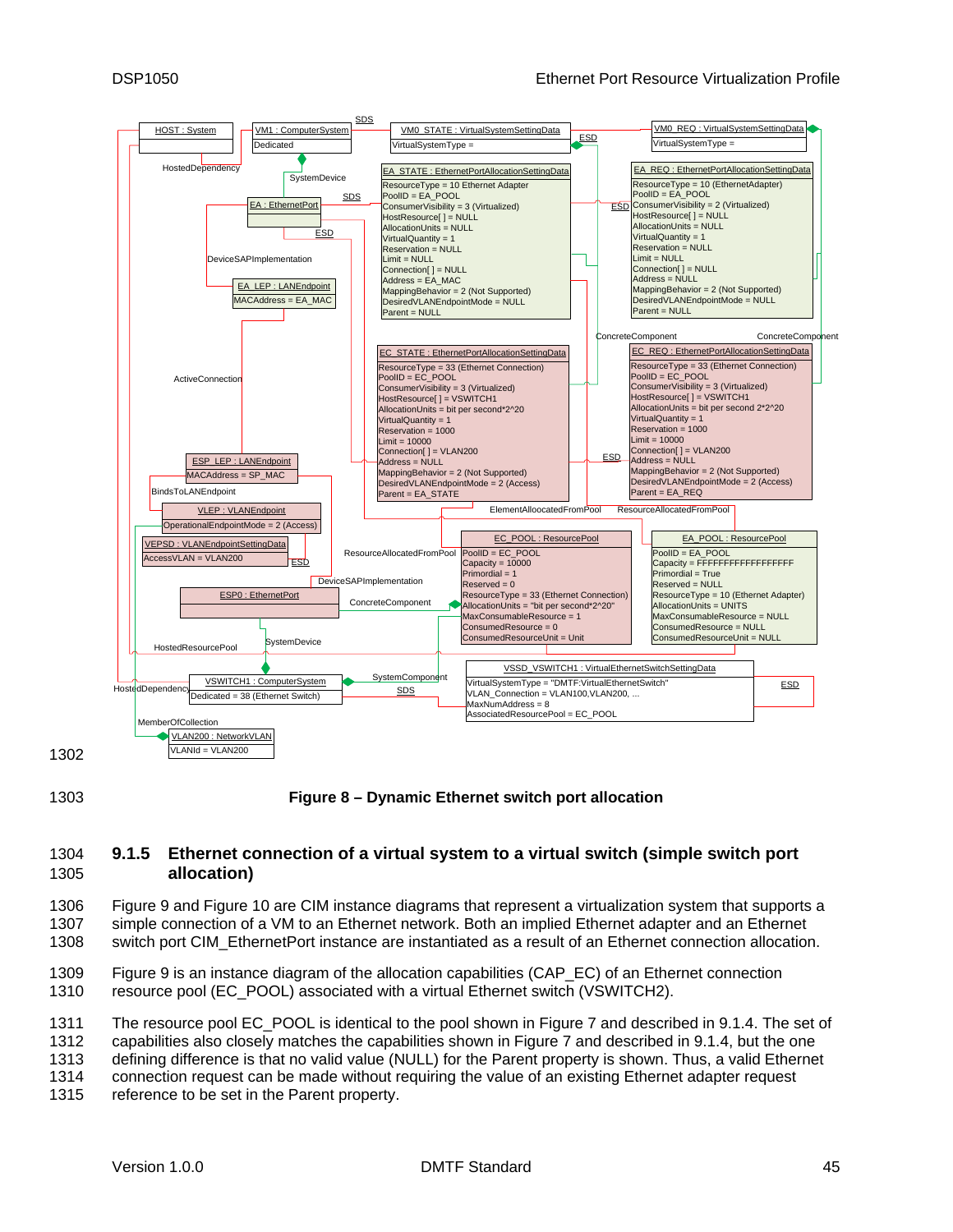- <span id="page-45-0"></span>1316 As a side effect of an Ethernet connection allocation in response to the Ethernet connection request
- 1317 instance EC\_REQ, an Ethernet adapter (EA) and an Ethernet switch port (ESP0) are instantiated. EA is
- 1318 associated to VM1 using the CIM\_SystemDevice association. ESP0 is associated to the VSWITCH2
- 1319 using the CIM\_SystemDevice association. An instance of CIM\_LANEndpoint is instantiated for each of
- 1320 the CIM\_EthernetPort instances and associated through the CIM\_ActiveConnection association. Also, an 1321 Instance of CIM\_VLANEndpoint and CIM\_VLANEndpointSettingData are instantiated with their properties
- 1322 populated as described in [9.1.4.](#page-40-2)





<span id="page-45-1"></span>

1324 **Figure 9 – Allocation capabilities for simple Ethernet connection**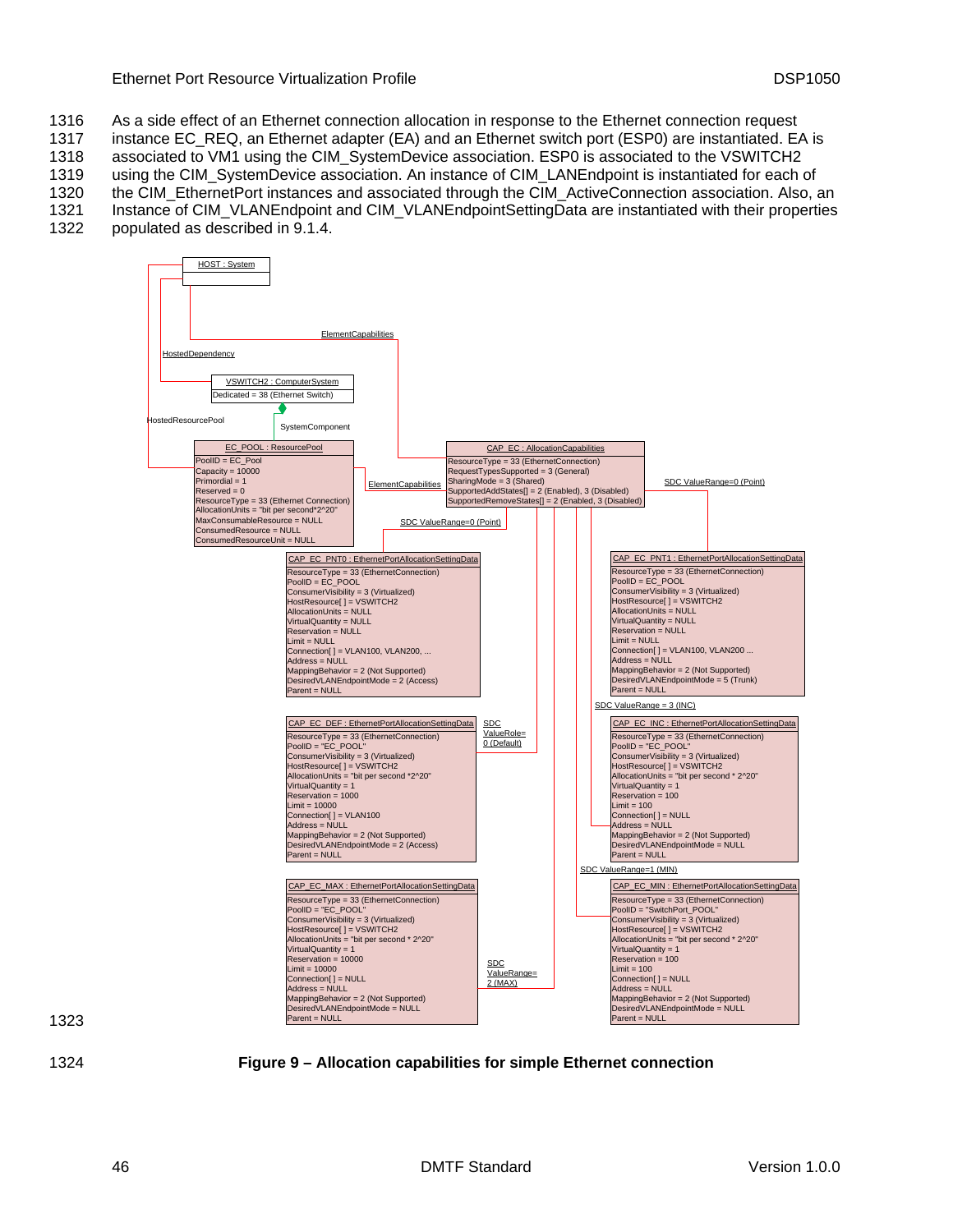<span id="page-46-1"></span>

1325

#### <span id="page-46-2"></span>1326 **Figure 10 – Simple connection of virtual machine to Ethernet switch**

#### <span id="page-46-0"></span>1327 **9.2 Management**

1328 This set of use cases describes how to connect a virtual system to a virtual Ethernet switch. These 1329 management tasks are described in terms of a virtual system management service, as represented by a 1330 CIM\_VirtualSystemManagementService instance.

### 1331 **9.2.1 Connection of an Ethernet adapter to a static Ethernet switch port**

- 1332 **9.2.1.1 Preconditions**
- 1333 All of the following:

| 1334<br>1335 | The client knows a reference to the CIM_ComputerSystem instance that represents the<br>$\bullet$<br>virtual system.                                                                       |  |
|--------------|-------------------------------------------------------------------------------------------------------------------------------------------------------------------------------------------|--|
| 1336<br>1337 | The client knows a reference to the CIM_VirtualSystemManagementService instance that<br>$\bullet$<br>represents the virtual system management service responsible for the virtual system. |  |
| 1338<br>1339 | The client has performed the use case and knows the default allocation capabilities of the<br>$\bullet$<br>system.                                                                        |  |
| 1340<br>1341 | The client knows a reference to an available Ethernet switch port on the target virtual<br>$\bullet$<br>Ethernet switch.                                                                  |  |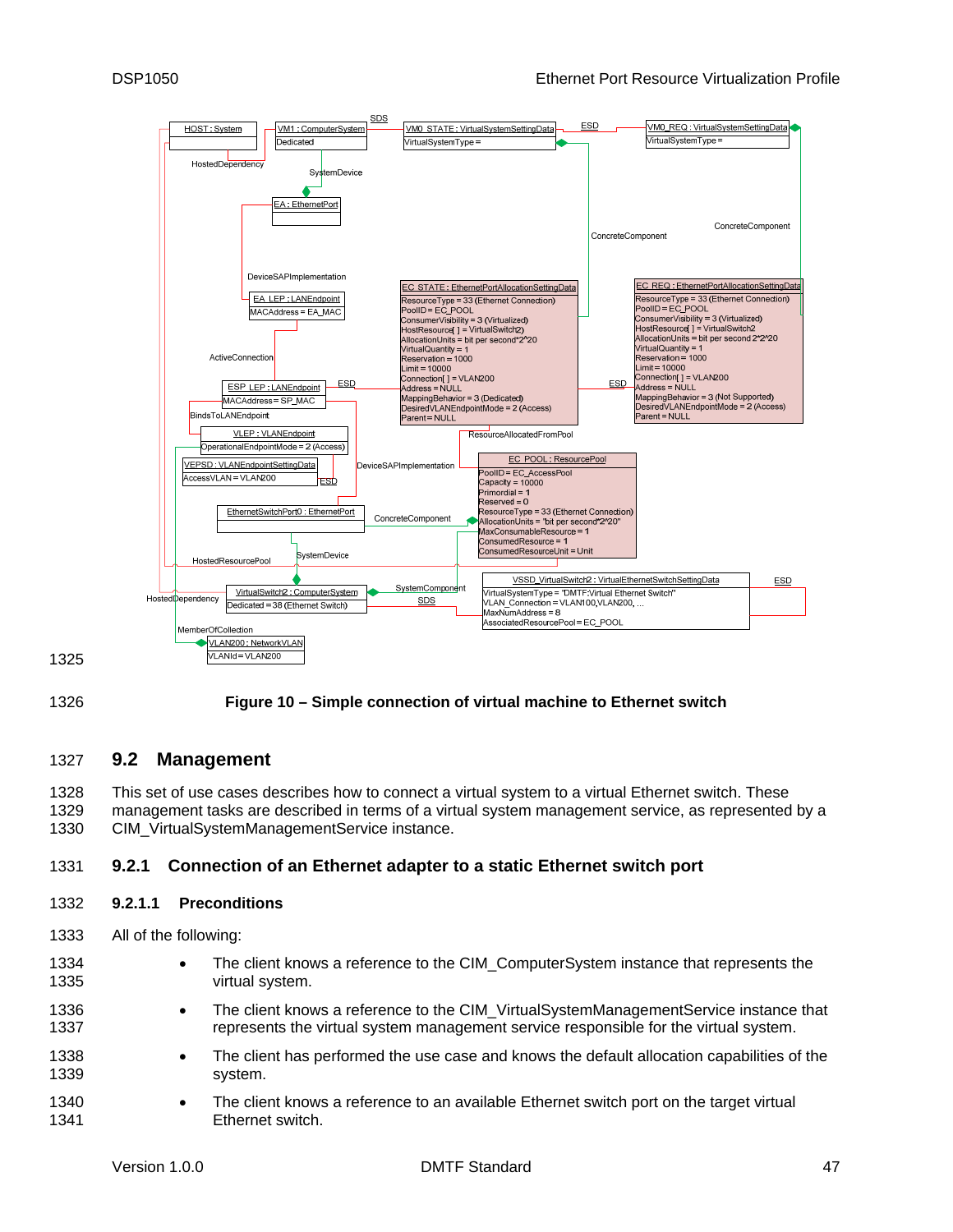<span id="page-47-0"></span>

| 1342                         |         | The client knows a reference to an Ethernet adapter request on the target virtual system.<br>$\bullet$ |                                                                                                                                  |                                                                                  |                                                                                                                              |  |  |
|------------------------------|---------|--------------------------------------------------------------------------------------------------------|----------------------------------------------------------------------------------------------------------------------------------|----------------------------------------------------------------------------------|------------------------------------------------------------------------------------------------------------------------------|--|--|
| 1343                         | 9.2.1.2 |                                                                                                        | <b>Flow of activities</b>                                                                                                        |                                                                                  |                                                                                                                              |  |  |
| 1344                         | 1)      |                                                                                                        |                                                                                                                                  | The client locally prepares an EASD instance, with properties set as follows:    |                                                                                                                              |  |  |
| 1345<br>1346                 |         |                                                                                                        | ResourceType:                                                                                                                    | 33 (Ethernet Connection)                                                         | // Device type as seen by<br>$\prime\prime$ consumer                                                                         |  |  |
| 1347                         |         |                                                                                                        | ResourceSubtype:                                                                                                                 | <b>NULL</b>                                                                      | // Implementation dependent                                                                                                  |  |  |
| 1348                         |         |                                                                                                        | PoolID:                                                                                                                          | <b>NULL</b>                                                                      | // Implies default pool                                                                                                      |  |  |
| 1349<br>1350                 |         |                                                                                                        | AllocationUnits:                                                                                                                 | "bits per second 2*2^20"                                                         | /// Units are in megabit per second<br>// bandwidth                                                                          |  |  |
| 1351                         |         |                                                                                                        | Reservation:                                                                                                                     | 1000                                                                             | // 1 gigabit per second bandwidth                                                                                            |  |  |
| 1352<br>1353<br>1354         |         |                                                                                                        | VirtualQuantityUnits:                                                                                                            | "count"                                                                          | // Count of blocks; if value is<br>// NULL, the effective value<br>// is implied by pool capabilities                        |  |  |
| 1355                         |         |                                                                                                        | VirtualQuantity:                                                                                                                 | 1                                                                                | // One connection                                                                                                            |  |  |
| 1356                         |         |                                                                                                        | Limit:                                                                                                                           | <b>NULL</b>                                                                      | // Defaults to maximum limit                                                                                                 |  |  |
| 1357<br>1358<br>1359<br>1360 |         |                                                                                                        | Address:                                                                                                                         | <b>NULL</b>                                                                      | // Optional; if not specified, the<br>// implementation uses the current<br>// MAC address of the targeted<br>// switch port |  |  |
| 1361<br>1362                 |         |                                                                                                        | MappingBehavior:                                                                                                                 | 3 (Dedicated)                                                                    | // Selecting a specific switch port<br>// for exclusive use                                                                  |  |  |
| 1363<br>1364                 |         |                                                                                                        | Parent:                                                                                                                          | Ethernet adapter configuration                                                   | REF to the EASD instance that represents the "defined" targeted                                                              |  |  |
| 1365<br>1366                 |         |                                                                                                        | HostResource[]:                                                                                                                  | Ethernet switch port configuration                                               | REF to the EASD instance that represents the "defined" targeted                                                              |  |  |
| 1367                         |         |                                                                                                        | DesiredVLANEndpointMode:                                                                                                         |                                                                                  | 2 (Access) // Set virtual Ethernet                                                                                           |  |  |
| 1368<br>1369                 |         |                                                                                                        | switch port to                                                                                                                   |                                                                                  | // Access mode.                                                                                                              |  |  |
| 1370                         |         |                                                                                                        | Connection:                                                                                                                      | <b>VLAN200</b>                                                                   | // Desired Access VLANID                                                                                                     |  |  |
| 1371                         |         |                                                                                                        |                                                                                                                                  | Values of all other properties are not set (NULL), requesting a default behavior |                                                                                                                              |  |  |
| 1372<br>1373                 | 2)      |                                                                                                        | The client invokes the AddResourceSettings() method of the virtual system management<br>service, with parameters set as follows: |                                                                                  |                                                                                                                              |  |  |
| 1374<br>1375                 |         |                                                                                                        | AffectedConfiguration:                                                                                                           | system configuration                                                             | REF to the VSSD instance that represents the "defined" virtual                                                               |  |  |
| 1376<br>1377                 |         |                                                                                                        | ResourceSettings:                                                                                                                | step 1)                                                                          | One element with the embedded EASD instance prepared in                                                                      |  |  |
| 1378                         | 3)      |                                                                                                        | The implementation executes the AddResourceSettings() method.                                                                    |                                                                                  |                                                                                                                              |  |  |
| 1379                         |         |                                                                                                        | It is assumed that the method returns 0, indicating successful synchronous execution.                                            |                                                                                  |                                                                                                                              |  |  |
| 1380                         | 9.2.1.3 | <b>Postconditions</b>                                                                                  |                                                                                                                                  |                                                                                  |                                                                                                                              |  |  |

1381 The virtual Ethernet adapter is connected to the virtual Ethernet switch port, as requested (see [Figure 5](#page-38-1)).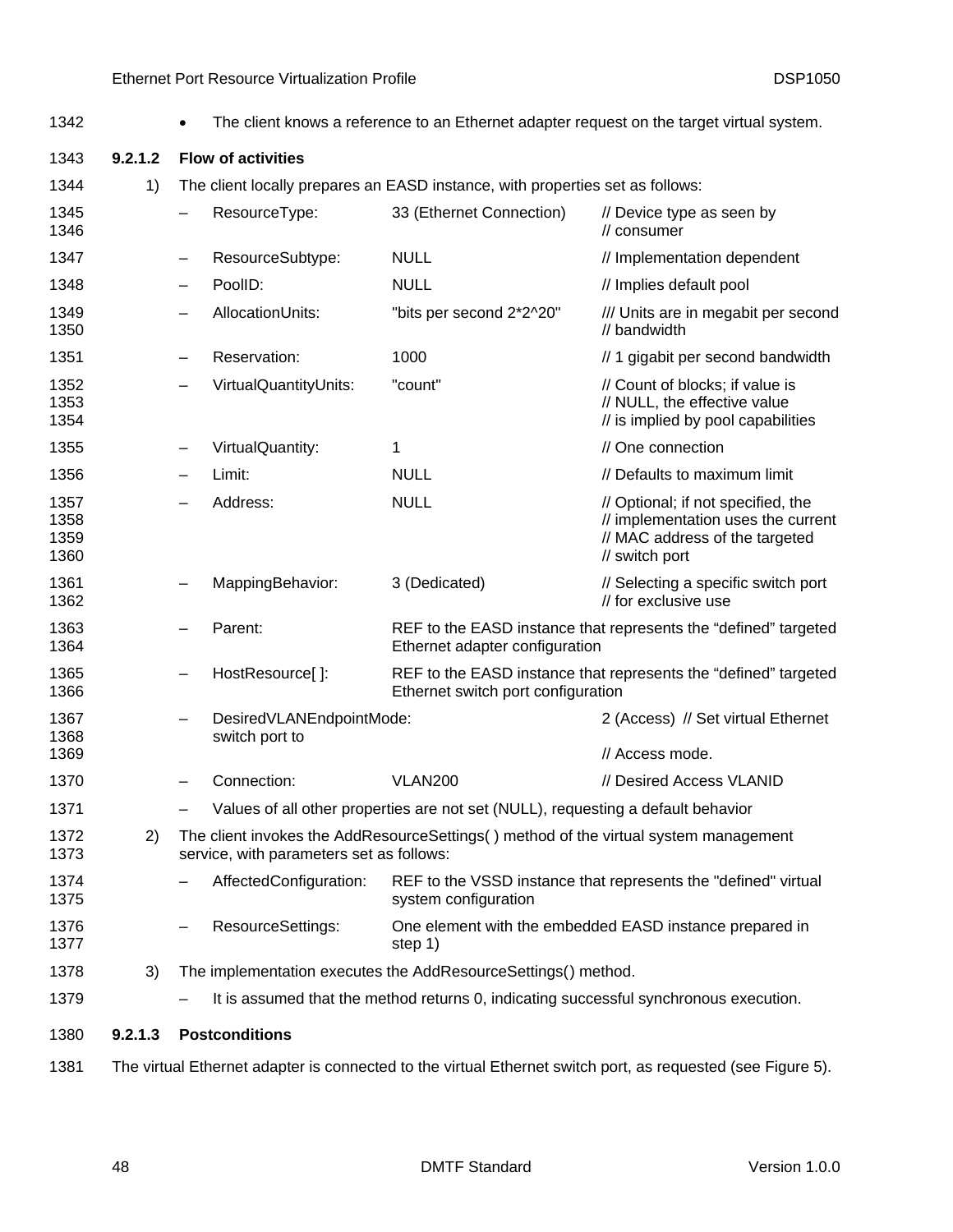#### 1382 **9.2.2 Connection of an Ethernet adapter to a dynamic Ethernet switch port**

- 1383 **9.2.2.1 Preconditions**
- 1384 All of the following:
- 1385 The client knows a reference to the CIM\_ComputerSystem instance that represents the 1386 virtual system.
- 1387 The client knows a reference to the CIM\_VirtualSystemManagementService instance that 1388 represents the virtual system management service responsible for the virtual system.
- 1389 The client has performed the use case and knows the default allocation capabilities of the 1390 system.
- 1391 The client knows a reference to the target virtual Ethernet switch.
- 1392 The client knows a reference to an Ethernet adapter request on the target virtual system.

#### 1393 **9.2.2.2 Flow of activities**

- 1394 The client locally prepares an EASD instance, with properties as specified in use case [9.1.4](#page-40-2) with the 1395 following change:
- 1396 HostResource[ ]: REF to the CIM\_VirtualEthernetSwitchSettingData representing the "defined" 1397 configuration of the targeted virtual Ethernet switch

#### 1398 **9.2.2.3 Postconditions**

1399 The implementation creates an instance of CIM\_EthernetPort and the required associated protocol 1400 endpoints representing an Ethernet switch port and connects the targeted Ethernet adapter to this 1401 Ethernet switch port (see [Figure 8](#page-44-1)).

## <span id="page-48-0"></span>1402 **10 CIM elements**

1403 [Table 3](#page-48-1) lists CIM elements that are defined or specialized for this profile. Each CIM element shall be<br>1404 Implemented as described in Table 3. The CIM Schema descriptions for any referenced element and implemented as described in [Table 3](#page-48-1). The CIM Schema descriptions for any referenced element and its 1405 sub-elements apply.

- 1406 Clauses [7](#page-21-0) ("[Implementation](#page-21-0)") and [8](#page-32-0) ("Methods") may impose additional requirements on these elements.
- 

#### <span id="page-48-1"></span>1407 **Table 3 – CIM Elements: Ethernet Port Resource Virtualization Profile**

| <b>Element</b>                                                   | <b>Requirement</b> | <b>Description</b> |
|------------------------------------------------------------------|--------------------|--------------------|
| <b>Classes</b>                                                   |                    |                    |
| CIM ActiveConnection                                             | Mandatory          | See 10.1.          |
| CIM Allocation Capabilities for capabilities                     | Mandatory          | See DSP1043.       |
| CIM_AllocationCapabilities for mutability                        | Optional           | See DSP1043.       |
| CIM_Component for resource pool                                  | Optional           | See 10.2.          |
| CIM ElementAllocatedFromPool                                     | Mandatory          | See 10.3.          |
| CIM Element Setting Data for Ethernet port resource              | Mandatory          | See 10.4.          |
| CIM_ElementSettingData Ethernet port resource allocation request | Mandatory          | See 10.5.          |
| CIM_ElementCapabilities for capabilities                         | Mandatory          | See DSP1043.       |
| CIM Element Capabilities for mutability                          | Conditional        | See DSP1043.       |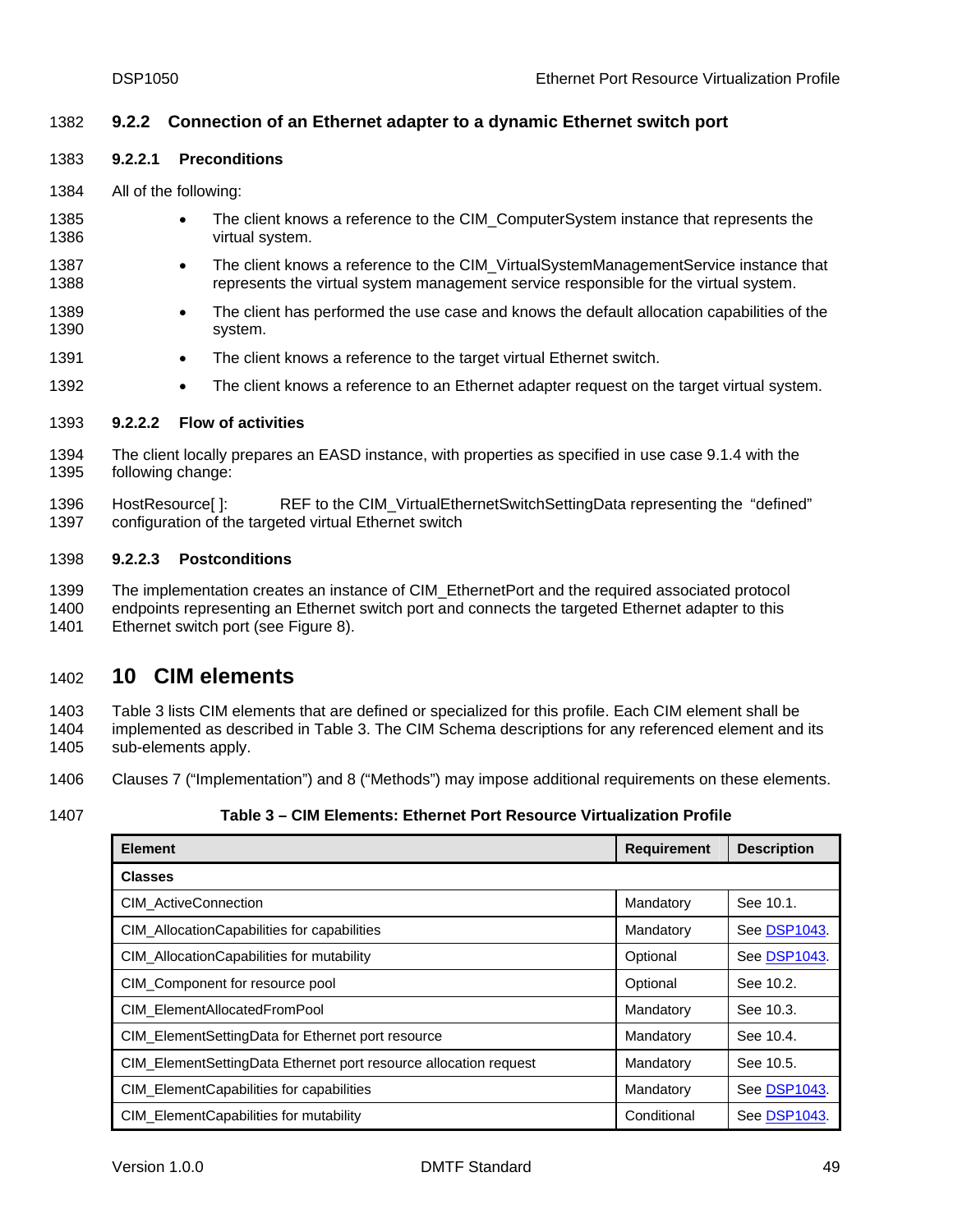| <b>Element</b>                                                          | Requirement | <b>Description</b> |
|-------------------------------------------------------------------------|-------------|--------------------|
| CIM_ElementCapabilities for resource pool                               | Mandatory   | See DSP1041.       |
| CIM_ElementSettingData for connection resources                         | Mandatory   | See 10.4.          |
| CIM_ElementSettingData for CIM_EthernetPort resource allocation         | Conditional | See 10.5.          |
| CIM_ELementSettingData for CIM_VLANEndpointSetttingData                 | Conditional | See 10.6           |
| CIM_EthernetPort for host systems                                       | Conditional | See 10.7.          |
| CIM_EthernetPort for virtual systems                                    | Mandatory   | See 10.8.          |
| CIM_EthernetPortAllocationSettingData for Ethernet Adapter (Q_EASD)     | Optional    | See 10.9.          |
| CIM_EthernetPortAllocationSettingData for Ethernet Adapter (R_EASD)     | Optional    | See 10.10.         |
| CIM_EthernetPortAllocationSettingData for Ethernet Adapter (C_EASD)     | Optional    | See 10.11.         |
| CIM_EthernetPortAllocationSettingData for Ethernet Adapter (D_EASD)     | Optional    | See 10.12.         |
| CIM_EthernetPortAllocationSettingData for Ethernet Adapter (M_EASD)     | Optional    | See 10.13.         |
| CIM_EthernetPortAllocationSettingData for Ethernet Connection (Q_EASD)  | Mandatory   | See 10.14.         |
| CIM_EthernetPortAllocationSettingData for Ethernet Connection (R_EASD)  | Mandatory   | See 10.15.         |
| CIM_EthernetPortAllocationSettingData for Ethernet Connection (C_EASD)  | Mandatory   | See 10.16.         |
| CIM_EthernetPortAllocationSettingData for Ethernet Connection (D_EASD)  | Mandatory   | See 10.17.         |
| CIM_EthernetPortAllocationSettingData for Ethernet Connection (M_EASD)  | Mandatory   | See 10.18.         |
| CIM_EthernetPortAllocationSettingData for Ethernet Switch Port (Q_EASD) | Optional    | See 10.19.         |
| CIM_EthernetPortAllocationSettingData for Ethernet Switch Port (R_EASD) | Optional    | See 10.20.         |
| CIM_EthernetPortAllocationSettingData for Ethernet Switch Port (C_EASD) | Optional    | See 10.21.         |
| CIM_EthernetPortAllocationSettingData for Ethernet Switch Port (D_EASD) | Optional    | See 10.22.         |
| CIM_EthernetPortAllocationSettingData for Ethernet Switch Port (M_EASD) | Optional    | See 10.23.         |
| CIM_ReferencedProfile                                                   | Mandatory   | See 10.20.         |
| CIM_RegisteredProfile                                                   | Mandatory   | See 10.24.         |
| CIM_ResourceAllocatedFromPool                                           | Mandatory   | See DSP1041.       |
| CIM_ResourcePool Ethernet Adapter                                       | Optional    | See 10.25.         |
| CIM_ResourcePool Ethernet Connection                                    | Mandatory   | See 10.26.         |
| CIM_ResourcePool Ethernet Switch Port                                   | Optional    | See 10.27.         |
| CIM_SettingsDefineState                                                 | Mandatory   | See 10.28.         |
| CIM_SystemDevice (Virtual EthernetPort)                                 | Mandatory   | See 10.29.         |
| CIM_SystemDevice (Host EthernetPort)                                    | Optional    | See 10.30.         |
| CIM_VLANEndpointSettingData                                             | Optional    | See 10.31.         |

## <span id="page-49-0"></span>1408 **10.1 CIM\_ActiveConnection**

1409 An instance of the CIM\_Connection association that associates two instances of the CIM\_LANEndPoint 1410 class that represents an Ethernet connection between the two CIM\_LANEndpoint instances.

1411 [Table 4](#page-50-2) lists the requirements for elements of this association. These requirements are in addition to 1412 those specified in the CIM Schema.

those specified in the CIM Schema.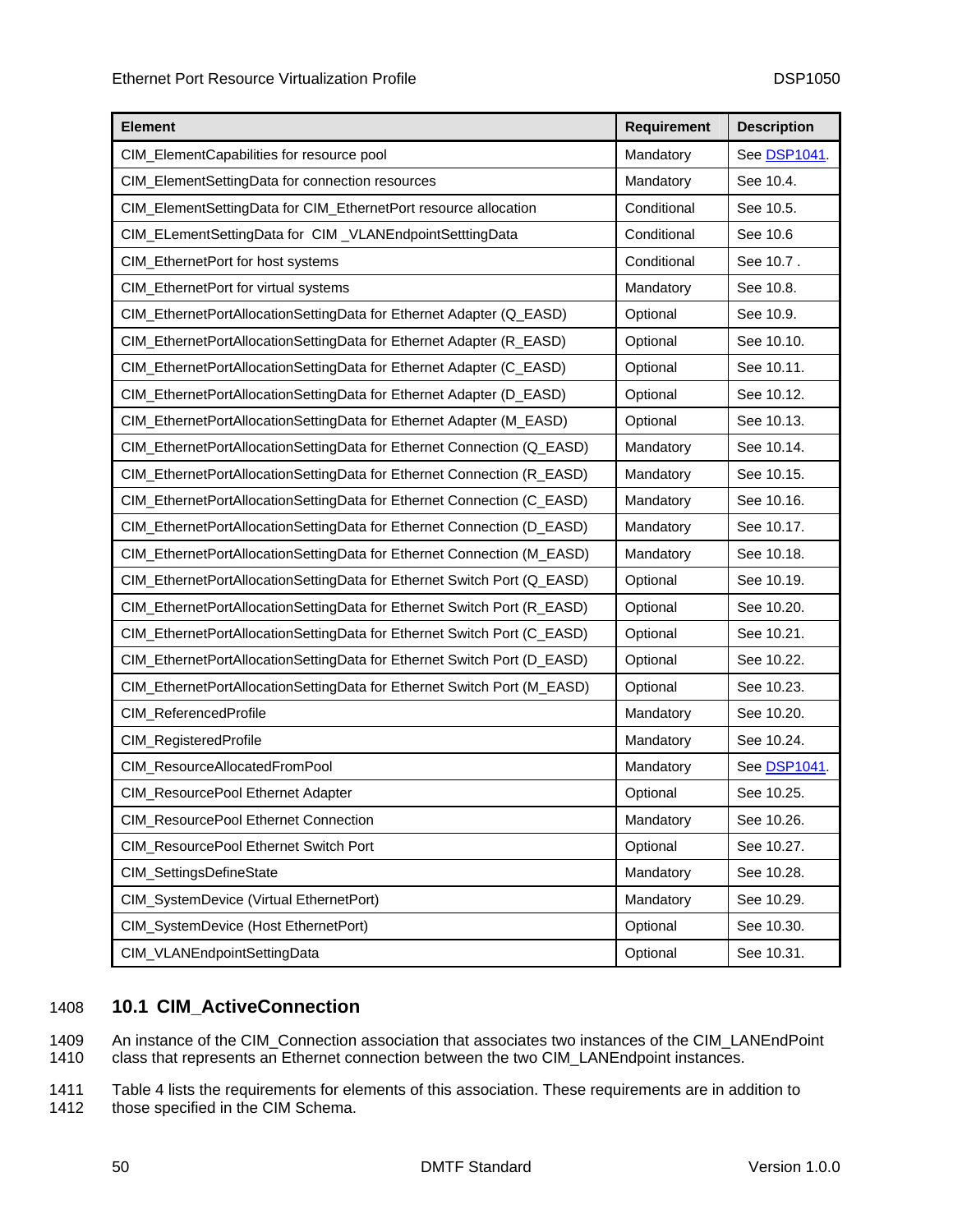<span id="page-50-2"></span>

| 1413 | Table 4 – Association: CIM ActiveConnection |
|------|---------------------------------------------|
|------|---------------------------------------------|

| <b>Elements</b>         | <b>Requirement</b> | <b>Notes</b>                                                                         |
|-------------------------|--------------------|--------------------------------------------------------------------------------------|
| Antecedent              | Mandatory          | Key: Value shall reference an instance of the<br>CIM_LANEndpoint of an EthernetPort. |
|                         |                    | Cardinality: 01                                                                      |
| Dependent               | Mandatory          | Key: Value shall reference an instance of the<br>CIM_LANEndpoint of an EthernetPort. |
|                         |                    | Cardinality: 01                                                                      |
| <b>IsUnidirectional</b> | Mandatory          | False                                                                                |

## <span id="page-50-0"></span>1414 **10.2 CIM\_Component for resource pool**

1415 The implementation of the CIM Component association for the representation of the aggregation of host 1416 resources into resource pools is conditional.

1417 **Condition**: The resource aggregation feature (see [7.5.10\)](#page-24-1) is implemented.

1418 The CIM\_Component association is abstract; therefore, it cannot be directly implemented. For this

1419 reason, the provisions in this subclause shall be applied to implementations of subclasses of the 1420 CIM Component association. However, note that clients may directly resolve abstract association

1420 CIM\_Component association. However, note that clients may directly resolve abstract associations<br>1421 without knowledge of the concrete subclass that is implemented. without knowledge of the concrete subclass that is implemented.

- 1422 [Table 5](#page-50-3) lists the requirements for elements of this association. These requirements are in addition to 1423 those specified in the CIM Schema and in DSP1041. those specified in the CIM Schema and in [DSP1041](#page-8-2).
- 

#### <span id="page-50-3"></span>1424 **Table 5 – Association: CIM\_Component for resource pool**

| <b>Elements</b>       | <b>Requirement</b> | <b>Notes</b>                                                                                                                                                     |
|-----------------------|--------------------|------------------------------------------------------------------------------------------------------------------------------------------------------------------|
| <b>GroupComponent</b> | Mandatory          | Key: Value shall reference the instance of the<br>CIM_ResourcePool class that represents an EthernetPort<br>resource pool.                                       |
|                       |                    | Cardinality: 01                                                                                                                                                  |
| PartComponent         | Mandatory          | Key: Value shall reference an instance of the<br>CIM_EthernetPort class that represents an Ethernet adapter<br>or Ethernet switch port aggregated into the pool. |
|                       |                    | Cardinality: *                                                                                                                                                   |

## <span id="page-50-1"></span>1425 **10.3 CIM\_ElementAllocatedFromPool**

1426 [Table 6](#page-51-2) lists the requirements for elements of this association. These requirements are in addition to

1427 those specified in the CIM Schema and in [DSP1041](#page-8-2).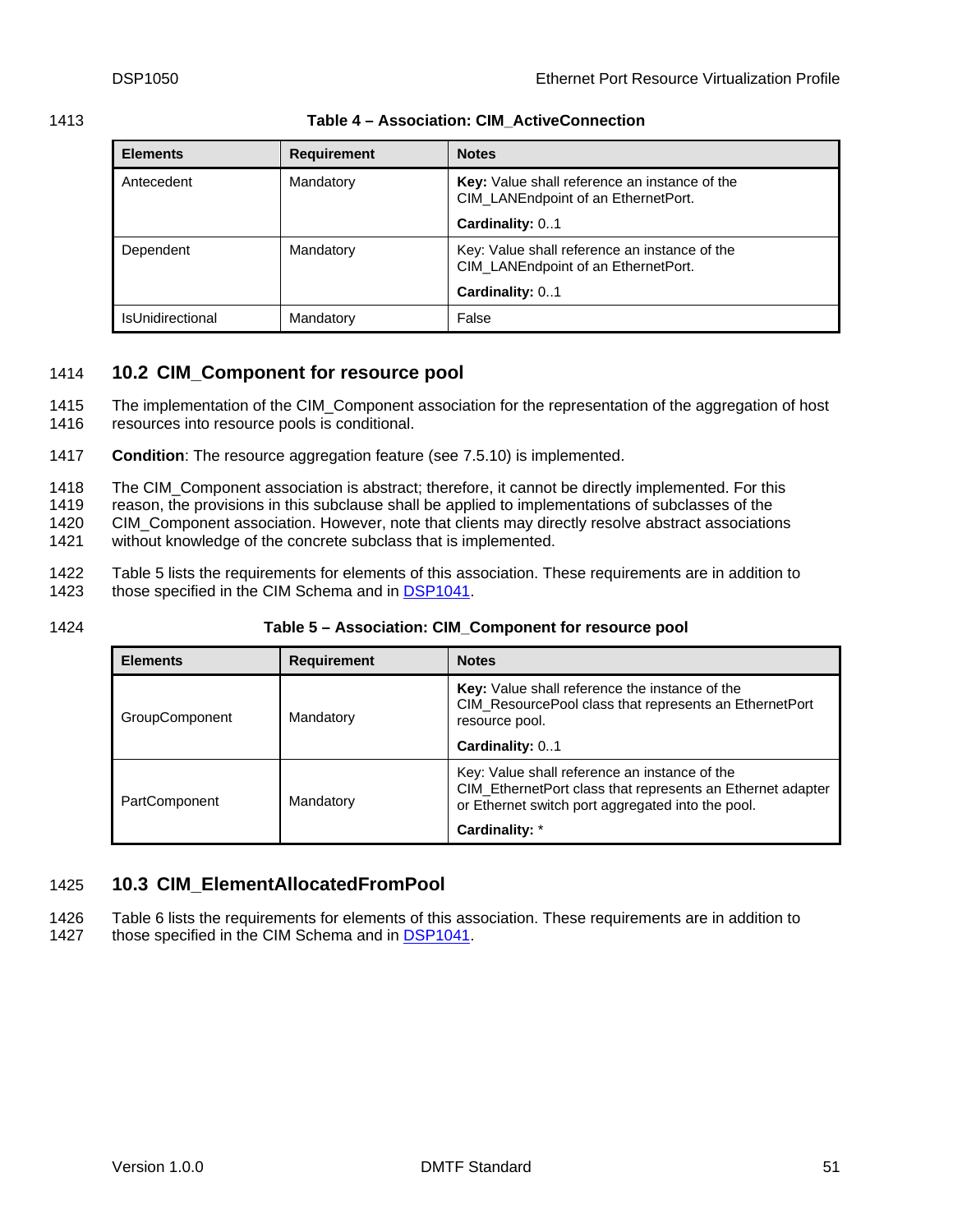<span id="page-51-2"></span>

1428 **Table 6 – Association: CIM\_ElementAllocatedFromPool** 

| <b>Elements</b> | <b>Requirement</b> | <b>Notes</b>                                                                                                                                                                                                         |
|-----------------|--------------------|----------------------------------------------------------------------------------------------------------------------------------------------------------------------------------------------------------------------|
| Antecedent      | Mandatory          | Key: Value shall reference the instance of<br>the CIM ResourcePool class that<br>represents an Ethernet adapter or<br>Ethernet switch port resource pool.<br><b>Cardinality: 1</b>                                   |
| Dependent       | Mandatory          | <b>Key:</b> Value shall reference the instance of<br>the CIM EthernetPort class that<br>represents a virtual EthernetPort resulting<br>from an Ethernet adapter or Ethernet<br>switch port allocation from the pool. |
|                 |                    | Cardinality: *                                                                                                                                                                                                       |

## <span id="page-51-0"></span>1429 **10.4 CIM\_ElementSettingData for connection resources**

1430 The CIM\_ElementSettingData association associates an instance of the

1431 CIM\_EthernetPortAllocationSettingData class that represents an Ethernet connection resource allocation

1432 and the instance of the CIM\_LANEndPoint class associated to the CIM\_EthernetPort that represents the

1433 targeted Ethernet adapter.

1434 [Table 7](#page-51-3) lists the requirements for elements of this class. These requirements are in addition to those 1435 specified in the CIM Schema and in [DSP1041.](#page-8-2)

<span id="page-51-3"></span>

#### 1436 **Table 7 – Association: CIM\_ElementSettingData for connection resources**

| <b>Elements</b> | <b>Requirement</b> | <b>Notes</b>                                                                                                                                                                                                                   |
|-----------------|--------------------|--------------------------------------------------------------------------------------------------------------------------------------------------------------------------------------------------------------------------------|
| ManagedElement  | Mandatory          | Key: Value shall reference the instance of<br>the CIM LANEndpoint class that<br>represents an associated<br><b>CIMLANEndpoint of the target Ethernet</b><br>adapter for a connection resource<br>allocation.<br>Cardinality: 1 |
| SettingData     | Mandatory          | <b>Key:</b> Value shall reference the instance of<br>the<br>CIM EthernetPortAllocationSettingData<br>class that represents a corresponding<br>resource allocation request.<br>Cardinality: 01                                  |

## <span id="page-51-1"></span>1437 **10.5 CIM\_ElementSettingData for CIM\_EthernetPort resource allocation**

1438 The use of the CIM\_ElementSettingData association that is used to associate an instance of

1439 CIM EthernetPortAllocationSettingData representing the allocation of an EthernetPort with a

1440 corresponding instance of CIM\_ EthernetPortAllocationSettingData that describes the same allocation for 1441 use as an allocation definition (see [DMTF DSP1041\)](#page-8-3) is conditional.

1442 Condition: The support of the allocation of virtual Ethernet adapters or of virtual Ethernet switch ports.

1443 [Table 8](#page-52-2) lists the requirements for elements of this class. These requirements are in addition to those 1444 specified in the CIM Schema and in the [DSP1041.](#page-8-2)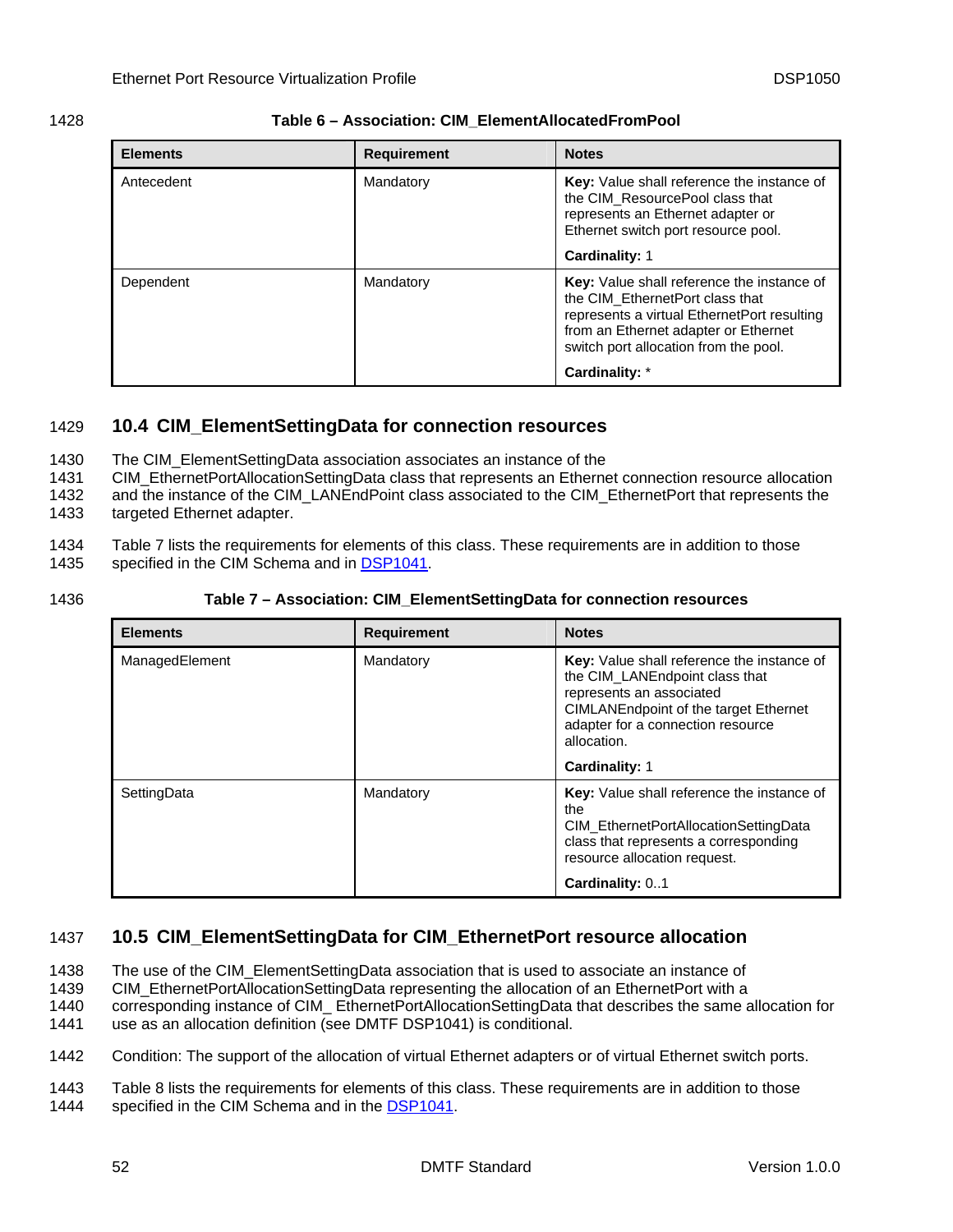<span id="page-52-2"></span>

| 1445 |  | Table 8 - Association: CIM_ElementSettingData for CIM_EthernetPort resource allocation |
|------|--|----------------------------------------------------------------------------------------|
|      |  |                                                                                        |

| <b>Elements</b> | <b>Requirement</b> | <b>Notes</b>                                                                                                                                                                                                     |
|-----------------|--------------------|------------------------------------------------------------------------------------------------------------------------------------------------------------------------------------------------------------------|
| ManagedElement  | Mandatory          | Key: Value shall reference the instance of<br>the<br>CIM EthernetPortAllocationSettingData<br>class that represents an Ethernet Adapter<br>or Ethernet switch port resource allocation.<br><b>Cardinality: 1</b> |
| SettingData     | Mandatory          | <b>Key:</b> Value shall reference the instance of<br>the<br>CIM EthernetPortAllocationSettingData<br>class that represents a corresponding<br>resource allocation request.<br>Cardinality: 01                    |

## <span id="page-52-0"></span>1446 **10.6 CIM\_ElementSettingData for CIM\_VLANEndpointSettingData**

1447 This use of CIM\_ElementSettingData is used to associate a VLAN endpoint's configuration data with an 1448 instance of CIM\_VLANEndpoint.

- 1449 Condition: The support for this use of the CIM\_ElementSettingData is required if VLAN is supported for 1450 an Ethernet port's protocol endpoint.
- 1451 [Table 9](#page-52-3) lists the requirements for elements of this class.

#### <span id="page-52-3"></span>1452 **Table 9 – Association: CIM\_ElementSettingData for CIM\_EthernetPort resource allocation**

| <b>Elements</b> | <b>Requirement</b> | <b>Notes</b>                                                                                                                                                                  |
|-----------------|--------------------|-------------------------------------------------------------------------------------------------------------------------------------------------------------------------------|
| ManagedElement  | Mandatory          | Key: Value shall reference the instance of<br>the CIM_VLANEndpoint class that<br>represents a VLAN protocol endpoint.                                                         |
|                 |                    | <b>Cardinality: 1</b>                                                                                                                                                         |
| SettingData     | Mandatory          | <b>Key:</b> Value shall reference the instance of<br>the CIM VLANEndpoint Setting Data that<br>represents the configuration data for the<br>VLAN endpoint.<br>Cardinality: 01 |

## <span id="page-52-1"></span>1453 **10.7 CIM\_EthernetPort (host system)**

- 1454 The implementation of the CIM\_EthernetPort class for the representation of host Ethernet adapter is 1455 conditional.
- 1456 Condition: The support is required if the CIM\_SystemDevice association is supported for the
- 1457 representation of a host Ethernet adapter or a host switch port; see [7.3.](#page-21-3) [Table 10](#page-52-4) lists the requirements 1458 for elements of this class.
- for elements of this class.
- <span id="page-52-4"></span>

| 1459 | Table 10 - Class: CIM_EthernetPort (host system) |
|------|--------------------------------------------------|
|------|--------------------------------------------------|

| <b>Elements</b>         | Requirement | <b>Notes</b> |
|-------------------------|-------------|--------------|
| SystemCreationClassName | Mandatory   | Kev          |
| CreationClassName       | Mandatory   | Kev          |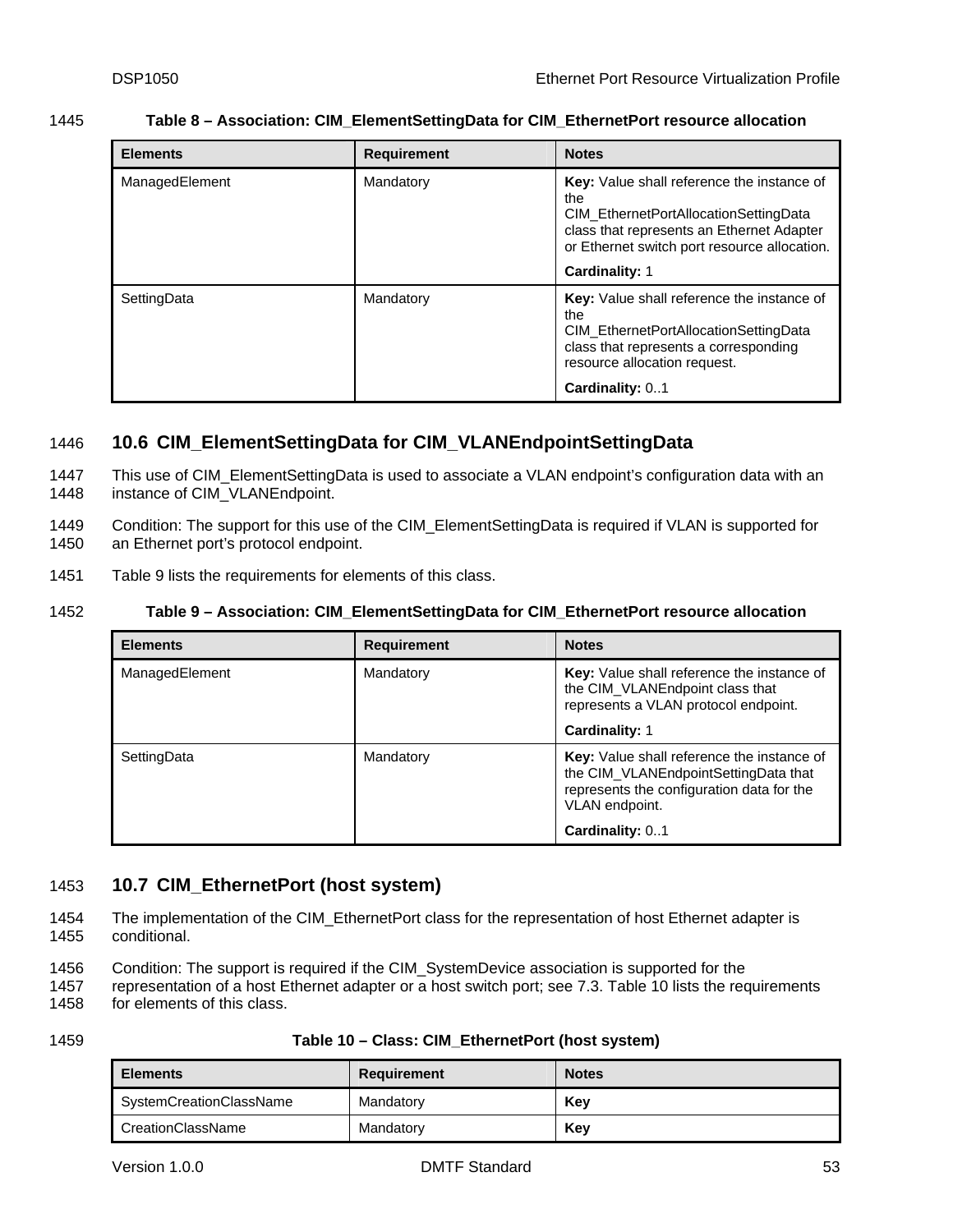| <b>Elements</b> | <b>Requirement</b> | <b>Notes</b> |
|-----------------|--------------------|--------------|
| SystemName      | Mandatory          | Key          |
| Name            | Mandatory          | Key          |

### <span id="page-53-0"></span>1460 **10.8 CIM\_EthernetPort (virtual system)**

1461 See [7.7.1](#page-31-1) for detailed implementation requirements for this class if it is used for the representation of a<br>1462 virtual Ethernet adapter or an Ethernet switch port. virtual Ethernet adapter or an Ethernet switch port.

- 
- 1463 [Table 11](#page-53-2) lists the requirements for elements of this class.
- 

#### <span id="page-53-2"></span>1464 **Table 11 – Class: CIM\_EthernetPort (virtual system)**

| <b>Elements</b>         | <b>Requirement</b> | <b>Notes</b> |
|-------------------------|--------------------|--------------|
| SystemCreationClassName | Mandatory          | Key          |
| CreationClassName       | Mandatory          | Key          |
| SystemName              | Mandatory          | Key          |
| Name                    | Mandatory          | Key          |

## <span id="page-53-1"></span>1465 **10.9 CIM\_EthernetPortAllocationSettingData for Ethernet adapter (Q\_EASD)**

- 1466 See [7.6](#page-24-0) for detailed implementation requirements for this class.
- 1467 [Table 12](#page-53-3) lists the requirements for elements of this class. These requirements are in addition to those 1468 specified in the CIM Schema and in **DSP1041**.
- 

#### <span id="page-53-3"></span>1469 **Table 12 – Class: CIM\_EthernetPortAllocationSettingData for Ethernet adapter (Q\_EASD)**

| <b>Elements</b>      | <b>Requirement</b> | <b>Notes</b>                                         |
|----------------------|--------------------|------------------------------------------------------|
| InstanceID           | Mandatory          | Key; see 7.6.2.1.13.                                 |
| ResourceType         | Mandatory          | Value shall be 10 (Ethernet Adapter). See 7.6.2.1.1. |
| ResourceSubType      | Optional           | See 7.6.2.1.2.                                       |
| OtherResourceType    | Mandatory          | Value shall be NULL.                                 |
| PoolID               | Mandatory          | See 7.6.2.1.3.                                       |
| ConsumerVisibility   | Optional           | See 7.6.2.1.4.                                       |
| HostResource[]       | Optional           | See 7.6.2.1.6.                                       |
| AllocationUnits      | Mandatory          | See 7.6.2.1.5.                                       |
| VirtualQuantity      | Mandatory          | See 7.6.2.1.7.                                       |
| Reservation          | Optional           | See 7.6.2.1.9.                                       |
| VirtualQuantityUnits | Mandatory          | See 7.6.2.1.8.                                       |
| Limit                | Optional           | See 7.6.2.1.10.                                      |
| Weight               | Optional           | See 7.6.2.1.11.                                      |
| Parent               | Optional           | See 7.6.2.1.12.                                      |
| Address              | Optional           | See 7.6.2.1.13.                                      |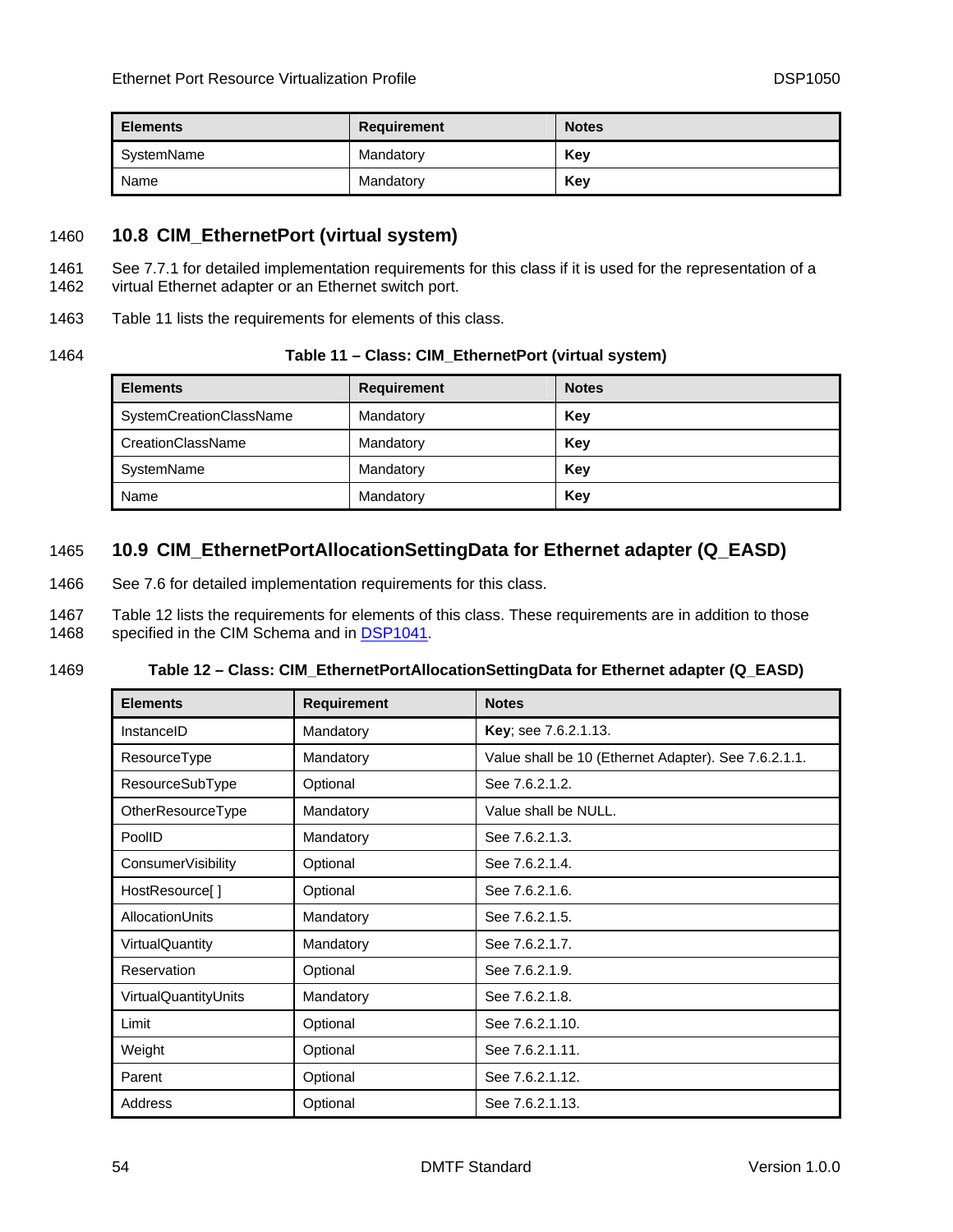| <b>Elements</b>       | <b>Requirement</b> | <b>Notes</b>    |
|-----------------------|--------------------|-----------------|
| Connection[]          | Optional           | See 7.6.2.1.15. |
| MappingBehavior       | Optional           | See 7.6.2.1.16. |
| AutomaticAllocation   | Optional           | See DSP1041.    |
| AutomaticDeallocation | Optional           | See DSP1041.    |

## <span id="page-54-0"></span>1470 **10.10 CIM\_EthernetPortAllocationSettingData for Ethernet adapter (R\_EASD)**

1471 See [7.6](#page-24-0) for detailed implementation requirements for this class.

1472 [Table 13](#page-54-2) lists the requirements for elements of this class. These requirements are in addition to those 1473 specified in the CIM Schema and in [DSP1041.](#page-8-2)

#### <span id="page-54-2"></span>1474 **Table 13 – Class: CIM\_EthernetPortAllocationSettingData for Ethernet adapter (R\_EASD)**

| <b>Elements</b>       | Requirement | <b>Notes</b>                                         |
|-----------------------|-------------|------------------------------------------------------|
| InstanceID            | Mandatory   | Key; see 7.6.2.1.13.                                 |
| ResourceType          | Mandatory   | Value shall be 10 (Ethernet Adapter). See 7.6.2.1.1. |
| ResourceSubType       | Optional    | See 7.6.2.1.2.                                       |
| OtherResourceType     | Mandatory   | Value shall be NULL.                                 |
| PoolID                | Mandatory   | See 7.6.2.1.3.                                       |
| ConsumerVisibility    | Optional    | See 7.6.2.1.4.                                       |
| HostResource[]        | Optional    | See 7.6.2.1.6.                                       |
| AllocationUnits       | Mandatory   | See 7.6.2.1.5.                                       |
| VirtualQuantity       | Mandatory   | See 7.6.2.1.7.                                       |
| Reservation           | Optional    | See 7.6.2.1.9.                                       |
| VirtualQuantityUnits  | Mandatory   | See 7.6.2.1.8.                                       |
| Limit                 | Optional    | See 7.6.2.1.10.                                      |
| Weight                | Optional    | See 7.6.2.1.11.                                      |
| Address               | Mandatory   | See 7.6.2.1.13.                                      |
| Parent                | Optional    | See 7.6.2.1.12.                                      |
| Connection[]          | Optional    | See 7.6.2.1.15.                                      |
| MappingBehavior       | Optional    | See 7.6.2.1.16.                                      |
| AutomaticAllocation   | Optional    | See DSP1041.                                         |
| AutomaticDeallocation | Optional    | See DSP1041.                                         |

## <span id="page-54-1"></span>1475 **10.11 CIM\_EthernetPortAllocationSettingData for Ethernet adapter (C\_EASD)**

1476 See [7.6](#page-24-0) for detailed implementation requirements for this class.

1477 [Table 14](#page-55-1) lists the requirements for elements of this class. These requirements are in addition to those 1478 specified in the CIM Schema and in [DSP1041.](#page-8-2)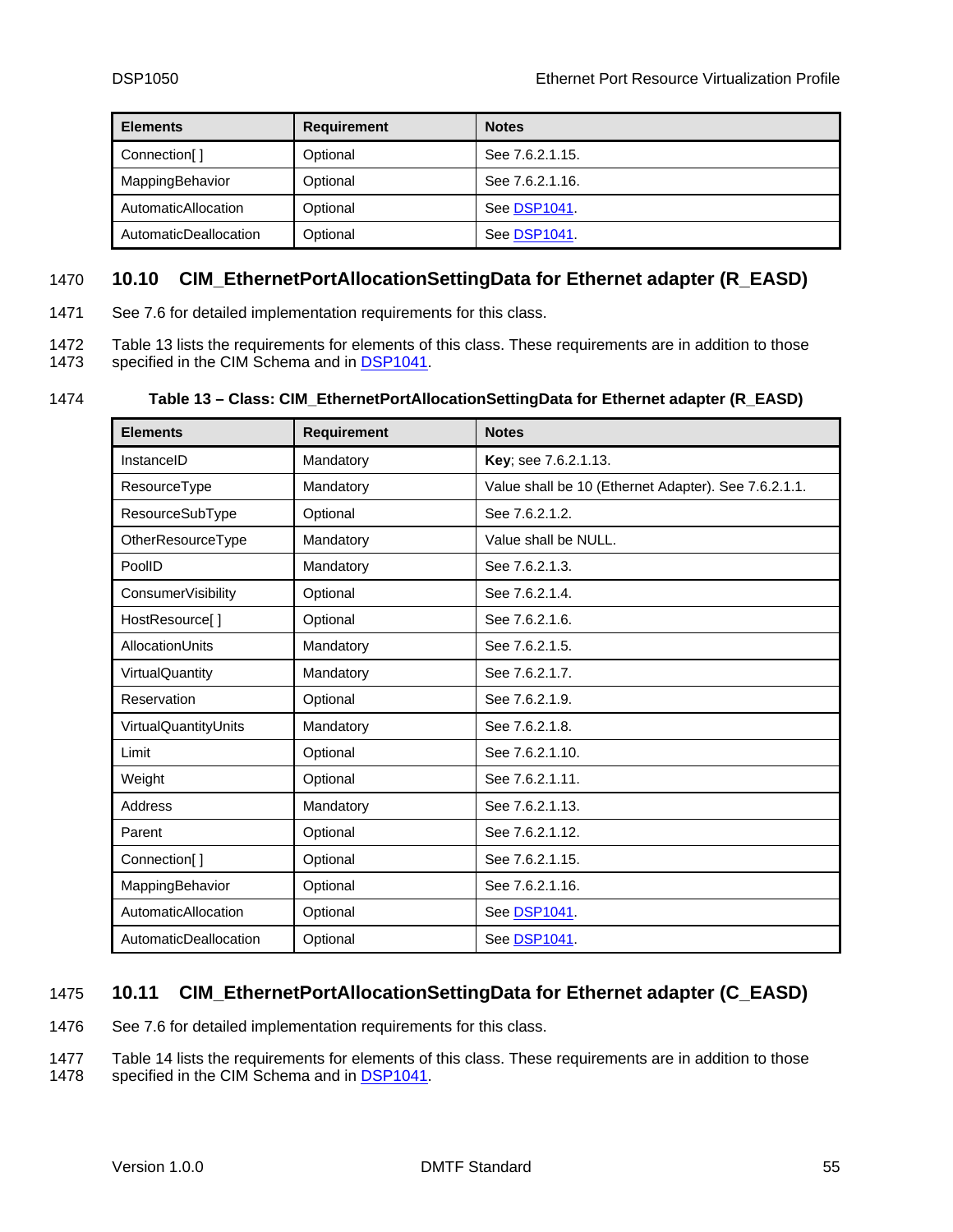<span id="page-55-1"></span>

|  | ۰, |  |
|--|----|--|
|--|----|--|

Table 14 – Class: CIM\_EthernetPortAllocationSettingData for Ethernet adapter (C\_EASD)

| <b>Elements</b>       | <b>Requirement</b> | <b>Notes</b>                                         |
|-----------------------|--------------------|------------------------------------------------------|
| InstanceID            | Mandatory          | Key; see 7.6.2.1.13.                                 |
| ResourceType          | Mandatory          | Value shall be 10 (Ethernet Adapter). See 7.6.2.1.1. |
| ResourceSubType       | Optional           | See 7.6.2.1.2.                                       |
| OtherResourceType     | Mandatory          | Value shall be NULL.                                 |
| PoolID                | Mandatory          | See 7.6.2.1.3.                                       |
| ConsumerVisibility    | Optional           | See 7.6.2.1.4.                                       |
| HostResource[]        | Optional           | See 7.6.2.1.6.                                       |
| AllocationUnits       | Mandatory          | See 7.6.2.1.5.                                       |
| VirtualQuantity       | Mandatory          | See 7.6.2.1.7.                                       |
| Reservation           | Optional           | See 7.6.2.1.9.                                       |
| VirtualQuantityUnits  | Mandatory          | See 7.6.2.1.8.                                       |
| Limit                 | Optional           | See 7.6.2.1.10.                                      |
| Weight                | Optional           | See 7.6.2.1.11.                                      |
| Address               | Optional           | See 7.6.2.1.13.                                      |
| Parent                | Optional           | See 7.6.2.1.12.                                      |
| Connection[]          | Optional           | See 7.6.2.1.15.                                      |
| MappingBehavior       | Optional           | See 7.6.2.1.16.                                      |
| AutomaticAllocation   | Optional           | See DSP1041.                                         |
| AutomaticDeallocation | Optional           | See DSP1041.                                         |

## <span id="page-55-0"></span>1480 **10.12 CIM\_EthernetPortAllocationSettingData for Ethernet adapter (D\_EASD)**

1481 See [7.6](#page-24-0) for detailed implementation requirements for this class.

1482 [Table 15](#page-55-2) lists the requirements for elements of this class. These requirements are in addition to those 1483 specified in the CIM Schema and in **DSP1041**.

### <span id="page-55-2"></span>1484 **Table 15 – Class: CIM\_EthernetPortAllocationSettingData for Ethernet adapter (D\_EASD)**

| <b>Elements</b>     | <b>Requirement</b> | <b>Notes</b>                                         |
|---------------------|--------------------|------------------------------------------------------|
| InstanceID          | Mandatory          | Key; see 7.6.2.1.13.                                 |
| <b>ResourceType</b> | Mandatory          | Value shall be 10 (Ethernet Adapter). See 7.6.2.1.1. |
| ResourceSubType     | Optional           | See 7.6.2.1.2.                                       |
| OtherResourceType   | Mandatory          | Value shall be NULL.                                 |
| PoolID              | Mandatory          | See 7.6.2.1.3.                                       |
| ConsumerVisibility  | Optional           | See 7.6.2.1.4.                                       |
| HostResourcel 1     | Optional           | See 7.6.2.1.6.                                       |
| AllocationUnits     | Mandatory          | See 7.6.2.1.5.                                       |
| VirtualQuantity     | Mandatory          | See 7.6.2.1.7.                                       |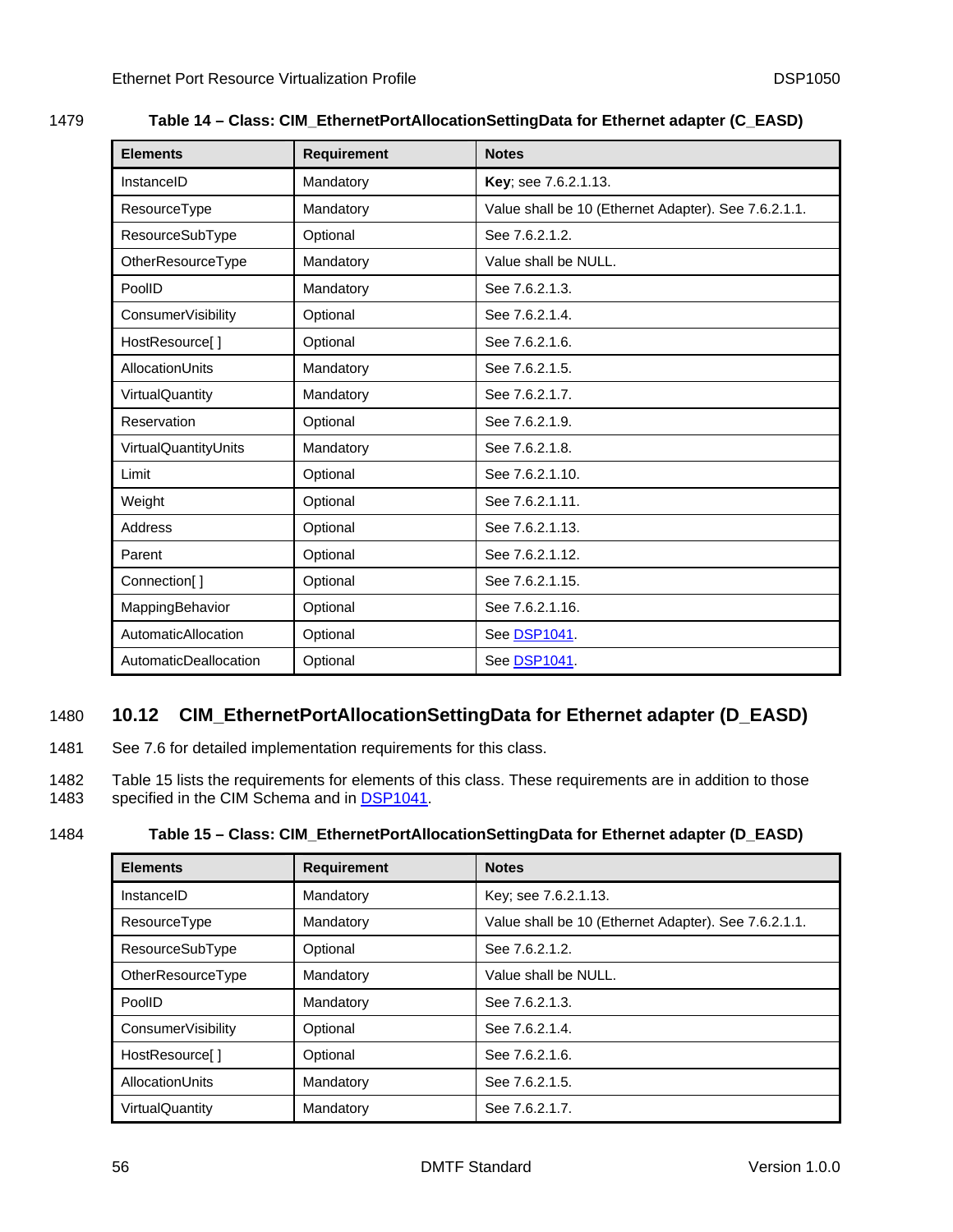| <b>Elements</b>       | <b>Requirement</b> | <b>Notes</b>    |
|-----------------------|--------------------|-----------------|
| Reservation           | Optional           | See 7.6.2.1.9.  |
| VirtualQuantityUnits  | Mandatory          | See 7.6.2.1.8.  |
| Limit                 | Optional           | See 7.6.2.1.10. |
| Weight                | Optional           | See 7.6.2.1.11. |
| Address               | Optional           | See 7.6.2.1.13. |
| Parent                | Optional           | See 7.6.2.1.12. |
| Connection[]          | Optional           | See 7.6.2.1.15. |
| MappingBehavior       | Optional           | See 7.6.2.1.16. |
| AutomaticAllocation   | Optional           | See DSP1041.    |
| AutomaticDeallocation | Optional           | See DSP1041.    |

## <span id="page-56-0"></span>1485 **10.13 CIM\_EthernetPortAllocationSettingData for Ethernet adapter (M\_EASD)**

- 1486 See [7.6](#page-24-0) for detailed implementation requirements for this class.
- 1487 [Table 16](#page-56-1) lists the requirements for elements of this class. These requirements are in addition to those<br>1488 specified in the CIM Schema and in **DSP1041**. specified in the CIM Schema and in [DSP1041.](#page-8-2)
- 

#### <span id="page-56-1"></span>1489 **Table 16 – Class: CIM\_EthernetPortAllocationSettingData for Ethernet adapter (M\_EASD)**

| <b>Elements</b>       | <b>Requirement</b> | <b>Notes</b>                                         |
|-----------------------|--------------------|------------------------------------------------------|
| InstanceID            | Mandatory          | Key; see 7.6.2.1.13.                                 |
| ResourceType          | Mandatory          | Value shall be 10 (Ethernet Adapter). See 7.6.2.1.1. |
| ResourceSubType       | Optional           | See 7.6.2.1.2.                                       |
| OtherResourceType     | Mandatory          | Value shall be NULL.                                 |
| PoolID                | Mandatory          | See 7.6.2.1.3.                                       |
| ConsumerVisibility    | Optional           | See 7.6.2.1.4.                                       |
| HostResource[]        | Optional           | See 7.6.2.1.6.                                       |
| AllocationUnits       | Mandatory          | See 7.6.2.1.5.                                       |
| VirtualQuantity       | Mandatory          | See 7.6.2.1.7.                                       |
| Reservation           | Optional           | See 7.6.2.1.9.                                       |
| VirtualQuantityUnits  | Mandatory          | See 7.6.2.1.8.                                       |
| Limit                 | Optional           | See 7.6.2.1.10.                                      |
| Weight                | Optional           | See 7.6.2.1.11.                                      |
| Address               | Optional           | See 7.6.2.1.13.                                      |
| Parent                | Optional           | See 7.6.2.1.12.                                      |
| Connection[]          | Optional           | See 7.6.2.1.15.                                      |
| MappingBehavior       | Optional           | See 7.6.2.1.16.                                      |
| AutomaticAllocation   | Optional           | See DSP1041.                                         |
| AutomaticDeallocation | Optional           | See DSP1041.                                         |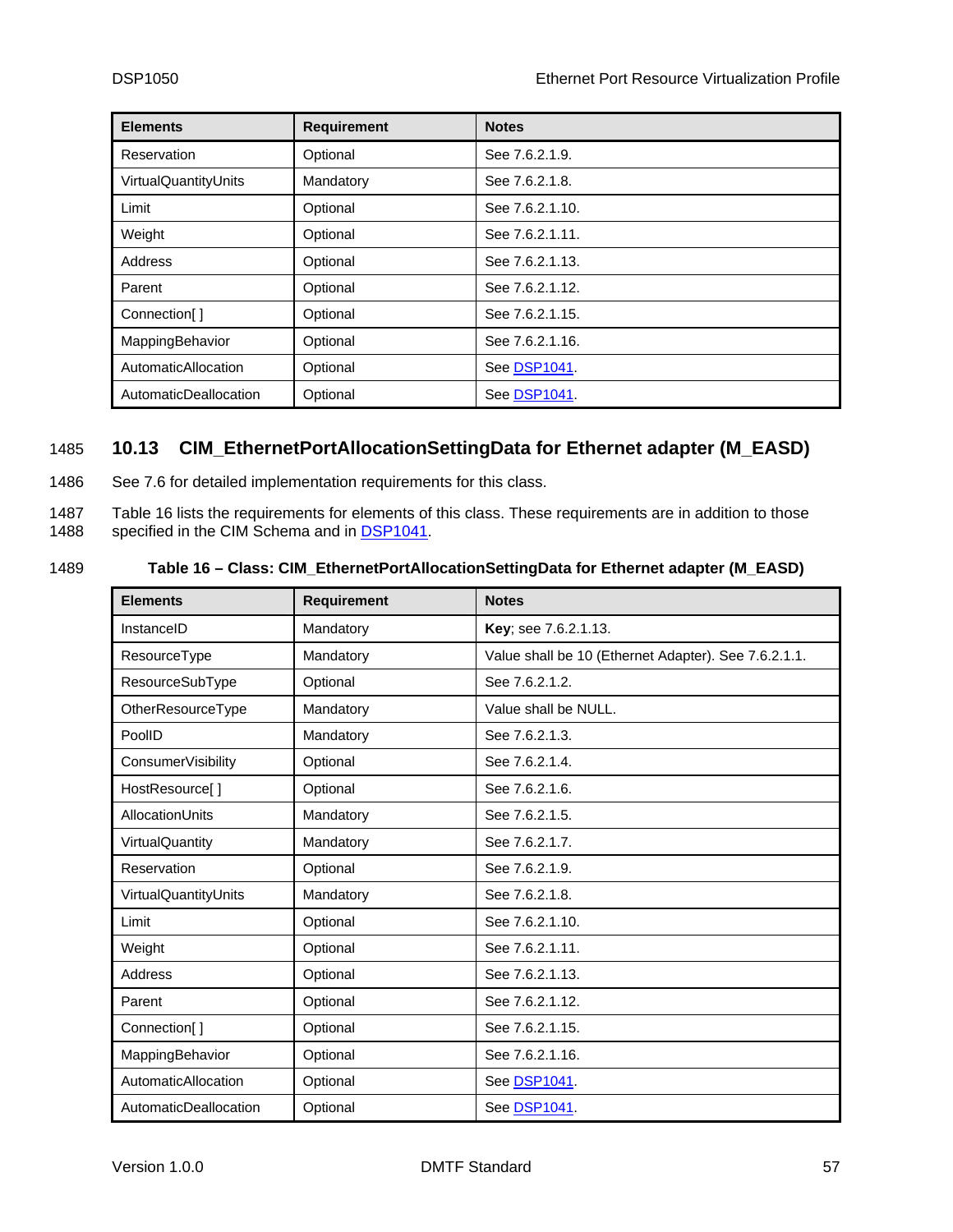## <span id="page-57-0"></span>1490 **10.14 CIM\_EthernetPortAllocationSettingData for Ethernet connection**  1491 **(Q\_EASD)**

- 1492 See [7.6](#page-24-0) for detailed implementation requirements for this class.
- 1493 [Table 17](#page-57-2) lists the requirements for elements of this class. These requirements are in addition to those
- 1494 specified in the CIM Schema.

#### <span id="page-57-2"></span>1495 **Table 17 – Class: CIM\_EthernetPortAllocationSettingData for Ethernet connection (Q\_EASD)**

| <b>Elements</b>       | <b>Requirement</b> | <b>Notes</b>                                            |
|-----------------------|--------------------|---------------------------------------------------------|
| InstanceID            | Mandatory          | <b>Key</b>                                              |
| ResourceType          | Mandatory          | Value shall be 33 (Ethernet Connection). See 7.6.2.1.1. |
| ResourceSubType       | Optional           | See 7.6.2.1.2.                                          |
| OtherResourceType     | Mandatory          | Value shall be NULL.                                    |
| PoolID                | Mandatory          | See 7.6.2.1.3.                                          |
| ConsumerVisibility    | Optional           | See 7.6.2.1.4.                                          |
| HostResourcel 1       | Optional           | See 7.6.2.1.6.                                          |
| AllocationUnits       | Mandatory          | See 7.6.2.1.5.                                          |
| VirtualQuantity       | Mandatory          | See 7.6.2.1.7.                                          |
| Reservation           | Optional           | See 7.6.2.1.9.                                          |
| VirtualQuantityUnits  | Mandatory          | See 7.6.2.1.8.                                          |
| Limit                 | Optional           | See 7.6.2.1.10.                                         |
| Weight                | Optional           | See 7.6.2.1.11.                                         |
| Address               | Optional           | See 7.6.2.1.13.                                         |
| Parent                | Optional           | See 7.6.2.1.12.                                         |
| Connection[]          | Optional           | See 7.6.2.1.15.                                         |
| MappingBehavior       | Optional           | See 7.6.2.1.16.                                         |
| AutomaticAllocation   | Optional           | See DSP1041.                                            |
| AutomaticDeallocation | Optional           | See DSP1041.                                            |

## <span id="page-57-1"></span>1496 **10.15 CIM\_EthernetPortAllocationSettingData for Ethernet connection (R\_EASD)**

1497 See [7.6](#page-24-0) for detailed implementation requirements for this class.

1498 [Table 18](#page-57-3) lists the requirements for elements of this class. These requirements are in addition to those 1499 specified in the CIM Schema.

#### <span id="page-57-3"></span>1500 **Table 18 – Class: CIM\_EthernetPortAllocationSettingData for Ethernet connection (R\_EASD)**

| <b>Elements</b>   | <b>Requirement</b> | <b>Notes</b>                                               |
|-------------------|--------------------|------------------------------------------------------------|
| InstanceID        | Mandatory          | Key                                                        |
| ResourceType      | Mandatory          | Value shall be 33 (Ethernet Connection).<br>See 7.6.2.1.1. |
| ResourceSubType   | Optional           | See 7.6.2.1.2.                                             |
| OtherResourceType | Mandatory          | Value shall be NULL.                                       |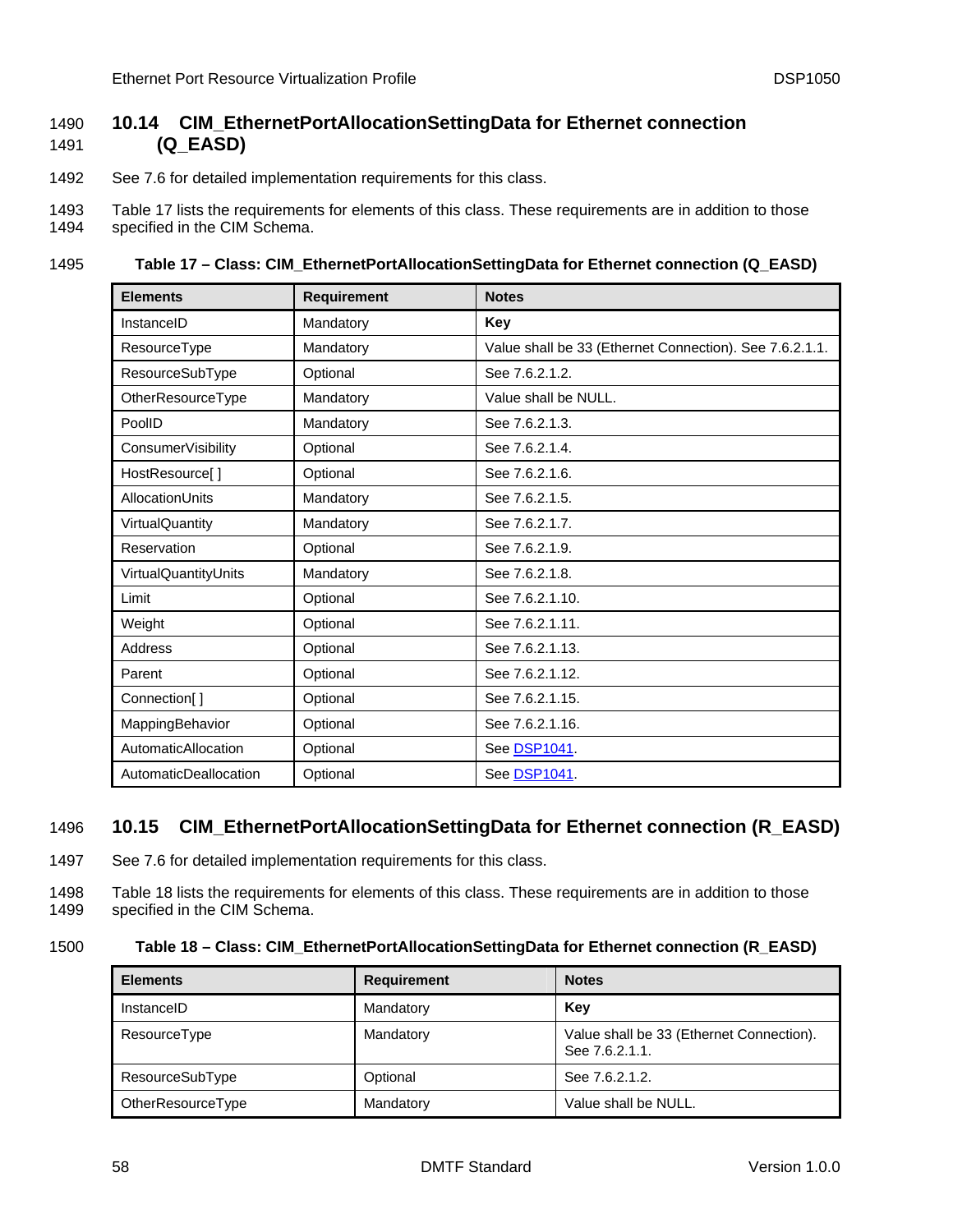| <b>Elements</b>       | <b>Requirement</b> | <b>Notes</b>    |
|-----------------------|--------------------|-----------------|
| PoolID                | Mandatory          | See 7.6.2.1.3.  |
| ConsumerVisibility    | Optional           | See 7.6.2.1.4.  |
| HostResource[]        | Optional           | See 7.6.2.1.6.  |
| AllocationUnits       | Mandatory          | See 7.6.2.1.5.  |
| VirtualQuantity       | Mandatory          | See 7.6.2.1.7.  |
| Reservation           | Optional           | See 7.6.2.1.9.  |
| VirtualQuantityUnits  | Mandatory          | See 7.6.2.1.8.  |
| Limit                 | Optional           | See 7.6.2.1.10. |
| Weight                | Optional           | See 7.6.2.1.11. |
| Address               | Mandatory          | See 7.6.2.1.13. |
| Parent                | Optional           | See 7.6.2.1.12. |
| Connection[]          | Optional           | See 7.6.2.1.15. |
| MappingBehavior       | Optional           | See 7.6.2.1.16. |
| AutomaticAllocation   | Optional           | See DSP1041.    |
| AutomaticDeallocation | Optional           | See DSP1041.    |

## <span id="page-58-0"></span>1501 **10.16 CIM\_EthernetPortAllocationSettingData for Ethernet connection (C\_EASD)**

1502 See [7.6](#page-24-0) for detailed implementation requirements for this class.

1503 [Table 19](#page-58-1) lists the requirements for elements of this class. These requirements are in addition to those 1504 specified in the CIM Schema. specified in the CIM Schema.

#### <span id="page-58-1"></span>1505 **Table 19 – Class: CIM\_EthernetPortAllocationSettingData for Ethernet connection (C\_EASD)**

| <b>Elements</b>      | <b>Requirement</b> | <b>Notes</b>                                            |
|----------------------|--------------------|---------------------------------------------------------|
| InstanceID           | Mandatory          | Key                                                     |
| ResourceType         | Mandatory          | Value shall be 33 (Ethernet Connection). See 7.6.2.1.1. |
| ResourceSubType      | Optional           | See 7.6.2.1.2.                                          |
| OtherResourceType    | Mandatory          | Value shall be NULL.                                    |
| PoolID               | Mandatory          | See 7.6.2.1.3.                                          |
| ConsumerVisibility   | Optional           | See 7.6.2.1.4.                                          |
| HostResource[]       | Optional           | See 7.6.2.1.6.                                          |
| AllocationUnits      | Mandatory          | See 7.6.2.1.5.                                          |
| VirtualQuantity      | Mandatory          | See 7.6.2.1.7.                                          |
| Reservation          | Optional           | See 7.6.2.1.9.                                          |
| VirtualQuantityUnits | Mandatory          | See 7.6.2.1.8.                                          |
| Limit                | Optional           | See 7.6.2.1.10.                                         |
| Weight               | Optional           | See 7.6.2.1.11.                                         |
| Address              | Optional           | See 7.6.2.1.13.                                         |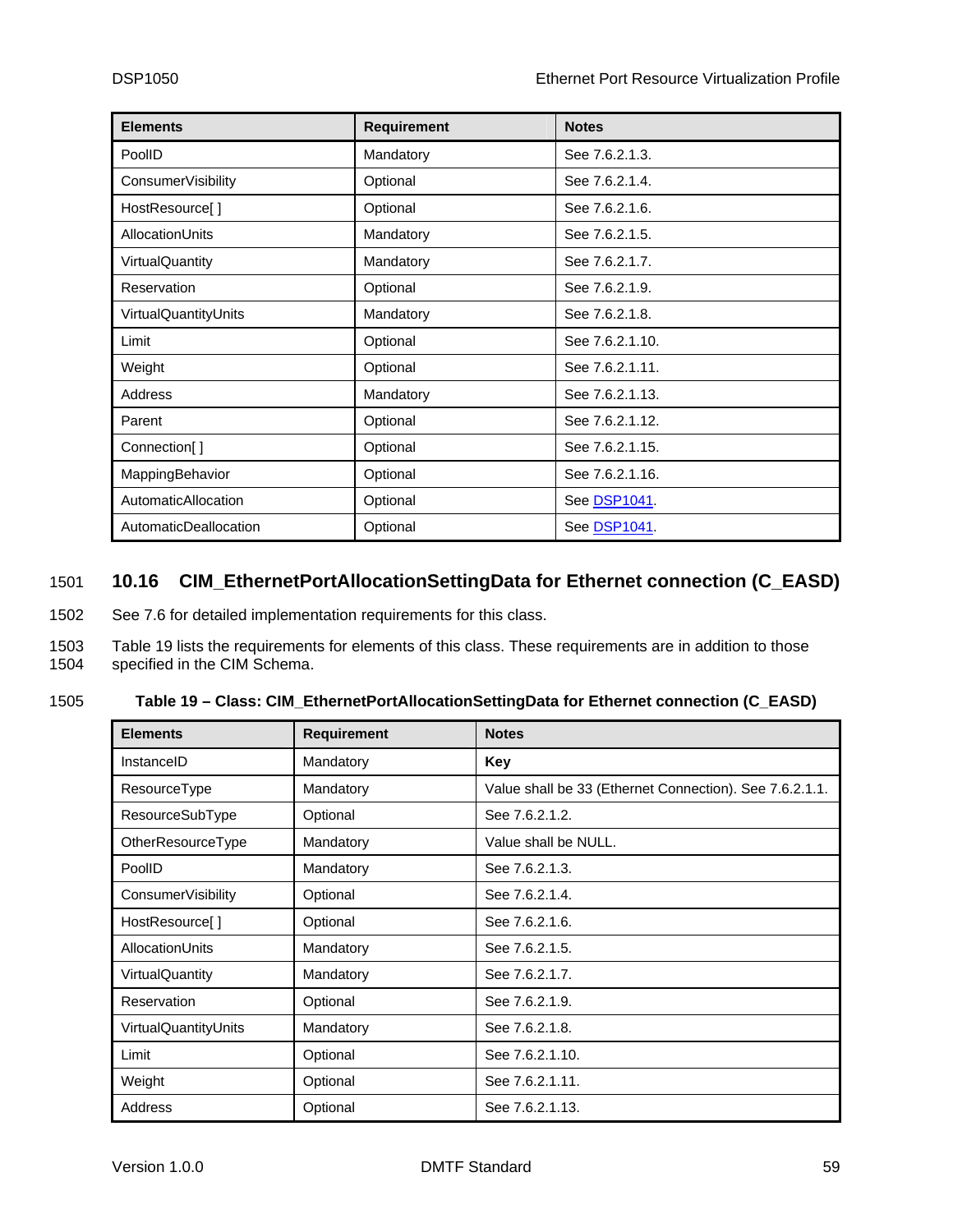| <b>Elements</b>       | <b>Requirement</b> | <b>Notes</b>    |
|-----------------------|--------------------|-----------------|
| Parent                | Optional           | See 7.6.2.1.12. |
| Connection[]          | Optional           | See 7.6.2.1.15. |
| MappingBehavior       | Optional           | See 7.6.2.1.16. |
| AutomaticAllocation   | Optional           | See DSP1041.    |
| AutomaticDeallocation | Optional           | See DSP1041.    |

## <span id="page-59-0"></span>1506 **10.17 CIM\_EthernetPortAllocationSettingData for Ethernet connection (D\_EASD)**

- 1507 See [7.6](#page-24-0) for detailed implementation requirements for this class.
- 1508 [Table 20](#page-59-2) lists the requirements for elements of this class. These requirements are in addition to those 1509 specified in the CIM Schema.

| <b>Elements</b>       | <b>Requirement</b> | <b>Notes</b>                                            |
|-----------------------|--------------------|---------------------------------------------------------|
| InstanceID            | Mandatory          | Key                                                     |
| ResourceType          | Mandatory          | Value shall be 33 (Ethernet Connection). See 7.6.2.1.1. |
| ResourceSubType       | Optional           | See 7.6.2.1.2.                                          |
| OtherResourceType     | Mandatory          | Value shall be NULL.                                    |
| PoolID                | Mandatory          | See 7.6.2.1.3.                                          |
| ConsumerVisibility    | Optional           | See 7.6.2.1.4.                                          |
| HostResource[]        | Optional           | See 7.6.2.1.6.                                          |
| AllocationUnits       | Mandatory          | See 7.6.2.1.5.                                          |
| VirtualQuantity       | Mandatory          | See 7.6.2.1.7.                                          |
| Reservation           | Optional           | See 7.6.2.1.9.                                          |
| VirtualQuantityUnits  | Mandatory          | See 7.6.2.1.8.                                          |
| Limit                 | Optional           | See 7.6.2.1.10.                                         |
| Weight                | Optional           | See 7.6.2.1.11.                                         |
| <b>Address</b>        | Optional           | See 7.6.2.1.13.                                         |
| Parent                | Optional           | See 7.6.2.1.12.                                         |
| Connection[]          | Optional           | See 7.6.2.1.15.                                         |
| MappingBehavior       | Optional           | See 7.6.2.1.16.                                         |
| AutomaticAllocation   | Optional           | See DSP1041.                                            |
| AutomaticDeallocation | Optional           | See DSP1041.                                            |

#### <span id="page-59-2"></span>1510 **Table 20 – Class: CIM\_EthernetPortAllocationSettingData for Ethernet connection (D\_EASD)**

## <span id="page-59-1"></span>1511 **10.18 CIM\_EthernetPortAllocationSettingData for Ethernet connection**  1512 **(M\_EASD)**

- 1513 See [7.6](#page-24-0) for detailed implementation requirements for this class.
- 1514 [Table 21](#page-60-1) lists the requirements for elements of this class. These requirements are in addition to those 1515 specified in the CIM Schema.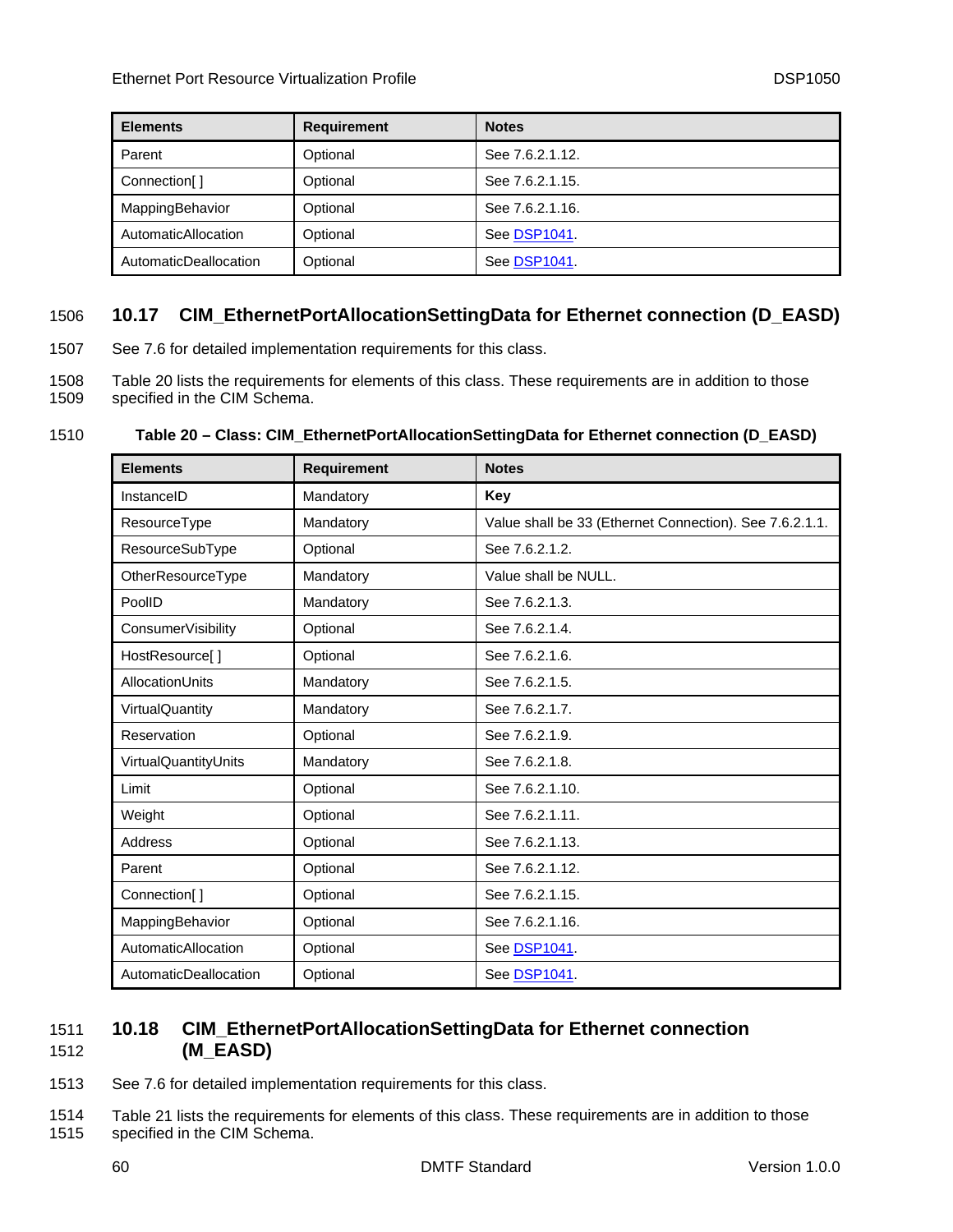<span id="page-60-1"></span>

| w<br>۰. |  | ×<br>۰. |
|---------|--|---------|
|---------|--|---------|

1516 **Table 21 – Class: CIM\_EthernetPortAllocationSettingData for Ethernet connection (M\_EASD)** 

| <b>Elements</b>       | <b>Requirement</b> | <b>Notes</b>                                            |
|-----------------------|--------------------|---------------------------------------------------------|
| InstanceID            | Mandatory          | Key                                                     |
| ResourceType          | Mandatory          | Value shall be 33 (Ethernet Connection). See 7.6.2.1.1. |
| ResourceSubType       | Optional           | See 7.6.2.1.2.                                          |
| OtherResourceType     | Mandatory          | Value shall be NULL.                                    |
| PoolID                | Mandatory          | See 7.6.2.1.3.                                          |
| ConsumerVisibility    | Optional           | See 7.6.2.1.4.                                          |
| HostResource[]        | Optional           | See 7.6.2.1.6.                                          |
| AllocationUnits       | Mandatory          | See 7.6.2.1.5.                                          |
| VirtualQuantity       | Mandatory          | See 7.6.2.1.7.                                          |
| Reservation           | Optional           | See 7.6.2.1.9.                                          |
| VirtualQuantityUnits  | Mandatory          | See 7.6.2.1.8.                                          |
| Limit                 | Optional           | See 7.6.2.1.10.                                         |
| Weight                | Optional           | See 7.6.2.1.11.                                         |
| Address               | Optional           | See 7.6.2.1.13.                                         |
| Parent                | Optional           | See 7.6.2.1.12.                                         |
| Connection[]          | Optional           | See 7.6.2.1.15.                                         |
| MappingBehavior       | Optional           | See 7.6.2.1.16.                                         |
| AutomaticAllocation   | Optional           | See DSP1041.                                            |
| AutomaticDeallocation | Optional           | See DSP1041.                                            |

## <span id="page-60-0"></span>1517 **10.19 CIM\_EthernetPortAllocationSettingData for Ethernet switch port**  1518 **(Q\_EASD)**

1519 See [7.6](#page-24-0) for detailed implementation requirements for this class.

1520 [Table 22](#page-60-2) lists the requirements for elements of this class. These requirements are in addition to those 1521 specified in the CIM Schema and in **DSP1041**. specified in the CIM Schema and in [DSP1041.](#page-8-2)

#### <span id="page-60-2"></span>1522 **Table 22 – Class: CIM\_EthernetPortAllocationSettingData for Ethernet switch port (Q\_EASD)**

| <b>Elements</b>    | <b>Requirement</b> | <b>Notes</b>                                             |
|--------------------|--------------------|----------------------------------------------------------|
| InstanceID         | Mandatory          | Key                                                      |
| ResourceType       | Mandatory          | Value shall be 30 (Ethernet Switch Port). See 7.6.2.1.1. |
| ResourceSubType    | Optional           | See 7.6.2.1.2.                                           |
| OtherResourceType  | Mandatory          | Value shall be NULL.                                     |
| PoolID             | Mandatory          | See 7.6.2.1.3.                                           |
| ConsumerVisibility | Optional           | See 7.6.2.1.4.                                           |
| HostResourcel 1    | Optional           | See 7.6.2.1.6.                                           |
| AllocationUnits    | Mandatory          | See 7.6.2.1.5.                                           |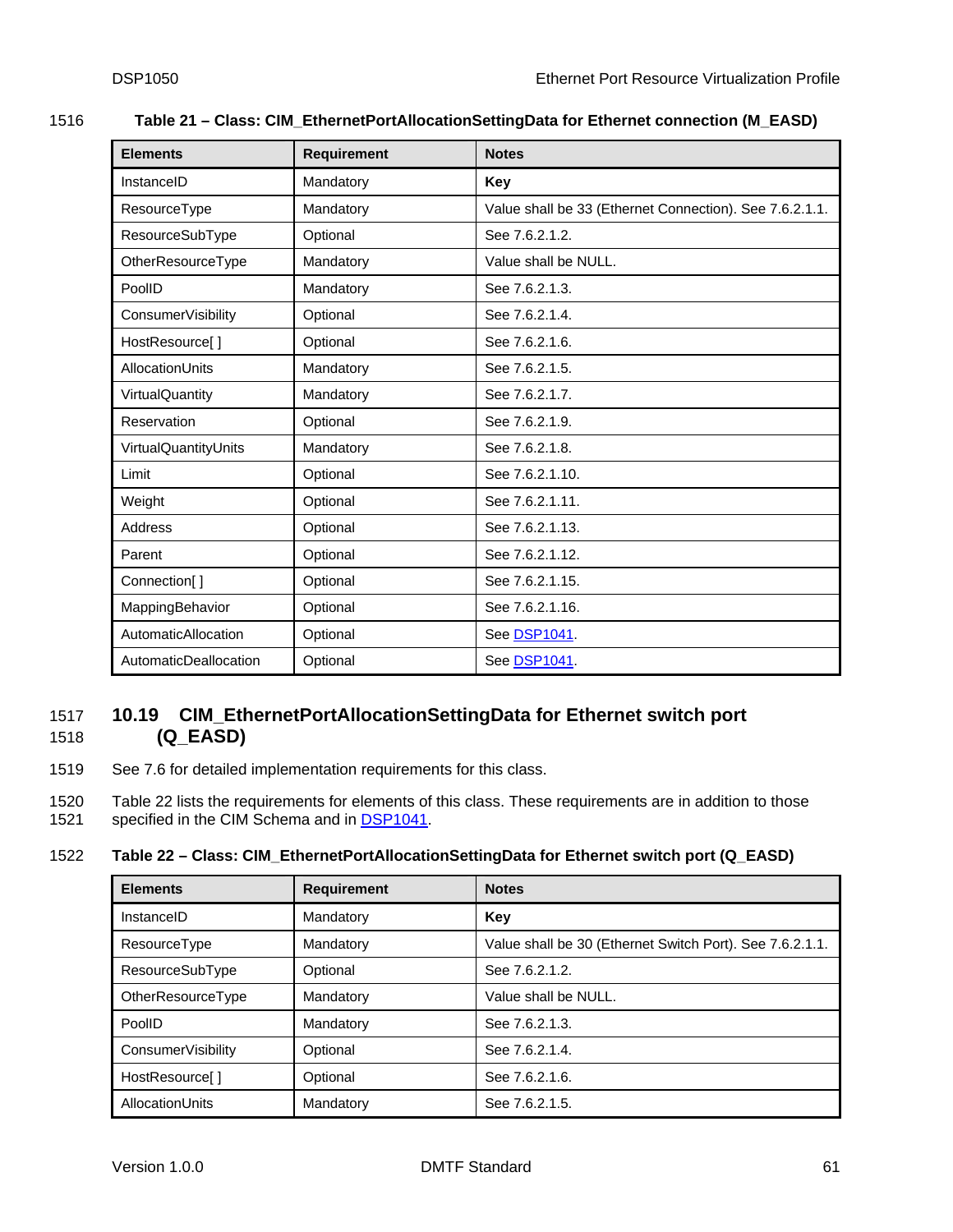| <b>Elements</b>            | <b>Requirement</b> | <b>Notes</b>    |
|----------------------------|--------------------|-----------------|
| VirtualQuantity            | Mandatory          | See 7.6.2.1.7.  |
| Reservation                | Optional           | See 7.6.2.1.9.  |
| VirtualQuantityUnits       | Mandatory          | See 7.6.2.1.8.  |
| Limit                      | Optional           | See 7.6.2.1.10. |
| Weight                     | Optional           | See 7.6.2.1.11. |
| Address                    | Optional           | See 7.6.2.1.13. |
| Parent                     | Optional           | See 7.6.2.1.12. |
| Connection <sup>[1</sup> ] | Optional           | See 7.6.2.1.15. |
| MappingBehavior            | Optional           | See 7.6.2.1.16. |
| AutomaticAllocation        | Optional           | See DSP1041.    |
| AutomaticDeallocation      | Optional           | See DSP1041.    |

## <span id="page-61-0"></span>1523 **10.20 CIM\_EthernetPortAllocationSettingData for Ethernet switch port (R\_EASD)**

1524 See [7.6](#page-24-0) for detailed implementation requirements for this class.

1525 [Table 23](#page-61-1) lists the requirements for elements of this class. These requirements are in addition to those<br>1526 specified in the CIM Schema and in DSP1041. specified in the CIM Schema and in [DSP1041.](#page-8-2)

#### <span id="page-61-1"></span>1527 **Table 23 – Class: CIM\_EthernetPortAllocationSettingData for Ethernet switch port (R\_EASD)**

| <b>Elements</b>      | <b>Requirement</b> | <b>Notes</b>                                             |
|----------------------|--------------------|----------------------------------------------------------|
| InstanceID           | Mandatory          | <b>Key</b>                                               |
| ResourceType         | Mandatory          | Value shall be 30 (Ethernet Switch Port). See 7.6.2.1.1. |
| ResourceSubType      | Optional           | See 7.6.2.1.2.                                           |
| OtherResourceType    | Mandatory          | Value shall be NULL.                                     |
| PoolID               | Mandatory          | See 7.6.2.1.3.                                           |
| ConsumerVisibility   | Optional           | See 7.6.2.1.4.                                           |
| HostResource[]       | Optional           | See 7.6.2.1.6.                                           |
| AllocationUnits      | Mandatory          | See 7.6.2.1.5.                                           |
| VirtualQuantity      | Mandatory          | See 7.6.2.1.7.                                           |
| Reservation          | Optional           | See 7.6.2.1.9.                                           |
| VirtualQuantityUnits | Mandatory          | See 7.6.2.1.8.                                           |
| Limit                | Optional           | See 7.6.2.1.10.                                          |
| Weight               | Optional           | See 7.6.2.1.11.                                          |
| Address              | Mandatory          | See 7.6.2.1.13.                                          |
| Parent               | Optional           | See 7.6.2.1.12.                                          |
| Connection[]         | Optional           | See 7.6.2.1.15.                                          |
| MappingBehavior      | Optional           | See 7.6.2.1.16.                                          |
| AutomaticAllocation  | Optional           | See DSP1041.                                             |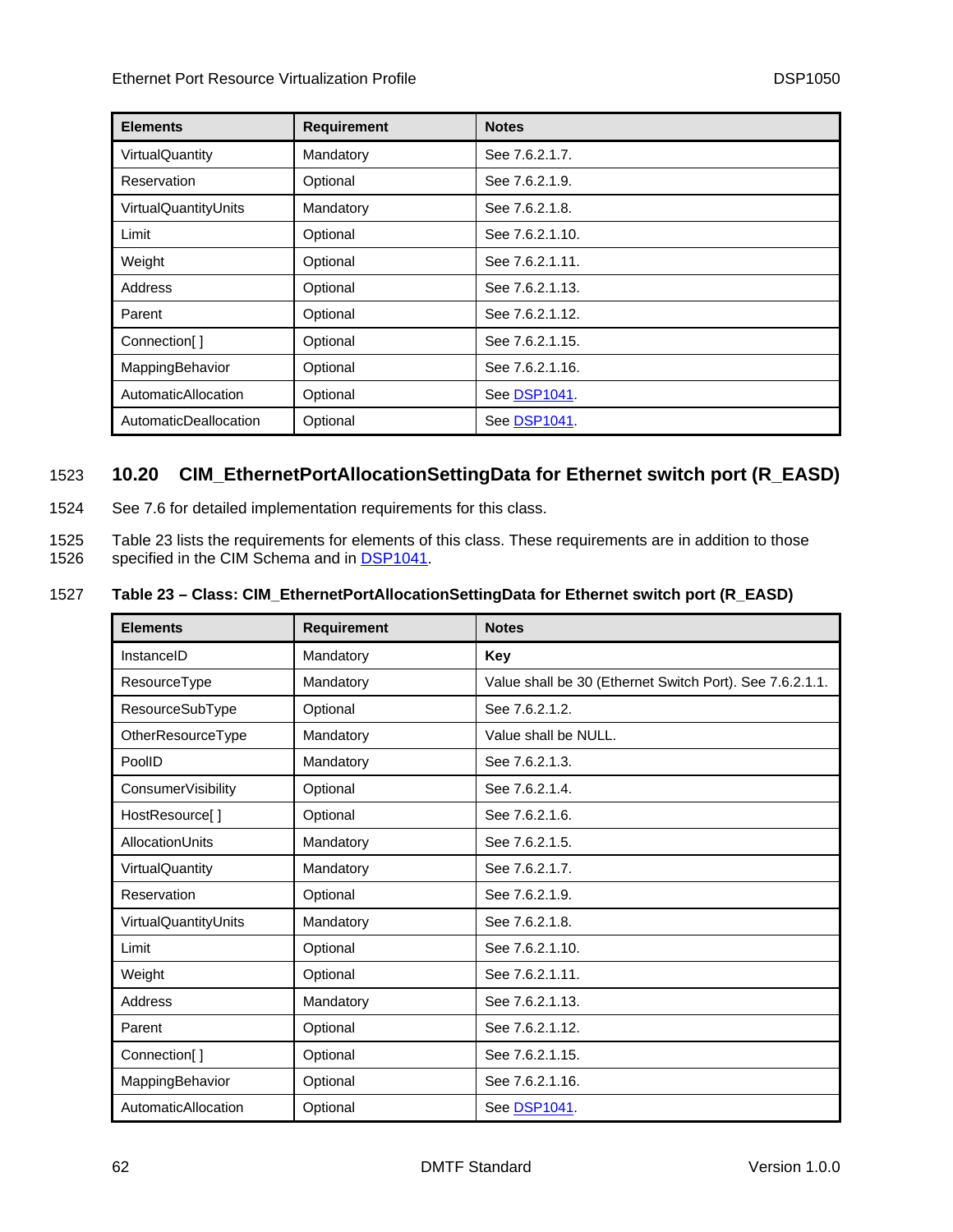| <b>Elements</b>       | Requirement | <b>Notes</b> |
|-----------------------|-------------|--------------|
| AutomaticDeallocation | Optional    | See DSP1041  |

## <span id="page-62-0"></span>1528 **10.21 CIM\_EthernetPortAllocationSettingData for Ethernet switch port (C\_EASD)**

1529 See [7.6](#page-24-0) for detailed implementation requirements for this class.

1530 [Table 24](#page-62-2) lists the requirements for elements of this class. These requirements are in addition to those 1531 specified in the CIM Schema and in [DSP1041.](#page-8-2)

#### <span id="page-62-2"></span>1532 **Table 24 – Class: CIM\_EthernetPortAllocationSettingData for Ethernet switch port (C\_EASD)**

| <b>Elements</b>       | <b>Requirement</b> | <b>Notes</b>                                             |
|-----------------------|--------------------|----------------------------------------------------------|
| InstanceID            | Mandatory          | <b>Key</b>                                               |
| ResourceType          | Mandatory          | Value shall be 30 (Ethernet Switch Port). See 7.6.2.1.1. |
| ResourceSubType       | Optional           | See 7.6.2.1.2.                                           |
| OtherResourceType     | Mandatory          | Value shall be NULL.                                     |
| PoolID                | Mandatory          | See 7.6.2.1.3.                                           |
| ConsumerVisibility    | Optional           | See 7.6.2.1.4.                                           |
| HostResource[]        | Optional           | See 7.6.2.1.6.                                           |
| AllocationUnits       | Mandatory          | See 7.6.2.1.5.                                           |
| VirtualQuantity       | Mandatory          | See 7.6.2.1.7.                                           |
| Reservation           | Optional           | See 7.6.2.1.9.                                           |
| VirtualQuantityUnits  | Mandatory          | See 7.6.2.1.8.                                           |
| Limit                 | Optional           | See 7.6.2.1.10.                                          |
| Weight                | Optional           | See 7.6.2.1.11.                                          |
| Address               | Optional           | See 7.6.2.1.13.                                          |
| Parent                | Optional           | See 7.6.2.1.12.                                          |
| Connection[]          | Optional           | See 7.6.2.1.15.                                          |
| MappingBehavior       | Optional           | See 7.6.2.1.16.                                          |
| AutomaticAllocation   | Optional           | See DSP1041.                                             |
| AutomaticDeallocation | Optional           | See DSP1041.                                             |

## <span id="page-62-1"></span>1533 **10.22 CIM\_EthernetPortAllocationSettingData for Ethernet switch port (D\_EASD)**

1534 See [7.6](#page-24-0) for detailed implementation requirements for this class.

1535 [Table 25](#page-62-3) lists the requirements for elements of this class. These requirements are in addition to those 1536 specified in the CIM Schema and in [DSP1041.](#page-8-2)

#### <span id="page-62-3"></span>1537 **Table 25 – Class: CIM\_EthernetPortAllocationSettingData for Ethernet switch port (D\_EASD)**

| <b>Elements</b> | Requirement | <b>Notes</b>                                             |
|-----------------|-------------|----------------------------------------------------------|
| InstanceID      | Mandatory   | Kev                                                      |
| ResourceType    | Mandatory   | Value shall be 30 (Ethernet Switch Port). See 7.6.2.1.1. |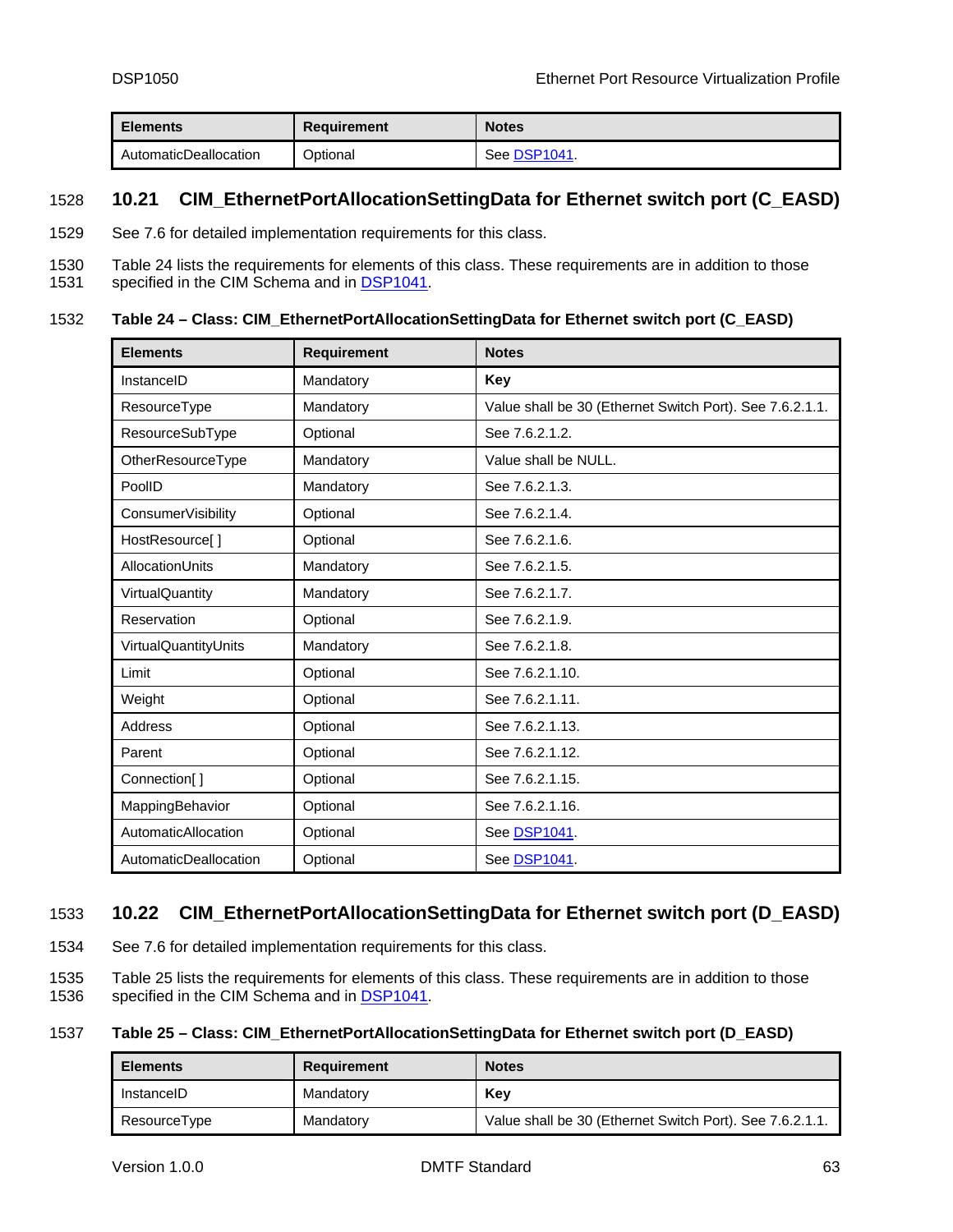| <b>Elements</b>       | <b>Requirement</b> | <b>Notes</b>         |
|-----------------------|--------------------|----------------------|
| ResourceSubType       | Optional           | See 7.6.2.1.2.       |
| OtherResourceType     | Mandatory          | Value shall be NULL. |
| PoolID                | Mandatory          | See 7.6.2.1.3.       |
| ConsumerVisibility    | Optional           | See 7.6.2.1.4.       |
| HostResource[]        | Optional           | See 7.6.2.1.6.       |
| AllocationUnits       | Mandatory          | See 7.6.2.1.5.       |
| VirtualQuantity       | Mandatory          | See 7.6.2.1.7.       |
| Reservation           | Optional           | See 7.6.2.1.9.       |
| VirtualQuantityUnits  | Mandatory          | See 7.6.2.1.8.       |
| Limit                 | Optional           | See 7.6.2.1.10.      |
| Weight                | Optional           | See 7.6.2.1.11.      |
| Address               | Optional           | See 7.6.2.1.13.      |
| Parent                | Optional           | See 7.6.2.1.12.      |
| Connection[]          | Optional           | See 7.6.2.1.15.      |
| MappingBehavior       | Optional           | See 7.6.2.1.16.      |
| AutomaticAllocation   | Optional           | See DSP1041.         |
| AutomaticDeallocation | Optional           | See DSP1041.         |

## <span id="page-63-0"></span>1538 **10.23 CIM\_EthernetPortAllocationSettingData for Ethernet switch port**  1539 **(M\_EASD)**

1540 See [7.6](#page-24-0) for detailed implementation requirements for this class.

1541 [Table 26](#page-63-1) lists the requirements for elements of this class. These requirements are in addition to those 1542 specified in the CIM Schema and in DSP1041. specified in the CIM Schema and in [DSP1041.](#page-8-2)

#### <span id="page-63-1"></span>1543 **Table 26 – Class: CIM\_EthernetPortAllocationSettingData for Ethernet switch port (M\_EASD)**

| <b>Elements</b>            | <b>Requirement</b> | <b>Notes</b>                                             |
|----------------------------|--------------------|----------------------------------------------------------|
| InstanceID                 | Mandatory          | Key                                                      |
| ResourceType               | Mandatory          | Value shall be 30 (Ethernet Switch Port). See 7.6.2.1.1. |
| ResourceSubType            | Optional           | See 7.6.2.1.2.                                           |
| OtherResourceType          | Mandatory          | Value shall be NULL.                                     |
| PoolID                     | Mandatory          | See 7.6.2.1.3.                                           |
| Consumer Visibility        | Optional           | See 7.6.2.1.4.                                           |
| HostResource <sup>[]</sup> | Optional           | See 7.6.2.1.6.                                           |
| AllocationUnits            | Mandatory          | See 7.6.2.1.5.                                           |
| VirtualQuantity            | Mandatory          | See 7.6.2.1.7.                                           |
| Reservation                | Optional           | See 7.6.2.1.9.                                           |
| VirtualQuantityUnits       | Mandatory          | See 7.6.2.1.8.                                           |
| Limit                      | Optional           | See 7.6.2.1.10.                                          |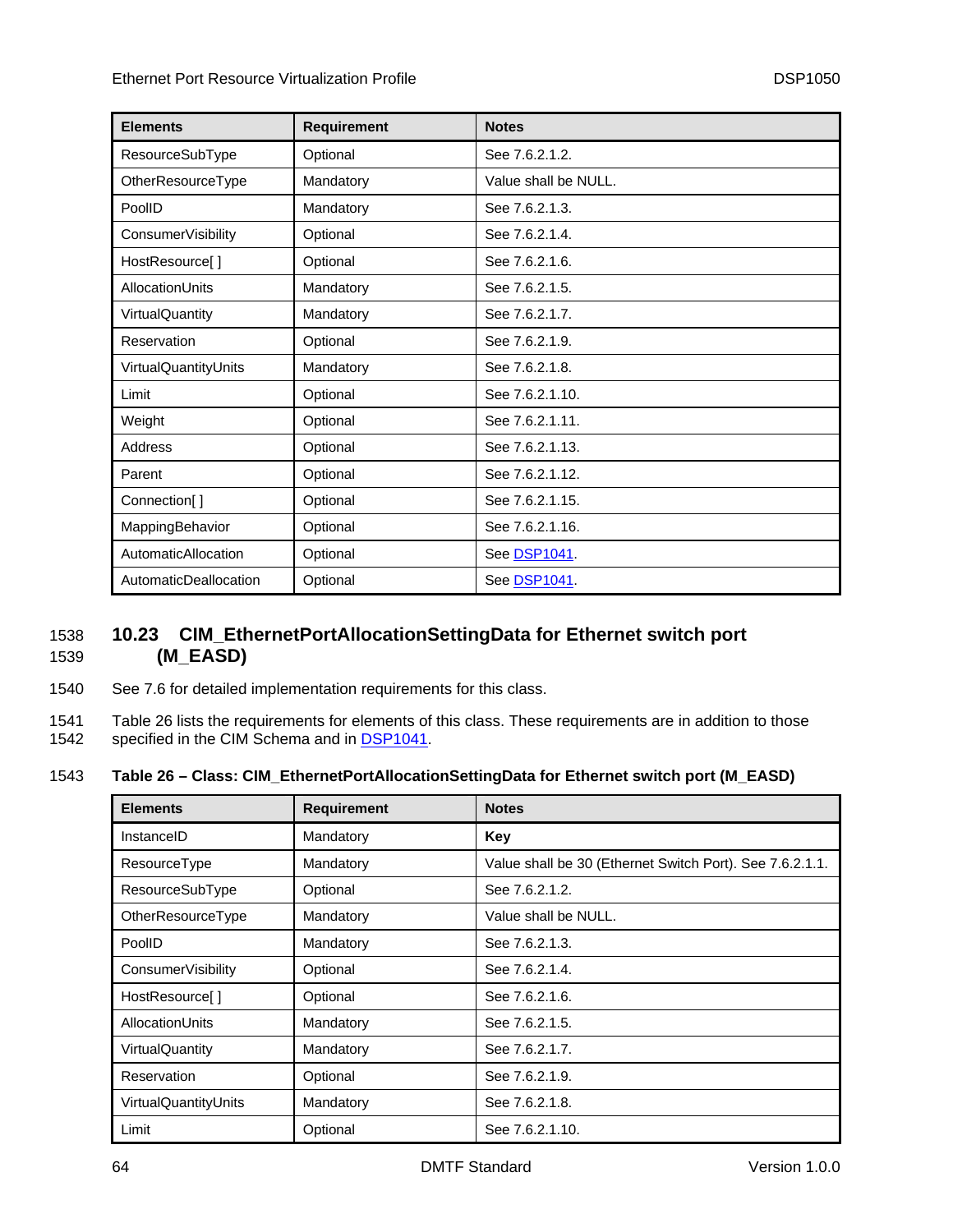| <b>Elements</b>       | <b>Requirement</b> | <b>Notes</b>    |
|-----------------------|--------------------|-----------------|
| Weight                | Optional           | See 7.6.2.1.11. |
| Address               | Optional           | See 7.6.2.1.13. |
| Parent                | Optional           | See 7.6.2.1.12. |
| Connection[]          | Optional           | See 7.6.2.1.15. |
| MappingBehavior       | Optional           | See 7.6.2.1.16. |
| AutomaticAllocation   | Optional           | See DSP1041.    |
| AutomaticDeallocation | Optional           | See DSP1041.    |

## <span id="page-64-0"></span>1544 **10.24 CIM\_RegisteredProfile**

- 1545 [Table 27](#page-64-2) lists the requirements for elements of this class. These requirements are in addition to those 1546 specified in the CIM schema and in DSP1033 (*Profile Registration Profile*).
- specified in the CIM schema and in **DSP1033** (*Profile Registration Profile*).

<span id="page-64-4"></span><span id="page-64-2"></span>1547 **Table 27 – Class: CIM\_RegisteredProfile** 

| <b>Elements</b>        | <b>Requirement</b> | <b>Notes</b>                                            |
|------------------------|--------------------|---------------------------------------------------------|
| RegisteredOrganization | Mandatory          | Value shall be 2 (DMTF).                                |
| RegisteredName         | Mandatory          | Value shall be "Ethernet Port Resource Virtualization". |
| RegisteredVersion      | Mandatory          | Value shall be "1.0.0f".                                |

## <span id="page-64-1"></span>1548 **10.25 CIM\_ResourcePool (Ethernet adapter)**

- 1549 Instances of the CIM\_ResourcePool class shall represent Ethernet adapter resource pools.
- 1550 [Table 28](#page-64-3) lists the requirements for elements of this class. These requirements are in addition to those 1551 specified in the CIM Schema and in **DSP1041**.

### <span id="page-64-3"></span>1552 **Table 28 – Class: CIM\_ResourcePool (Ethernet adapter)**

| <b>Elements</b>              | Requirement | <b>Notes</b>                          |
|------------------------------|-------------|---------------------------------------|
| InstanceID                   | Mandatory   | Key                                   |
| PoolID                       | Mandatory   | See DSP1041.                          |
| Primordial                   | Mandatory   | See DSP1041                           |
| Capacity                     | Conditional | See 7.5.5.                            |
| Reserved                     | Optional    | See 7.5.4.                            |
| ResourceType                 | Mandatory   | Value shall be 10 (Ethernet Adapter). |
| ResourceSubType              | Optional    | See 7.6.2.1.2.                        |
| OtherResourceType            | Mandatory   | Value shall be NULL.                  |
| AllocationUnits              | Mandatory   | See 7.5.3.                            |
| <b>MaxConsumableResource</b> | Optional    | See 7.5.6.                            |
| <b>MaxConsumedResource</b>   | Conditional | See 7.5.8.                            |
| ConsumedResourceUnits        | Conditional | See 7.5.7.                            |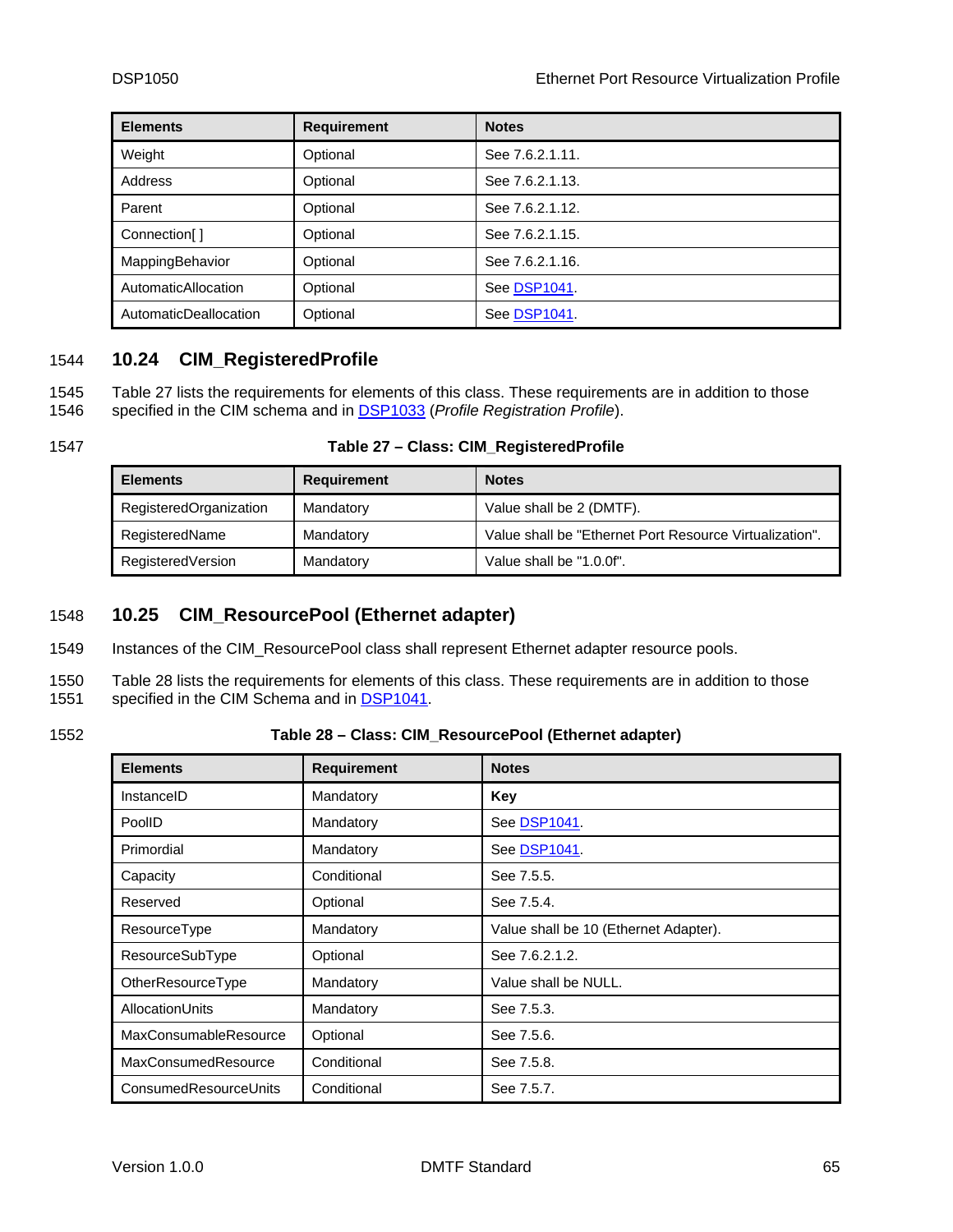## <span id="page-65-0"></span>1553 **10.26 CIM\_ResourcePool (Ethernet connection)**

- 1554 Instances of the CIM\_ResourcePool class shall represent Ethernet connection resource pools.
- 1555 [Table 29](#page-65-2) lists the requirements for elements of this class. These requirements are in addition to those 1556 specified in the CIM Schema and in [DSP1041.](#page-8-2)
- 

#### <span id="page-65-2"></span>1557 **Table 29 – Class: CIM\_ResourcePool**

| <b>Elements</b>              | <b>Requirement</b> | <b>Notes</b>                             |
|------------------------------|--------------------|------------------------------------------|
| InstanceID                   | Mandatory          | Key                                      |
| PoolID                       | Mandatory          | See DSP1041.                             |
| Primordial                   | Mandatory          | See DSP1041.                             |
| Capacity                     | Conditional        | See 7.5.5.                               |
| Reserved                     | Optional           | See 7.5.4.                               |
| ResourceType                 | Mandatory          | Value shall be 33 (Ethernet Connection). |
| OtherResourceType            | Mandatory          | Value shall be NULL.                     |
| AllocationUnits              | Mandatory          | See 7.5.3.                               |
| <b>MaxConsumableResource</b> | Optional           | See 7.5.6.                               |
| MaxConsumedResource          | Conditional        | See 7.5.8.                               |
| ConsumedResourceUnits        | Conditional        | See 7.5.7.                               |

## <span id="page-65-1"></span>1558 **10.27 CIM\_ResourcePool (Ethernet switch port)**

1559 Instances of the CIM\_ResourcePool class shall represent Ethernet switch port resource pools.

1560 [Table 30](#page-65-3) lists the requirements for elements of this class. These requirements are in addition to those 1561 specified in the CIM Schema and in [DSP1041.](#page-8-2)

#### <span id="page-65-3"></span>1562 **Table 30 – Class: CIM\_ResourcePool (Ethernet switch port)**

| <b>Elements</b>               | <b>Requirement</b> | <b>Notes</b>                              |
|-------------------------------|--------------------|-------------------------------------------|
| InstanceID                    | Mandatory          | Key                                       |
| ElementName                   | Optional           | See the                                   |
| PoolID                        | Mandatory          | See                                       |
| Primordial                    | Mandatory          | See 7.5.2.                                |
| Capacity                      | Conditional        | See 7.5.5.                                |
| Reserved                      | Optional           | See 7.5.4.                                |
| ResourceType                  | Mandatory          | Value shall be 30 (Ethernet Switch Port). |
| OtherResourceType             | Mandatory          | Value shall be NULL.                      |
| AllocationUnits               | Mandatory          | See                                       |
| MaxConsumableResource         | Optional           | See 7.5.6.                                |
| CurrentlyConsumedResour<br>ce | Conditional        | See 7.5.8.                                |
| ConsumedResourceUnits         | Conditional        | See 7.5.7.                                |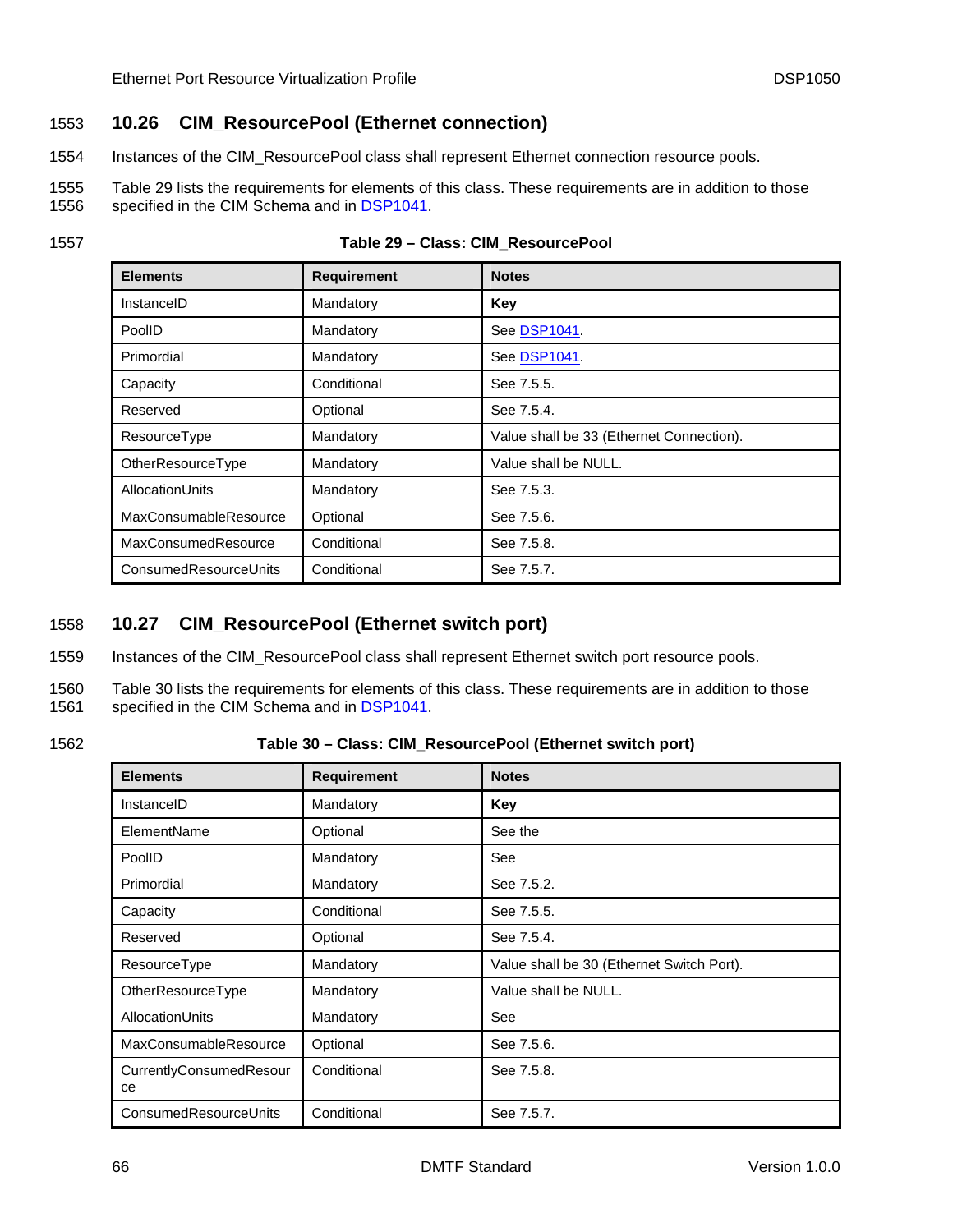### <span id="page-66-0"></span>1563 **10.28 CIM\_SettingsDefineState**

- 1564 An instance of the CIM\_SettingsDefineState association shall associate an instance of the
- 1565 CIM\_EthernetPort class that represents a virtual Ethernet adapter or Ethernet switch port and the 1566 instance of the CIM\_EthernetPortAllocationSettingData class that represents the resource allocation that
- 1567 yields the virtual CIM\_EthernetPort instance.
- 1568 [Table 31](#page-66-3) lists the requirements for elements of this association. These requirements are in addition to 1569 those specified in the CIM Schema and in [DSP1041](#page-8-2).

<span id="page-66-3"></span>

| 1570 | Table 31 - Association: CIM_SettingsDefineState |  |
|------|-------------------------------------------------|--|
|      |                                                 |  |

| <b>Elements</b> | <b>Requirement</b> | <b>Notes</b>                                                                                   |  |
|-----------------|--------------------|------------------------------------------------------------------------------------------------|--|
| ManagedElement  | Mandatory          | Key: Value shall reference an instance of the<br>CIM EthernetPort class.                       |  |
|                 |                    | Cardinality: 01                                                                                |  |
| SettingData     | Mandatory          | Key: Value shall reference the instance of the<br>CIM EthernetPortAllocationSettingData class. |  |
|                 |                    | Cardinality: 01                                                                                |  |

#### <span id="page-66-1"></span>1571 **10.29 CIM\_SystemDevice (virtual EthernetPort)**

1572 [Table 32](#page-66-4) lists the requirements for elements of this association.

<span id="page-66-4"></span>

| 1573 | Table 32 - Association: CIM_SystemDevice (Virtual EthernetPort) |  |  |
|------|-----------------------------------------------------------------|--|--|
|------|-----------------------------------------------------------------|--|--|

| <b>Elements</b>       | <b>Requirement</b> | <b>Notes</b>                                                              |  |
|-----------------------|--------------------|---------------------------------------------------------------------------|--|
| <b>GroupComponent</b> | Mandatory          | Key: Value shall reference an instance of the<br>CIM_System class.        |  |
|                       |                    | Cardinality: 1                                                            |  |
| PartComponent         | Mandatory          | Key: Value shall reference the instance of the<br>CIM EthernetPort class. |  |
|                       |                    | Cardinality: *                                                            |  |

### <span id="page-66-2"></span>1574 **10.30 CIM\_SystemDevice (host EthernetPort)**

- 1575 Support of the CIM\_SystemDevice association for the representation of a host Ethernet adapter or host 1576 Ethernet switch is optional;
- 1577 NOTE: Support is mandatory if the *[Ethernet Port Profile](#page-8-2)* is implemented for the host system.
- 1578 If the CIM SystemDevice association is supported for the representation of a host Ethernet adapter or a
- 1579 host Ethernet switch port, an instance of the CIM\_SystemDevice association shall associate the instance<br>1580 of the CIM System class that represents the scoping host system and each instance of the
- of the CIM System class that represents the scoping host system and each instance of the
- 1581 CIM\_EthernetPort class that represents the host Ethernet adapter or switch port in the scope of the 1582 scoping host system.
- 1583 [Table 33](#page-67-1) lists the requirements for elements of this association. These requirements are in addition to 1584 those specified in the CIM Schema, in the [DSP1041](#page-8-2), and in [DSP1033](#page-8-2) if that is implemented.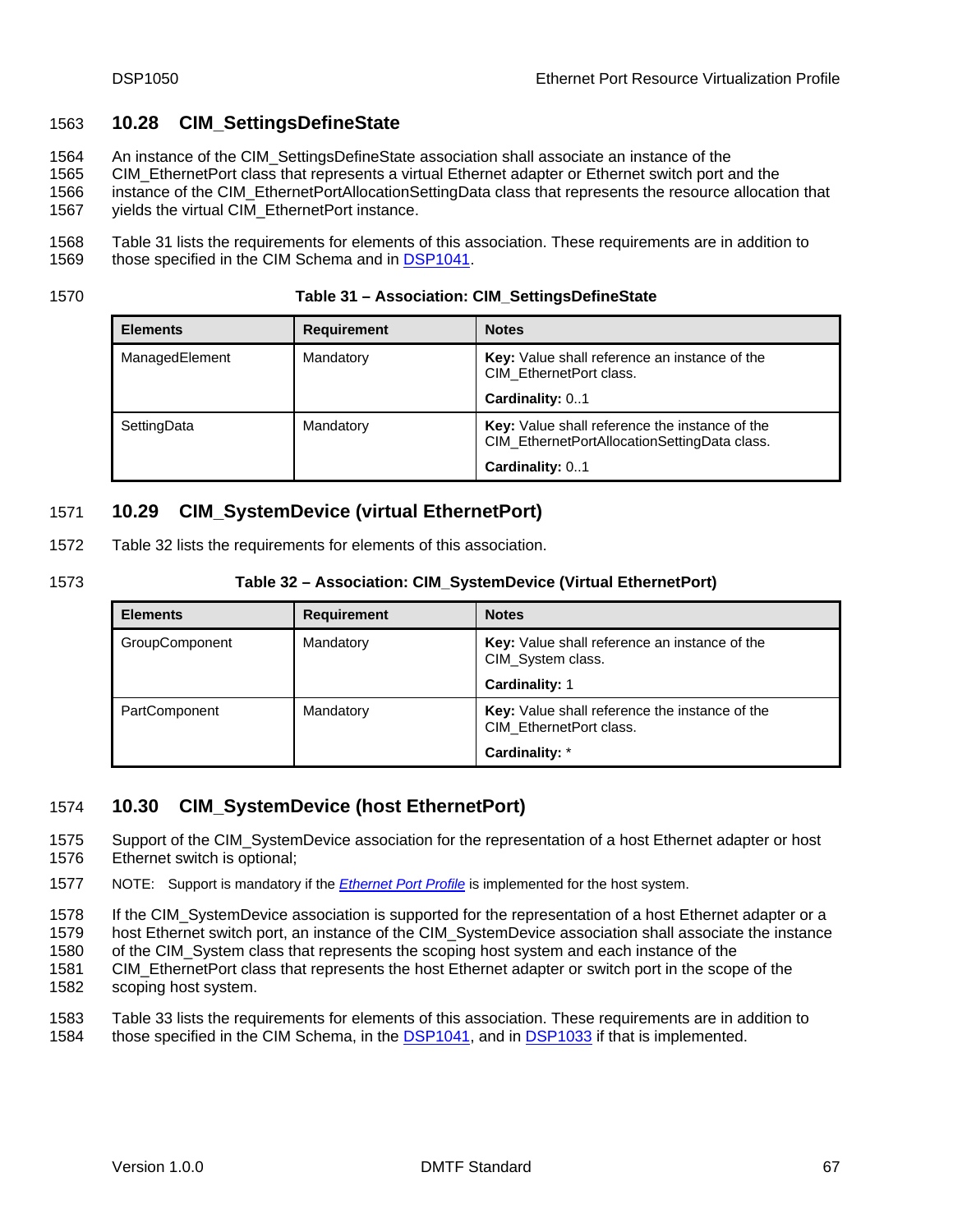<span id="page-67-1"></span>

| 1585<br>Table 33 - Association: CIM_SystemDevice (host Ethernet adapter) |
|--------------------------------------------------------------------------|
|--------------------------------------------------------------------------|

| <b>Elements</b>       | <b>Requirement</b> | <b>Notes</b>                                                              |
|-----------------------|--------------------|---------------------------------------------------------------------------|
| <b>GroupComponent</b> | Mandatory          | Key: Value shall reference an instance of the<br>CIM_System class.        |
|                       |                    | <b>Cardinality: 1</b>                                                     |
| PartComponent         | Mandatory          | Key: Value shall reference the instance of the<br>CIM EthernetPort class. |
|                       |                    | Cardinality: *                                                            |

## <span id="page-67-0"></span>1586 **10.31 CIM\_VLANEndpointSettingData**

1587 The CIM\_VLANEndPointSettingData class is optional and represents the configuration data for<br>1588 CIM\_VLANEndpoint instances.

CIM\_VLANEndpoint instances.